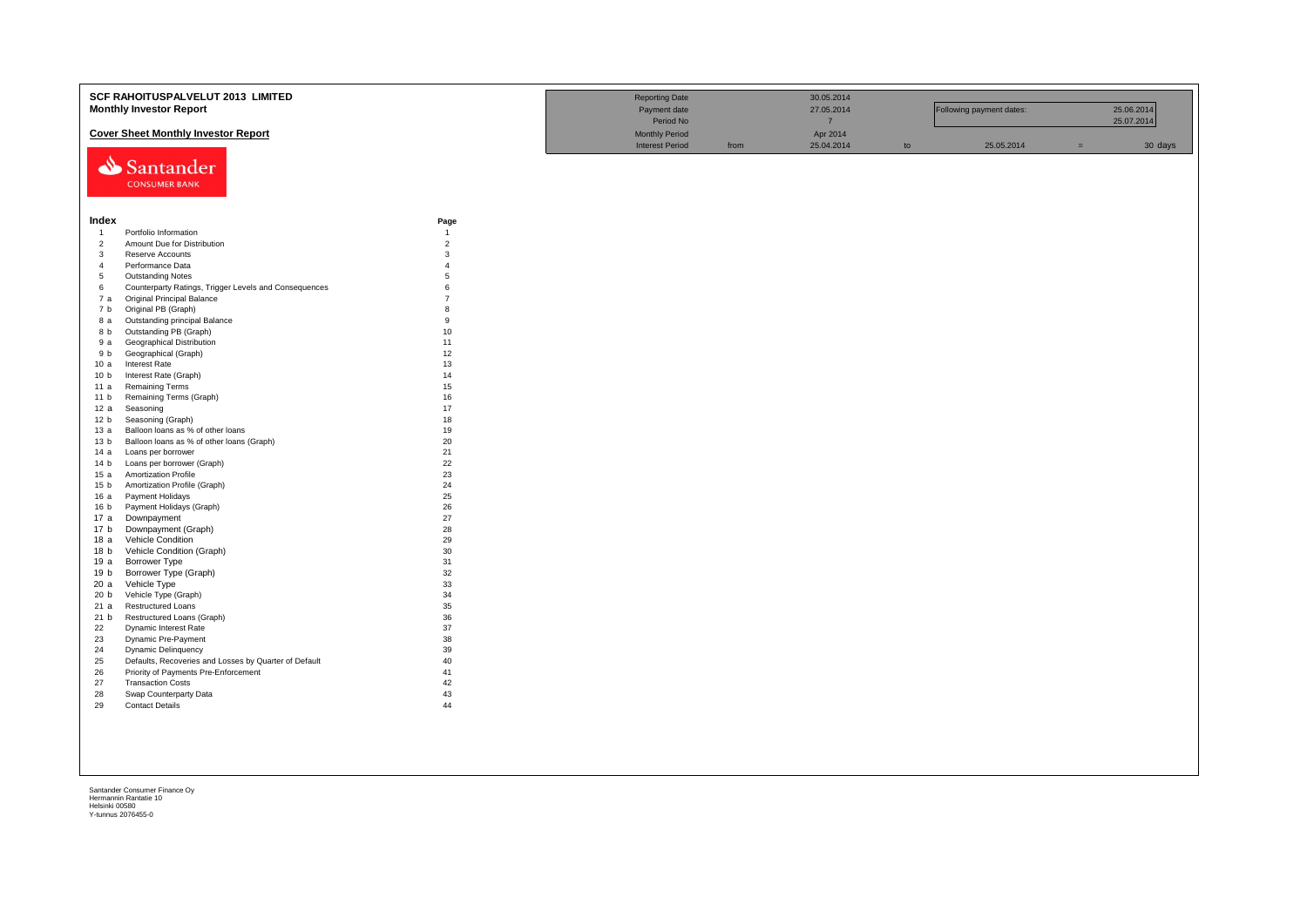| SCF RAHOITUSPALVELUT 2013 LIMITED<br><b>Monthly Investor Report</b><br>1. Portfolio Information<br>Santander<br><b>CONSUMER BANK</b>                 |                                                                                   | <b>Reporting Date</b><br>Payment date<br>Period No<br><b>Monthly Period</b><br><b>Interest Period</b><br>from | 30.05.2014<br>27.05.2014<br>$\overline{7}$<br>Apr 2014<br>25.04.2014 | to $25.05.2014 =$ | 30 days |
|------------------------------------------------------------------------------------------------------------------------------------------------------|-----------------------------------------------------------------------------------|---------------------------------------------------------------------------------------------------------------|----------------------------------------------------------------------|-------------------|---------|
| <b>Outstanding receivables</b>                                                                                                                       | <b>Current Period</b><br><b>Aggregated Outstanding</b><br><b>Principal Amount</b> | <b>Previous Period</b><br><b>Aggregated Outstanding</b><br><b>Principal Amount</b>                            |                                                                      |                   |         |
| <b>Opening balance</b>                                                                                                                               | 379 213 870,90 EUR                                                                | 398 902 873,32 EUR                                                                                            |                                                                      |                   |         |
| Scheduled Loan Principal Repayments<br>Prepayments<br>Deemed Collections - Other<br><b>Total Principal Payments Received</b>                         | 9 323 221,33 EUR<br>10 423 035,57 EUR<br>- EUR<br>19 746 256,90 EUR               | 9 654 450,06 EUR<br>9774 132,99 EUR<br>- EUR<br>19 428 583,05 EUR                                             |                                                                      |                   |         |
| New Defaulted Auto Loans in Period<br><b>Closing Balance</b>                                                                                         | 232 960,26 EUR<br>359 234 653,74 EUR                                              | 260 419,37 EUR<br>379 213 870,90 EUR                                                                          |                                                                      |                   |         |
| <b>Total revenue collections</b><br>Revenue and fees received on loan balances<br>Recoveries on loans in default<br>Total Revenue Received in Period | 1879 012,42 EUR<br>163 331,84 EUR<br>2042 344,26 EUR                              | 1 960 640,54 EUR<br>110 451,77 EUR<br>2071092,31 EUR                                                          |                                                                      |                   |         |
| # Loans<br>At beginning of period<br>Paid in Full<br>Repurchased (Deemed Collections)<br>New loans into default<br>At end of period                  | 33 979 Loans<br>1242 Loans<br>- Loans<br>23 Loans<br>32 714 Loans                 | 35 125 Loans<br>1 125 Loans<br>- Loans<br>21 Loans<br>33 979 Loans                                            |                                                                      |                   |         |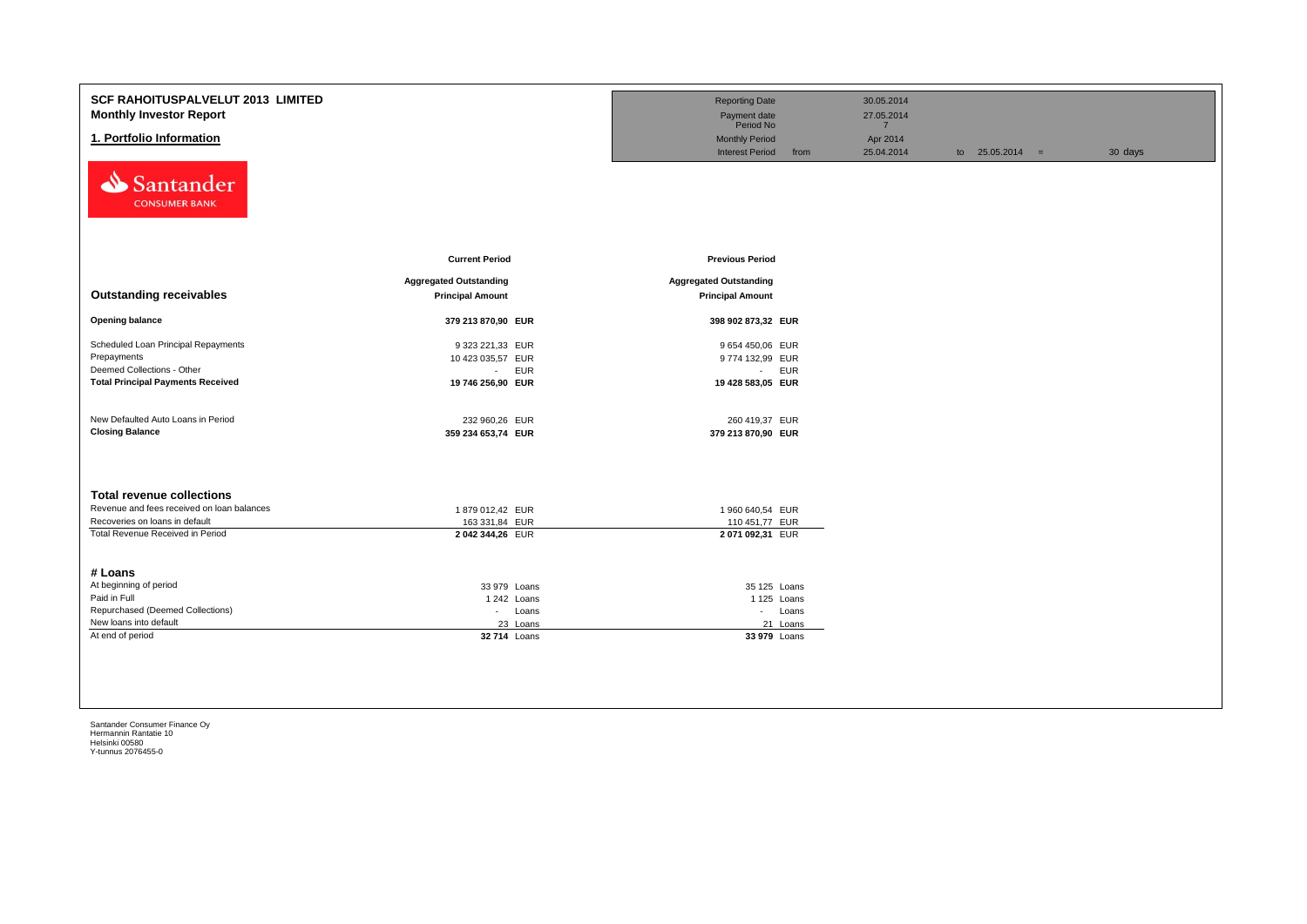| <b>SCF RAHOITUSPALVELUT 2013 LIMITED</b><br><b>Monthly Investor Report</b><br>2. Amount Due for Distribution                                                                                                                                                                                                                                                                                                                 |                                                                               | <b>Reporting Date</b><br>Payment date<br>Period No<br><b>Monthly Period</b><br>Interest Period from 25.04.2014 | 30.05.2014<br>27.05.2014<br>$\overline{7}$<br>Apr 2014 | to                                                 | 25.05.2014                                | $=$ | 30 days |
|------------------------------------------------------------------------------------------------------------------------------------------------------------------------------------------------------------------------------------------------------------------------------------------------------------------------------------------------------------------------------------------------------------------------------|-------------------------------------------------------------------------------|----------------------------------------------------------------------------------------------------------------|--------------------------------------------------------|----------------------------------------------------|-------------------------------------------|-----|---------|
| Santander<br><b>CONSUMER BANK</b>                                                                                                                                                                                                                                                                                                                                                                                            |                                                                               |                                                                                                                |                                                        |                                                    |                                           |     |         |
| <b>Purchaser Available Distribution Amount</b>                                                                                                                                                                                                                                                                                                                                                                               | <b>Current Period</b>                                                         |                                                                                                                |                                                        |                                                    | <b>Previous Period</b>                    |     |         |
| a. Collections (Principal, interest, and fee etc)<br>b. Stamp Duty, Taxes, Liabilities etc. Paid by the Seller to the Purchaser<br>c. Default, Interest, Indemnities etc Paid by the Seller to the Purchaser<br>d. Other amounts Paid by the Seller to the Purchaser<br>e. Interest Earned by the Purchaser<br>f. Other amounts received by the purchaser<br><b>Total Amount for Purchaser Available Distribution Amount</b> | 21 788 601 EUR<br>0 EUR<br>0 EUR<br>0 EUR<br>3 EUR<br>0 EUR<br>21 788 604 EUR |                                                                                                                |                                                        | 21 499 675 EUR<br>21 499 675 EUR                   | 0 EUR<br>0 EUR<br>0 EUR<br>0 EUR<br>0 EUR |     |         |
| <b>Issuer Available Distribution Amount</b>                                                                                                                                                                                                                                                                                                                                                                                  |                                                                               |                                                                                                                |                                                        |                                                    |                                           |     |         |
| a. Amounts due to Issuer from Purchaser under the Loan Agreement<br>b. Reserve Fund<br>c. Interest Earned by the Issuer<br>d. Other amounts received by the issuer<br>Total Amount for Issuer Available Distribution Amount                                                                                                                                                                                                  | 21 592 844 EUR<br>12 833 875 EUR<br>1 162 EUR<br>0 EUR<br>34 427 882 EUR      |                                                                                                                |                                                        | 21 287 213 EUR<br>12 833 875 EUR<br>34 121 862 EUR | 775 EUR<br>0 EUR                          |     |         |
|                                                                                                                                                                                                                                                                                                                                                                                                                              |                                                                               |                                                                                                                |                                                        |                                                    |                                           |     |         |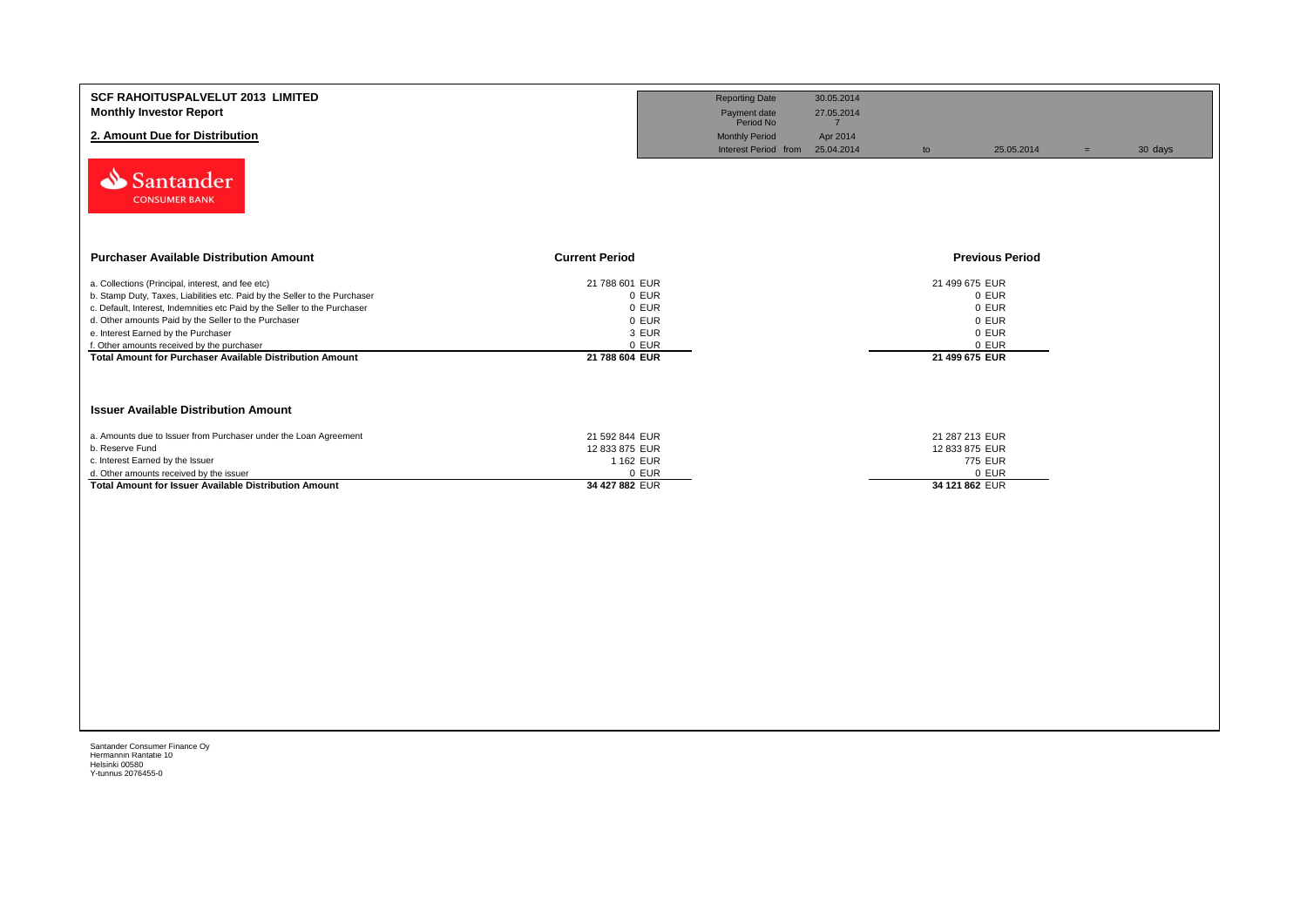| <b>SCF RAHOITUSPALVELUT 2013 LIMITED</b><br><b>Monthly Investor Report</b>                                                                                          |              | <b>Reporting Date</b><br>Payment date<br>Period No |      | 30.05.2014<br>27.05.2014<br>$\overline{7}$ |    |            |     |         |
|---------------------------------------------------------------------------------------------------------------------------------------------------------------------|--------------|----------------------------------------------------|------|--------------------------------------------|----|------------|-----|---------|
| 3. Reserve Accounts                                                                                                                                                 |              | <b>Monthly Period</b>                              |      | Apr 2014                                   |    |            |     |         |
|                                                                                                                                                                     |              | <b>Interest Period</b>                             | from | 25.04.2014                                 | to | 25.05.2014 | $=$ | 30 days |
| Santander                                                                                                                                                           |              |                                                    |      |                                            |    |            |     |         |
| <b>CONSUMER BANK</b>                                                                                                                                                |              |                                                    |      |                                            |    |            |     |         |
| <b>Note Balance</b>                                                                                                                                                 |              |                                                    |      |                                            |    |            |     |         |
| <b>Beginning of Period</b>                                                                                                                                          |              | 379 213 870,90 EUR                                 |      |                                            |    |            |     |         |
| End of Period                                                                                                                                                       |              | 359 234 653,74 EUR                                 |      |                                            |    |            |     |         |
| <b>Reserve Fund</b>                                                                                                                                                 | in %         |                                                    |      |                                            |    |            |     |         |
| <b>Beginning of Period</b>                                                                                                                                          | 2,0%         | 7 700 325,00 EUR                                   |      |                                            |    |            |     |         |
| <b>Cash Outflow</b>                                                                                                                                                 |              | 7 700 325,00 EUR                                   |      |                                            |    |            |     |         |
| Cash Inflow<br>End of Period                                                                                                                                        |              | 7 700 325,00 EUR                                   |      |                                            |    |            |     |         |
| <b>Required Reserve Amount</b>                                                                                                                                      | 2,0%<br>2,0% | 7 700 325,00 EUR<br>7 700 325,00 EUR               |      |                                            |    |            |     |         |
|                                                                                                                                                                     |              |                                                    |      |                                            |    |            |     |         |
| <b>Liquidity Balance</b>                                                                                                                                            |              |                                                    |      |                                            |    |            |     |         |
| <b>Beginning of Period</b>                                                                                                                                          | 1,4%         | 5 133 550,00 EUR                                   |      |                                            |    |            |     |         |
| Cash Outflow                                                                                                                                                        |              | 5 133 550,00 EUR                                   |      |                                            |    |            |     |         |
| Cash Inflow                                                                                                                                                         |              | 5 133 550,00 EUR                                   |      |                                            |    |            |     |         |
| <b>End of Period</b>                                                                                                                                                | 1,4%         | 5 133 550,00 EUR                                   |      |                                            |    |            |     |         |
| <b>Required Reserve Amount</b>                                                                                                                                      | 1,4%         | 5 133 550,00 EUR                                   |      |                                            |    |            |     |         |
| <b>Servicer Advance Reserve Fund</b>                                                                                                                                |              |                                                    |      |                                            |    |            |     |         |
| <b>Beginning of Period</b>                                                                                                                                          |              | 100 000,00 EUR                                     |      |                                            |    |            |     |         |
| <b>Cash Outflow</b>                                                                                                                                                 |              | <b>EUR</b><br>÷.                                   |      |                                            |    |            |     |         |
| Cash Inflow                                                                                                                                                         |              | <b>EUR</b><br>$\blacksquare$                       |      |                                            |    |            |     |         |
| End of Period                                                                                                                                                       |              | 100 000,00 EUR                                     |      |                                            |    |            |     |         |
| <b>Required Reserve Amount</b>                                                                                                                                      |              | 100 000,00 EUR                                     |      |                                            |    |            |     |         |
| <b>Set-off from Deposits</b>                                                                                                                                        |              |                                                    |      |                                            |    |            |     |         |
| No borrowers whose loans were sold to SCF Rahoituspalvelut 2013 held deposits with Santander Consumer Bank AS. The risk of set-off from deposits is therefore zero. |              |                                                    |      |                                            |    |            |     |         |
| We hereby confirm that the Seller confirms its ongoing retention of a net economic interest of at least 5% in accordance with Article 122a of the CRD.              |              |                                                    |      |                                            |    |            |     |         |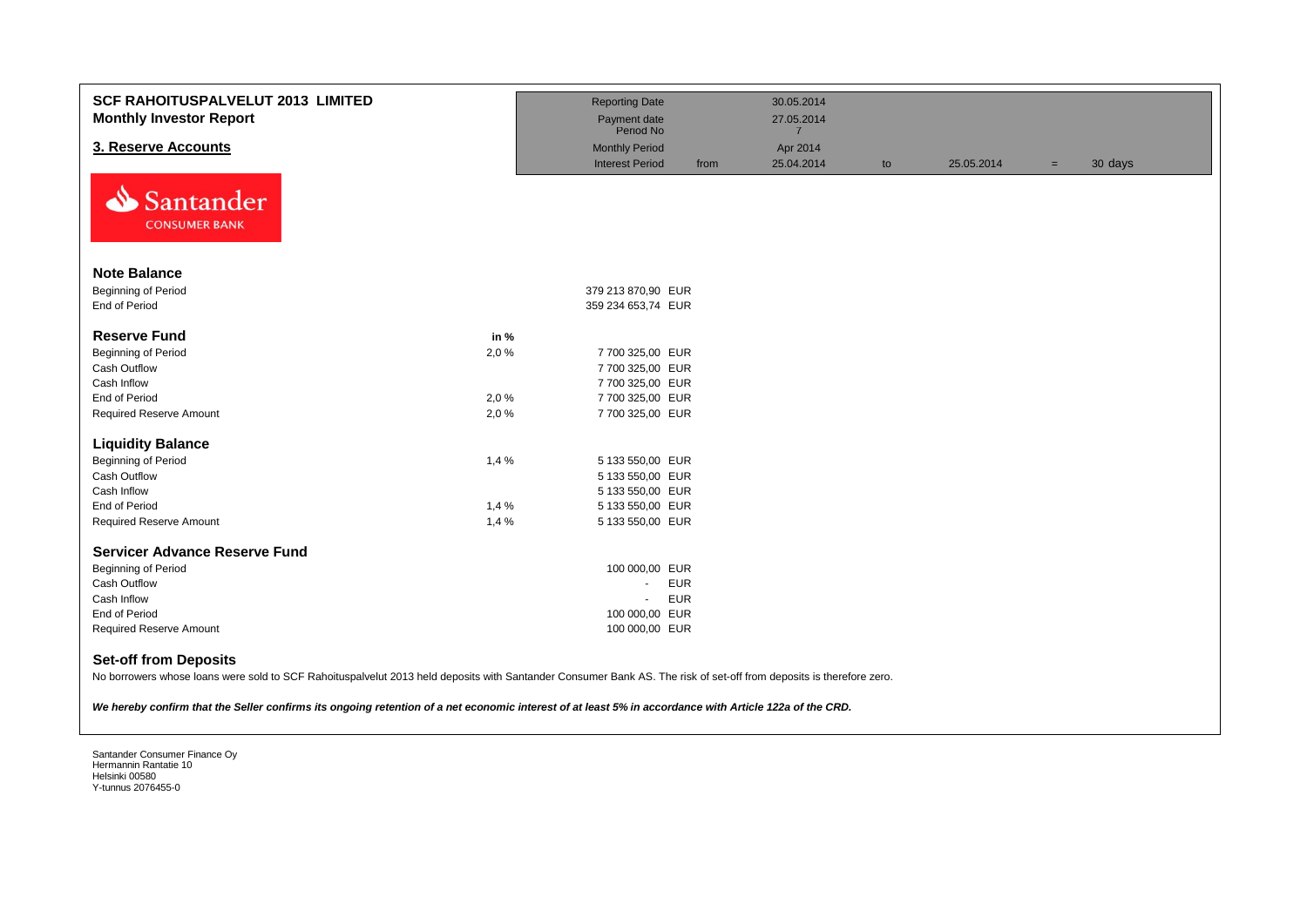| <b>SCF RAHOITUSPALVELUT 2013 LIMITED</b><br><b>Monthly Investor Report</b><br>4. Performance Data<br>⇘<br>Santander<br><b>CONSUMER BANK</b> |                                                      |                    |                | <b>Reporting Date</b><br>Payment date<br>Period No<br><b>Monthly Period</b><br><b>Interest Period</b> | from | 30.05.2014<br>27.05.2014<br>$\overline{7}$<br>Apr 2014<br>25.04.2014 | to | 25.05.2014 | $\equiv$ | 30 days |
|---------------------------------------------------------------------------------------------------------------------------------------------|------------------------------------------------------|--------------------|----------------|-------------------------------------------------------------------------------------------------------|------|----------------------------------------------------------------------|----|------------|----------|---------|
| <b>Asset Balance</b>                                                                                                                        |                                                      |                    |                |                                                                                                       |      |                                                                      |    |            |          |         |
| Beginning of Period                                                                                                                         |                                                      | 379 213 870,90 EUR |                |                                                                                                       |      |                                                                      |    |            |          |         |
| End of Period                                                                                                                               |                                                      | 359 234 653,74 EUR |                |                                                                                                       |      |                                                                      |    |            |          |         |
| <b>Portfolio Performance:</b>                                                                                                               | <b>EUR</b>                                           |                    |                |                                                                                                       |      |                                                                      |    |            |          |         |
| <b>Performing Receivables:</b>                                                                                                              |                                                      | $\%$               | # Ioans        |                                                                                                       |      |                                                                      |    |            |          |         |
| Current                                                                                                                                     | 326 705 871,07                                       | 90,94 %            | 29 943         |                                                                                                       |      |                                                                      |    |            |          |         |
| 1-29 days past due                                                                                                                          | 26 863 411,68                                        | 7,48%              | 2 2 7 9        |                                                                                                       |      |                                                                      |    |            |          |         |
|                                                                                                                                             |                                                      | 0,00%              |                |                                                                                                       |      |                                                                      |    |            |          |         |
| <b>Delinquent Receivables:</b>                                                                                                              |                                                      |                    |                |                                                                                                       |      |                                                                      |    |            |          |         |
| 30-59 days past due                                                                                                                         | 4 188 369,79                                         | 1,17%              | 352            |                                                                                                       |      |                                                                      |    |            |          |         |
| 60-89 days past due                                                                                                                         | 911 771,99                                           | 0,25%              | 86             |                                                                                                       |      |                                                                      |    |            |          |         |
| 90-119 days past due                                                                                                                        | 279 679,75                                           | 0,08%              | 24             |                                                                                                       |      |                                                                      |    |            |          |         |
| 120-149 days past due                                                                                                                       | 229 577,24                                           | 0,06%              | 26             |                                                                                                       |      |                                                                      |    |            |          |         |
| 150-179 days past due                                                                                                                       | 55 972,22                                            | 0,02%              | $\overline{4}$ |                                                                                                       |      |                                                                      |    |            |          |         |
| <b>Total Performing and Delinquent</b>                                                                                                      | 359 234 654                                          | 100,00%            | 32 714         |                                                                                                       |      |                                                                      |    |            |          |         |
| <b>Current Period Defaults</b><br><b>Cumulative Defaults</b><br><b>Current Period Recoveries</b><br><b>Cumulative Recoveries</b>            | 232 960,26<br>811 046,52<br>163 331,84<br>319 318,68 |                    | 23<br>77       |                                                                                                       |      |                                                                      |    |            |          |         |
|                                                                                                                                             |                                                      |                    |                |                                                                                                       |      |                                                                      |    |            |          |         |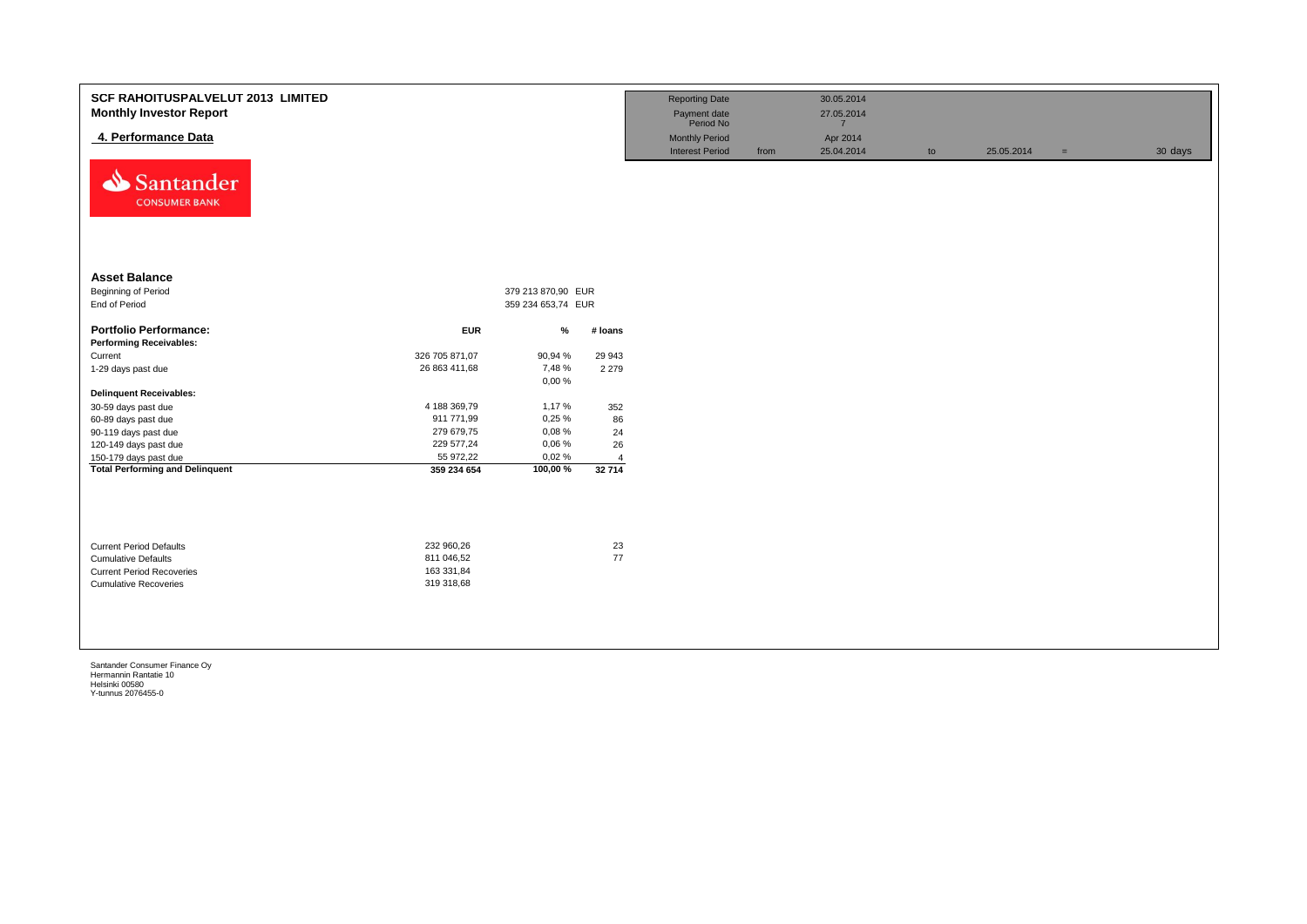## **SCF RAHOITUSPALVELUT 2013 LIMITED Reporting Date** 30.05.2014 **Monthly Investor Report** 27.05.2014<br> **Monthly Investor Report** 27.05.2014<br>
Payment date 27.05.2014

**5. Outstanding Notes** Monthly Period Apr 2014<br> **5. Outstanding Notes** Apr 2014<br> **1950-1970 Monthly Period** Apr 2014



| 1. Note Balance                                       | <b>All Notes</b>   | Class A                  | <b>Class B</b>           | Class C                  | Class C                      |
|-------------------------------------------------------|--------------------|--------------------------|--------------------------|--------------------------|------------------------------|
| <b>General Note Information</b>                       |                    |                          |                          |                          |                              |
| <b>ISIN Code</b>                                      |                    | XS0973934192             | XS0973934358             | N/A                      | N/A                          |
| Currency                                              |                    | <b>EUR</b>               | <b>EUR</b>               | <b>EUR</b>               | <b>EUR</b>                   |
| <b>Initial Tranching</b>                              | 100 %              | 85.5%                    | 9.5%                     | 5.0%                     | 0.0%                         |
| <b>Legal Final Maturity Date</b>                      |                    | 31.08.2018               | 31.08.2018               | 31.08.2018               | 31.08.2018                   |
| Rating (Fitch/Moody's)                                |                    | AAA / AAA                | A/ A2                    | Not rated                | Not rated                    |
| Initial Notes Aggregate Principal Outstanding Balance | 513 300 000,00 EUR | 439 000 000.00 EUR       | 48 800 000.00 EUR        | 25 500 000.00 EUR        | 55 000.00 EUR                |
| Initial Nominal per Note                              |                    | 100 000.00<br><b>EUR</b> | <b>EUR</b><br>100 000.00 | 100 000,00<br><b>EUR</b> | 1 000,00<br><b>EUR</b>       |
| Initial Number of Notes per Class                     | 5133               | 4390                     | 488                      | 255                      | 55                           |
| <b>Current Note Information</b>                       |                    |                          |                          |                          |                              |
| Class Principal Outstanding Opening Balance           | 379 158 870.90 EUR | 304 858 870.90 EUR       | 48 800 000.00 EUR        | 25 500 000.00 EUR        | 55 000.00                    |
| Available Distribution Amount                         | 34 427 881.78 EUR  |                          |                          |                          |                              |
| Amortisation                                          | 19 979 217,16 EUR  |                          |                          |                          |                              |
| <b>Redemption per Class</b>                           | 19 979 217,16 EUR  | 19 979 217,16 EUR        | <b>EUR</b>               | <b>EUR</b>               | <b>EUR</b>                   |
| Redemption per Note                                   |                    | 4 551,07 EUR             | <b>EUR</b>               | <b>EUR</b>               | <b>EUR</b>                   |
| Class Principal Outstanding Closing Balance           | 359 179 653,74 EUR | 284 879 653.74 EUR       | 48 800 000,00 EUR        | 25 500 000,00 EUR        | 55 000,00                    |
| <b>Current Tranching</b>                              |                    | 79,31%                   | 13,59 %                  | 7,10%                    | 0,02%                        |
| Current Pool Factor                                   |                    | 0.65                     | 1.00                     | 1.00                     | 1.00                         |
| 2. Payments to Investors per Note                     | <b>All Notes</b>   | <b>Class A</b>           | <b>Class B</b>           | <b>Class C</b>           | <b>Class C</b>               |
| Interest rate Basis: 1-M EURIBOR / Spread             |                    |                          |                          |                          |                              |
| Day Count Convention                                  |                    | (30/360)                 | (30/360)                 | (30/360)                 | (30/360)                     |
| <b>Interest Days</b>                                  | 30                 |                          |                          |                          |                              |
| Principal Outstanding per Note Beginning of Period    |                    | 69 443.93 EUR            | <b>EUR</b><br>100 000.00 | 100 000.00 EUR           | 1 000.00 EUR                 |
| >Principal Repayment per note                         |                    | 4 551,07 EUR             | <b>EUR</b>               | <b>EUR</b>               | <b>EUR</b><br>$\blacksquare$ |
| Principal Outstanding per Note End of Period          |                    | 64 892,86 EUR            | 100 000,00 EUR           | 100 000.00 EUR           | 1 000.00 EUR                 |
| >Interest accrued for the period                      |                    | 46.41 EUR                | 75.17 EUR                | 83.50 EUR                | 0.835 EUR                    |
| Interest Payment                                      | 261 721,18         | 203 747,35 EUR           | 36 681,33 EUR            | 21 292.50 EUR            | 45,93 EUR                    |
| Interest Payment per Note                             |                    | 46.41 EUR                | 75.17 EUR                | 83.50 EUR                | 0.84 EUR                     |
| 3. Credit Enhancements                                |                    |                          |                          |                          |                              |
| Initial total CE (Subordination, Reserve)             |                    | 16,98%                   | 7,48%                    | 2,50%                    |                              |
| Current CE (incl. Excess Spread)                      |                    | 28,43%                   | 14,86 %                  | 7,74 %                   |                              |
|                                                       |                    |                          |                          |                          |                              |

Payment date<br>Period No

Interest Period from 25.04.2014 to 25.05.2014 = 30 days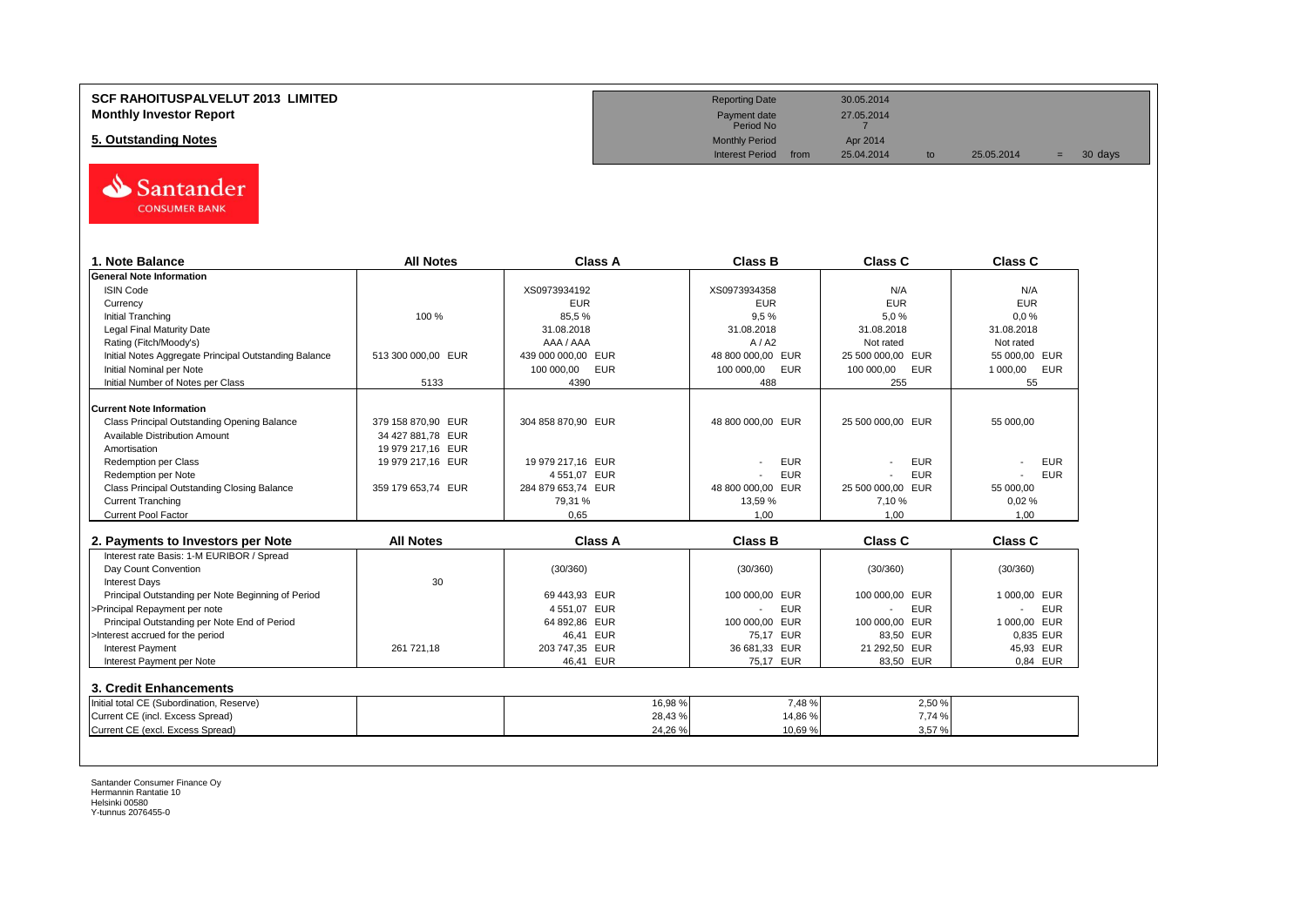## **SCF RAHOITUSPALVELUT 2013 LIMITED**<br>**Monthly Investor Report** Payment date 27.05.2014

**6. Counterparty Ratings, Trigger Levels and Consequences** 

Reporting Date 30.05.2014<br>Payment date 27.05.2014<br>Period No 7<br>Monthly Period Apr 2014

Interest Period:  $25.04.2014$  to  $25.05.2014$  = 30 days

Santander CONSUMER BANK

|                                                                                    |                                           | <b>Rating Triggers</b> |                |          |                    |                |                        |          |                        |                   |                                                                                                                                                                                                                                                                                                                                                                                                                                                                                                                                                                                                        |
|------------------------------------------------------------------------------------|-------------------------------------------|------------------------|----------------|----------|--------------------|----------------|------------------------|----------|------------------------|-------------------|--------------------------------------------------------------------------------------------------------------------------------------------------------------------------------------------------------------------------------------------------------------------------------------------------------------------------------------------------------------------------------------------------------------------------------------------------------------------------------------------------------------------------------------------------------------------------------------------------------|
|                                                                                    | <b>Short Term</b><br>Long Term            |                        |                |          |                    |                |                        |          |                        |                   |                                                                                                                                                                                                                                                                                                                                                                                                                                                                                                                                                                                                        |
|                                                                                    |                                           |                        | Fitch          |          | Moody's            |                | Fitch                  |          | Moody's                |                   |                                                                                                                                                                                                                                                                                                                                                                                                                                                                                                                                                                                                        |
| <b>Transaction Role</b><br>Counterparty<br>Rahoituspalvelut 2013 Limited<br>Issuer |                                           | Criteria               | Current        | Criteria | Current            | Criteria       | Current                | Criteria | Current                | Trigger breached? | Summary of Contractual Requirements if Rating Trigger Breach                                                                                                                                                                                                                                                                                                                                                                                                                                                                                                                                           |
|                                                                                    |                                           |                        | No rating      |          | No rating          |                | No rating              |          | No rating              | N/A               |                                                                                                                                                                                                                                                                                                                                                                                                                                                                                                                                                                                                        |
| Seller                                                                             | Santander Consumer Finance Oy             |                        | No rating      |          | No rating          |                | No rating              |          | No rating              | N/A               |                                                                                                                                                                                                                                                                                                                                                                                                                                                                                                                                                                                                        |
| Servicer                                                                           | Santander Consumer Finance Oy             |                        | No rating      |          | No rating          |                | No rating              |          | No rating              | N/A               |                                                                                                                                                                                                                                                                                                                                                                                                                                                                                                                                                                                                        |
| Servicer's Owner                                                                   | Santander Consumer Finance                | N/A                    | F <sub>2</sub> | N/A      | P-2 Outlook stable | <b>BBB</b>     | BBB+<br>Outlook stable | Baa3     | Baa1<br>Outlook stable | No                | Banco Santander S.A. undertakes in the Servicing Agreement to act as Back-Up Servicer Facilitator,<br>which will require it to (i) select a bank or financial institution having the requirements set out in the<br>Servicing Agreement and willing to assume the duties of a successor servicer in the event that a<br>Servicer Termination Notice is delivered, (ii) review the information provided to it by the Servicer<br>under the Servicing Agreement, (iii) enter into appropriate data confidentiality provisions and (iv)<br>notify the Servicer if it requires further assistance.         |
| <b>Transaction Account Bank</b>                                                    | Deutsche Bank AG                          | F1                     | $F1+$          | $P-1$    | $P-1$              | $\overline{A}$ | $A+$                   | A2       | A2                     | <b>No</b>         | The Issuer and the Purchaser shall (with the prior written consent of the Note Trustee) arrange for<br>the transfer (within 30 calendar days) of:<br>(i) in relation to the Issuer, the Issuer Secured Accounts and the Expenses Loan Payment Account and<br>all of the funds standing to the credit of the Issuer Secured Accounts and the Expenses Loan Payment<br>Account; and<br>(ii) in relation to the Purchaser, the Purchaser Transaction Account and all funds standing to the<br>credit of the Purchaser Transaction Account,<br>to another bank that meets the applicable Required Ratings. |
| Paying Agent and related roles                                                     | Deutsche Bank AG                          |                        | $F1+$          |          | $P-1$              |                | $A+$                   |          | A2                     |                   |                                                                                                                                                                                                                                                                                                                                                                                                                                                                                                                                                                                                        |
| Corporate Service Provider                                                         | Deutsche International Corporate Services |                        | $F1+$          |          | $P-1$              |                | $A+$                   |          | A2                     |                   |                                                                                                                                                                                                                                                                                                                                                                                                                                                                                                                                                                                                        |
| Note Trustee and Security Trustee                                                  | Deutsche Trustee Company Limited          |                        | $F1+$          |          | $P-1$              |                | $A+$                   |          | A2                     |                   |                                                                                                                                                                                                                                                                                                                                                                                                                                                                                                                                                                                                        |
| <b>Collections Account Bank</b>                                                    | Skandinaviska Enskilda Banken             | F1                     | F1             | $P-1$    | $P-1$              | $\overline{A}$ | $A+$                   | A2       | A1                     | <b>No</b>         | The Servicer shall (with the prior written consent of the Note Trustee) use reasonable endeavours to<br>arrange for the transfer (within 30 calendar days) of the Issuer Collections Account and all of the<br>funds standing to the credit of the Issuer Collections Account to another bank which meets the<br><b>Required Ratings.</b>                                                                                                                                                                                                                                                              |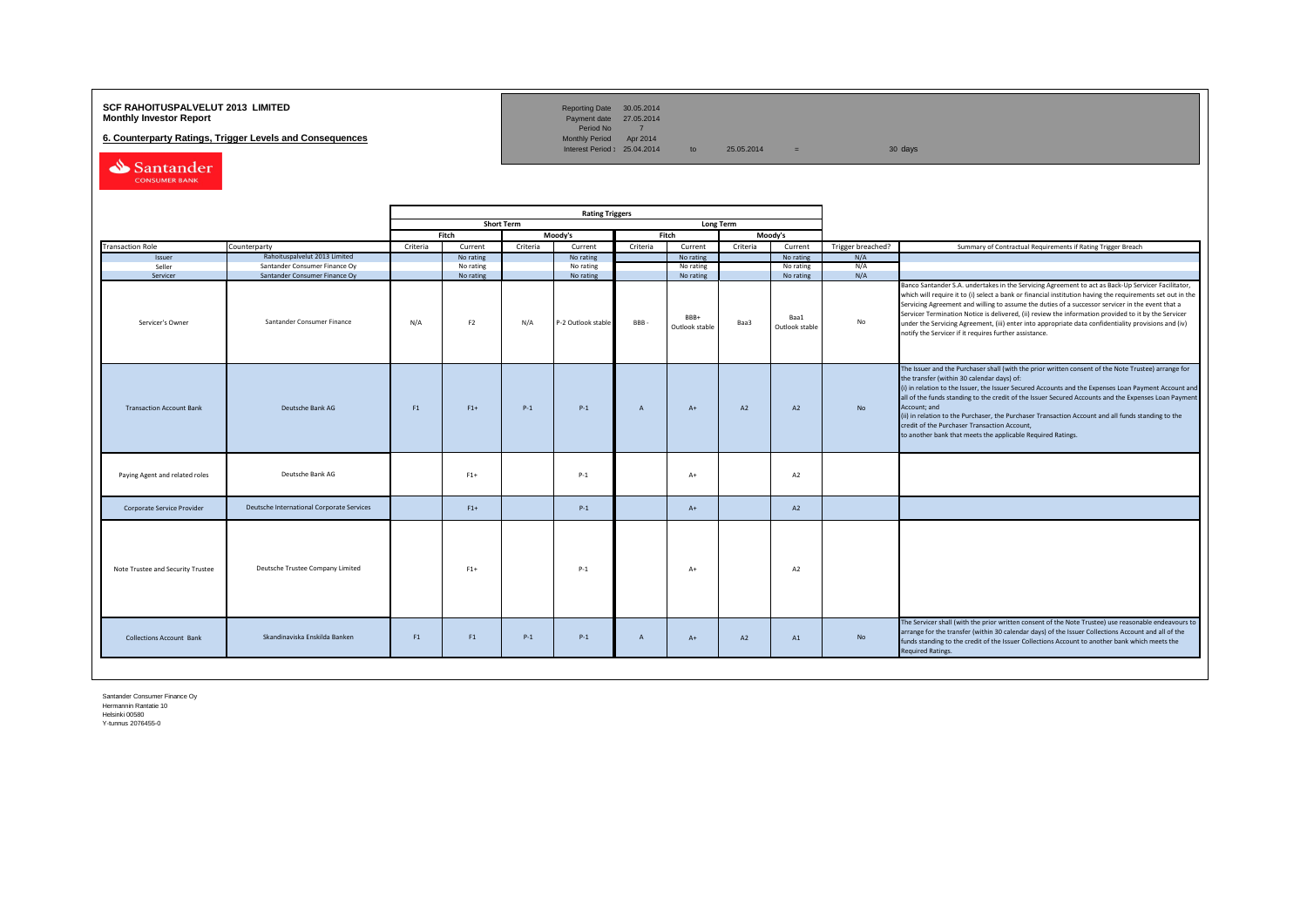# **SCF RAHOITUSPALVELUT 2013 LIMITED** Reporting Date 30.05.2014 **Monthly Investor Report Payment date** Payment date 27.05.2014

# **7.a Original Portfolio Principal Balance** Monthly Period **Apr 2014** Apr 2014<br>
Interest Period **Apr 2014** Apr 2014



| - all:<br>Average amount | 666<br>ᅭ |
|--------------------------|----------|

Payment date<br>Period No

Interest Period from 25.04.2014 to 25.05.2014 = 30 days

|                                                                                                                                                                                                                                      |            |           |                         | <b>TOTAL</b> |                               |                     |
|--------------------------------------------------------------------------------------------------------------------------------------------------------------------------------------------------------------------------------------|------------|-----------|-------------------------|--------------|-------------------------------|---------------------|
| Min.                                                                                                                                                                                                                                 | <b>Max</b> | <b>No</b> | <b>Original balance</b> | %            | <b>WA mounths to maturity</b> | <b>WA seasoning</b> |
| 0 5 0 0 0<br>5 000 10 000<br>10 000 15 000<br>15 000 20 000<br>20 000 25 000<br>Original balance<br>25 000 30 000<br>30 000 35 000<br>35 000 40 000<br>40 000 45 000<br>45 000 50 000<br>50 000 55 000<br>55 000 60 000<br>$60000 +$ |            | 7722      | 25 239 514              | 4,9%         | 19,0                          | 13,7                |
|                                                                                                                                                                                                                                      |            | 12 105    | 90 402 977              | 17,6%        | 33,1                          | 12,1                |
|                                                                                                                                                                                                                                      |            | 8965      | 110 601 458             | 21,5%        | 40,4                          | 10,9                |
|                                                                                                                                                                                                                                      |            | 5 1 8 0   | 89 340 707              | 17,4%        | 43,5                          | 10,1                |
|                                                                                                                                                                                                                                      |            | 2882      | 64 224 790              | 12,5 %       | 44,9                          | 9,8                 |
|                                                                                                                                                                                                                                      |            | 1476      | 40 132 379              | 7,8%         | 45,1                          | 9,3                 |
|                                                                                                                                                                                                                                      |            | 797       | 25 750 357              | 5,0%         | 44,8                          | 9,8                 |
|                                                                                                                                                                                                                                      |            | 473       | 17 609 997              | 3,4%         | 44,3                          | 9,9                 |
|                                                                                                                                                                                                                                      |            | 294       | 12 468 941              | 2,4 %        | 44,6                          | 9,7                 |
|                                                                                                                                                                                                                                      |            | 238       | 11 245 953              | 2,2%         | 45,3                          | 10,0                |
|                                                                                                                                                                                                                                      |            | 119       | 6 227 331               | 1,2%         | 46,6                          | 9,0                 |
|                                                                                                                                                                                                                                      |            | 78        | 4 470 912               | 0,9%         | 47,1                          | 8,8                 |
|                                                                                                                                                                                                                                      |            | 201       | 15 640 043              | 3,0%         | 44,3                          | 8,3                 |
|                                                                                                                                                                                                                                      |            |           |                         |              |                               |                     |
| Total                                                                                                                                                                                                                                |            | 40 530    | 513 355 357             | 100%         |                               |                     |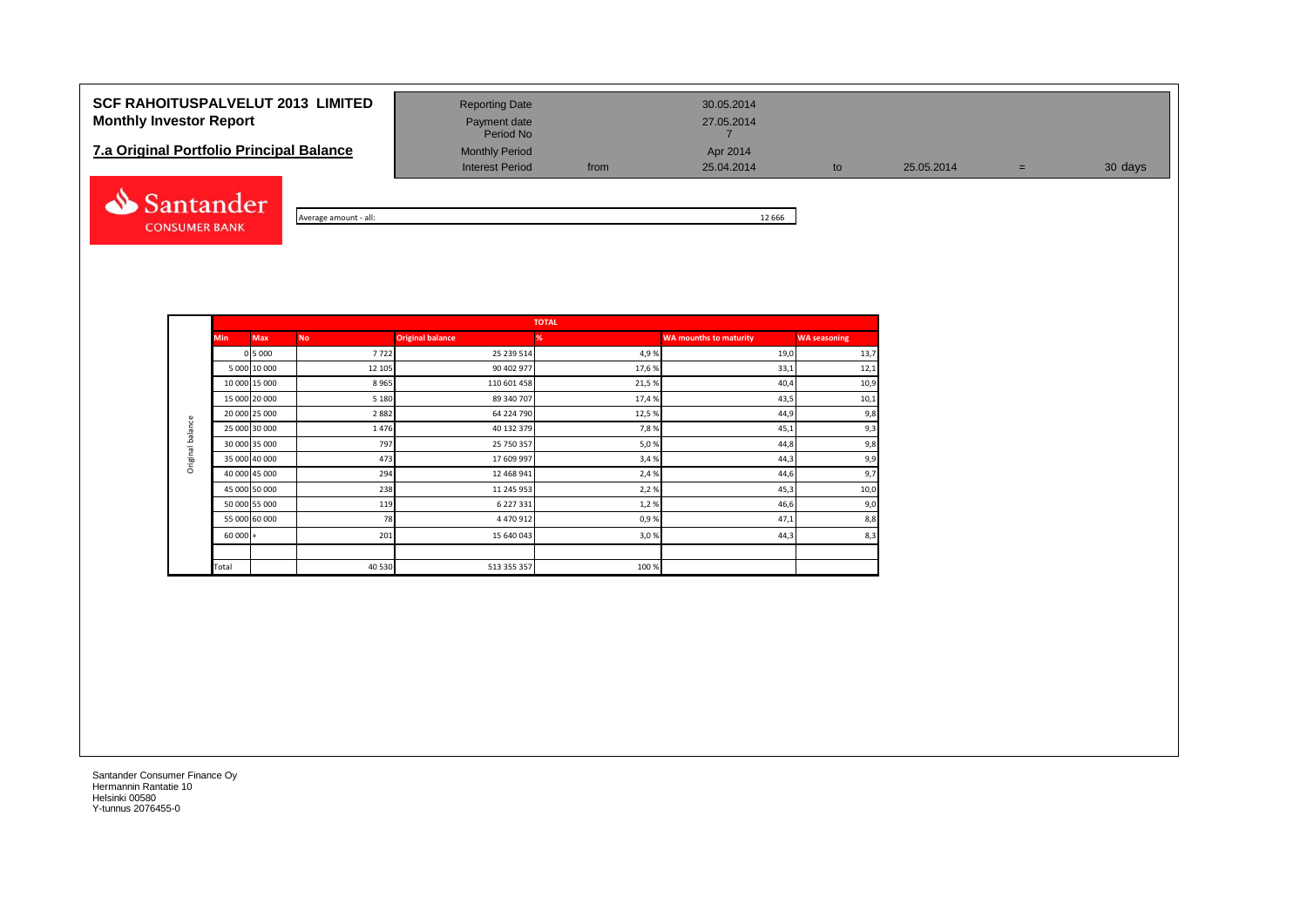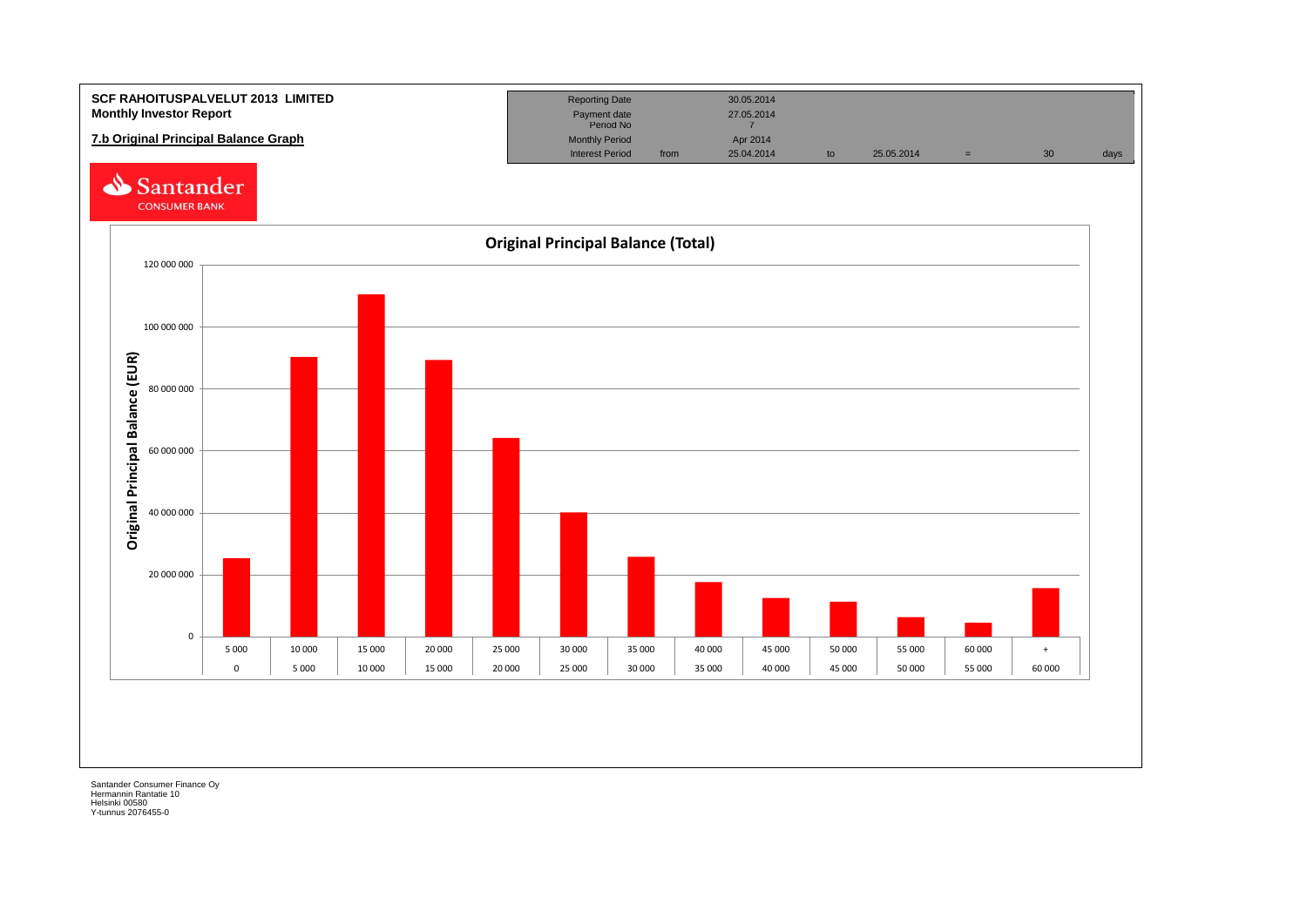| <b>SCF RAHOITUSPALVELUT 2013 LIMITED</b><br><b>Monthly Investor Report</b><br>8.a Outstanding Principal Balance | <b>Reporting Date</b><br>Payment date<br>Period No<br><b>Monthly Period</b><br><b>Interest Period</b> | from | 30.05.2014<br>27.05.2014<br>Apr 2014<br>25.04.2014 | to | 25.05.2014 | $=$ | 30 days |
|-----------------------------------------------------------------------------------------------------------------|-------------------------------------------------------------------------------------------------------|------|----------------------------------------------------|----|------------|-----|---------|
| Santander                                                                                                       | .                                                                                                     |      | 10001                                              |    |            |     |         |

Average amount - all: 10 981

| <b>TOTAL</b>  |               |           |                            |        |                              |                     |
|---------------|---------------|-----------|----------------------------|--------|------------------------------|---------------------|
| <b>Min</b>    | <b>Max</b>    | <b>No</b> | <b>Outstanding balance</b> | %      | <b>WA months to maturity</b> | <b>WA seasoning</b> |
|               | 0 5 0 0 0     | 8 4 9 0   | 24 741 904                 | 6,89%  | 20,3                         | 20,8                |
|               | 5 000 10 000  | 10 065    | 74 564 880                 | 20,76% | 33,7                         | 18,3                |
| 10 000 15 000 |               | 6679      | 81 723 050                 | 22,75% | 39,8                         | 16,7                |
| 15 000 20 000 |               | 3 4 8 9   | 60 047 745                 | 16,72% | 41,7                         | 16,2                |
| 20 000 25 000 |               | 1832      | 40 614 989                 | 11,31% | 42,8                         | 15,5                |
|               | 25 000 30 000 | 869       | 23 654 907                 | 6,58%  | 42,6                         | 15,6                |
|               | 30 000 35 000 | 480       | 15 503 083                 | 4,32%  | 42,1                         | 16,1                |
|               | 35 000 40 000 | 275       | 10 277 532                 | 2,86%  | 42,2                         | 15,8                |
| 40 000 45 000 |               | 209       | 8 8 2 7 4 9 2              | 2,46%  | 43,0                         | 16,1                |
| 45 000 50 000 |               | 111       | 5 250 476                  | 1,46%  | 41,4                         | 15,9                |
|               | 50 000 55 000 | 66        | 3 4 6 2 2 8 9              | 0,96%  | 42,4                         | 16,3                |
| 55 000 60 000 |               | 40        | 2 2 8 4 8 3 8              | 0,64%  | 44,9                         | 13,8                |
| $60000 +$     |               | 109       | 8 2 8 1 4 6 9              | 2,31%  | 42,9                         | 15,1                |
| Total         |               | 32 714    | 359 234 654                |        |                              |                     |

Santander Consumer Finance Oy Hermannin Rantatie 10 Helsinki 00580 Y-tunnus 2076455-0

**CONSUMER BANK**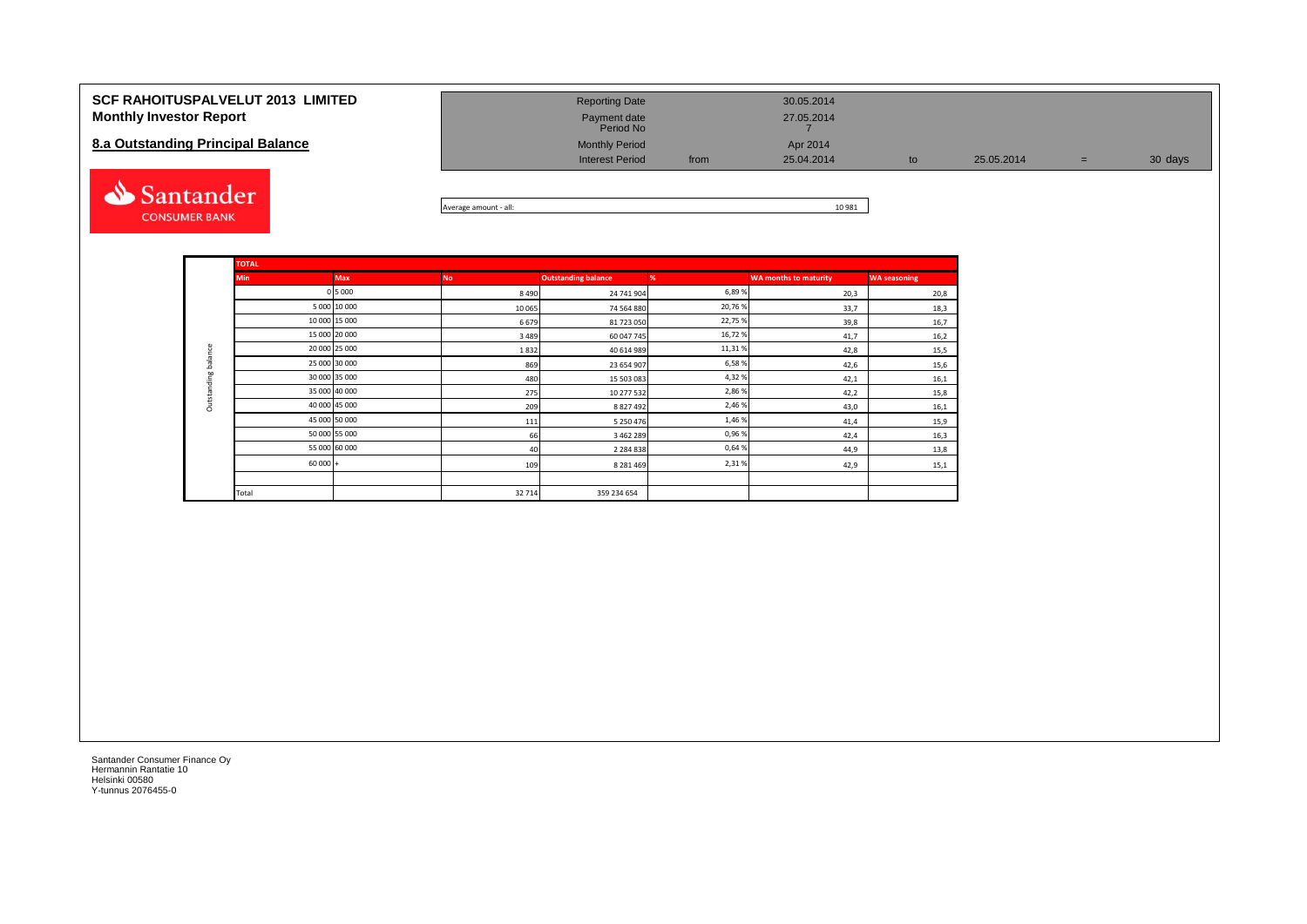

Hermannin Rantatie 10 Helsinki 00580 Y-tunnus 2076455-0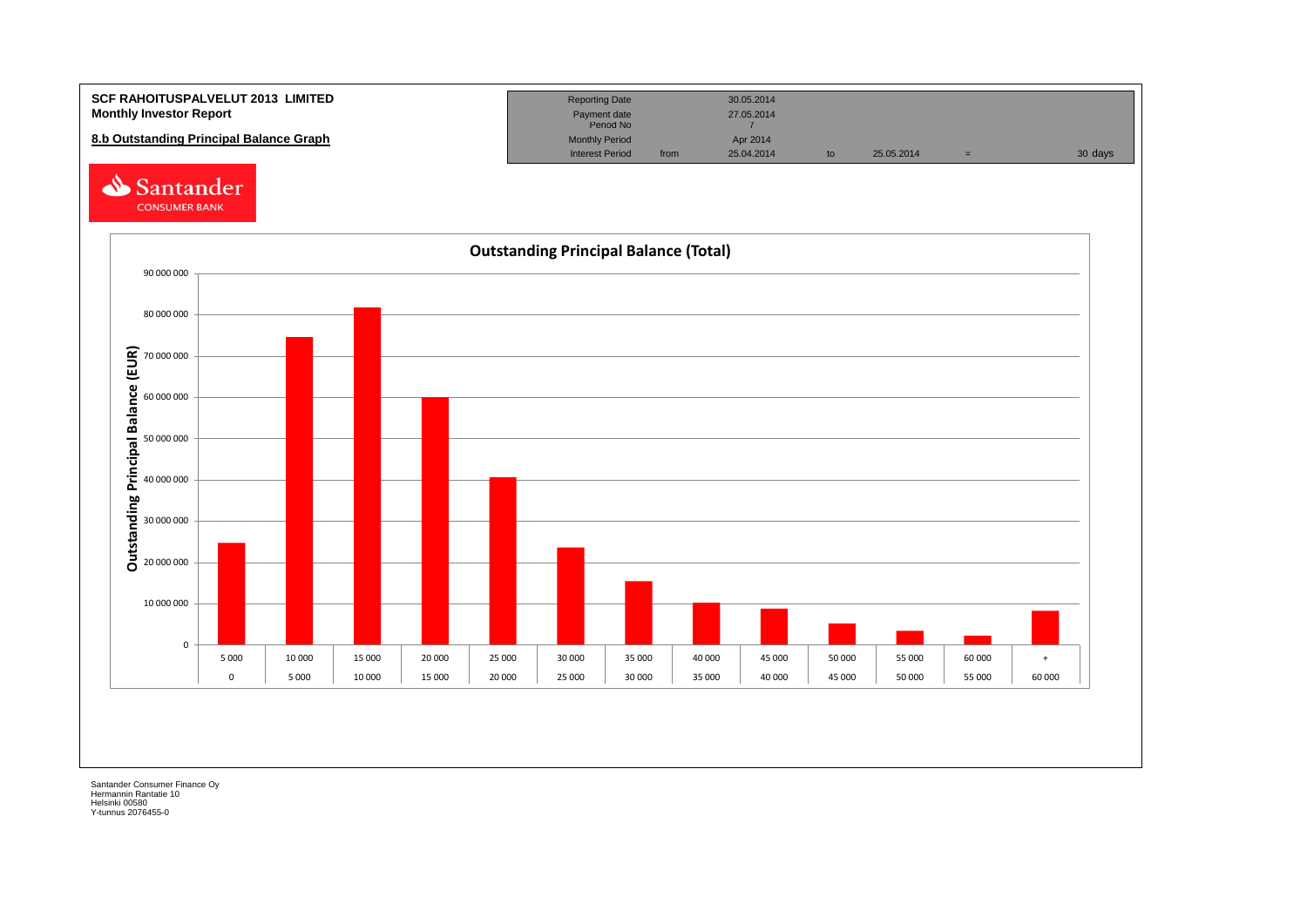| <b>SCF RAHOITUSPALVELUT 2013 LIMITED</b> | <b>Reporting Date</b>     |      | 30.05.2014 |    |            |         |
|------------------------------------------|---------------------------|------|------------|----|------------|---------|
| <b>Monthly Investor Report</b>           | Payment date<br>Period No |      | 27.05.2014 |    |            |         |
| 9.a Geographical Distribution            | <b>Monthly Period</b>     |      | Apr 2014   |    |            |         |
|                                          | <b>Interest Period</b>    | from | 25.04.2014 | to | 25.05.2014 | 30 days |



|              |                  |           |                            | <b>TOTAL</b>             |            |                       |                     |
|--------------|------------------|-----------|----------------------------|--------------------------|------------|-----------------------|---------------------|
|              | <b>District</b>  | <b>No</b> | <b>Outstanding balance</b> | % of Outstanding balance | % of Loans | WA months to maturity | <b>WA seasoning</b> |
|              | Central Finland  | 3476      | 37 056 382                 | 10,32%                   | 10,63%     | 38,4                  | 16,8                |
|              | Eastern Finland  | 946       | 9 5 3 0 8 1 7              | 2,65%                    | 2,89%      | 38,5                  | 16,7                |
|              | East Tavastia    | 1899      | 20 367 335                 | 5,67%                    | 5,80%      | 38,2                  | 17,3                |
| distribution | Greater Helsinki | 11593     | 133 192 430                | 37,08%                   | 35,44%     | 38,6                  | 16,8                |
|              | Northern Finland | 3 1 4 0   | 34 887 409                 | 9,71%                    | 9,60%      | 39,1                  | 16,8                |
|              | Northern Savonia | 1294      | 13 789 839                 | 3,84 %                   | 3,96%      | 38,2                  | 16,7                |
| raphic       | Ostrobothnia     | 2 1 2 0   | 21 800 149                 | 6,07%                    | 6,48%      | 37,1                  | 17,0                |
| æ<br>පි      | South-Eastern Fi | 1823      | 19 635 833                 | 5,47%                    | 5,57%      | 38,8                  | 16,7                |
|              | South-Western Fi | 3459      | 37 156 155                 | 10,34 %                  | 10,57%     | 38,3                  | 17,1                |
|              | Western Tavastia | 2964      | 31 818 305                 | 8,86%                    | 9,06%      | 38,5                  | 16,9                |
|              |                  |           |                            |                          |            |                       |                     |
|              |                  |           |                            |                          |            |                       |                     |
|              | Total            | 32 714    | 359 234 654                | 100 %                    | 100,00%    |                       |                     |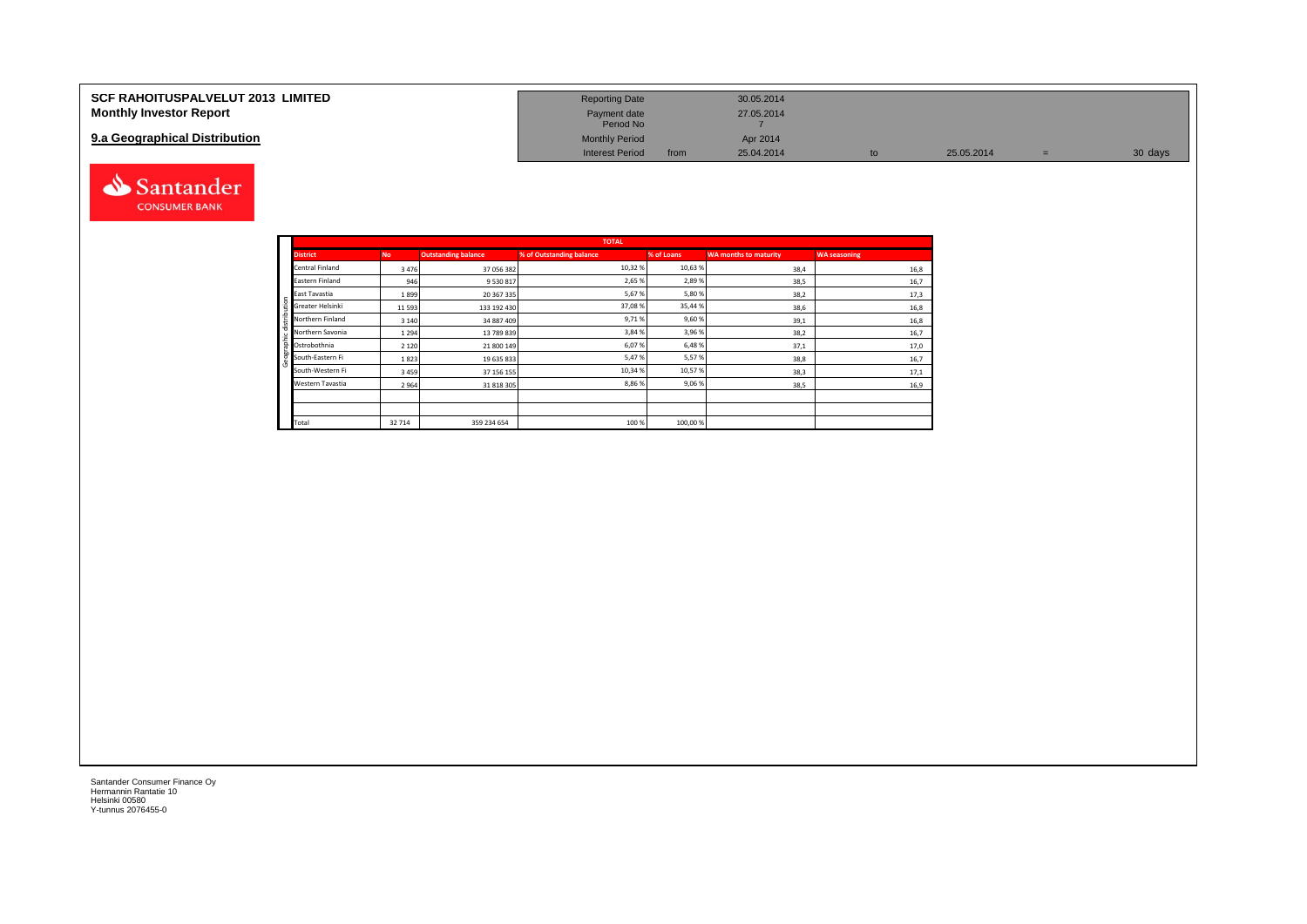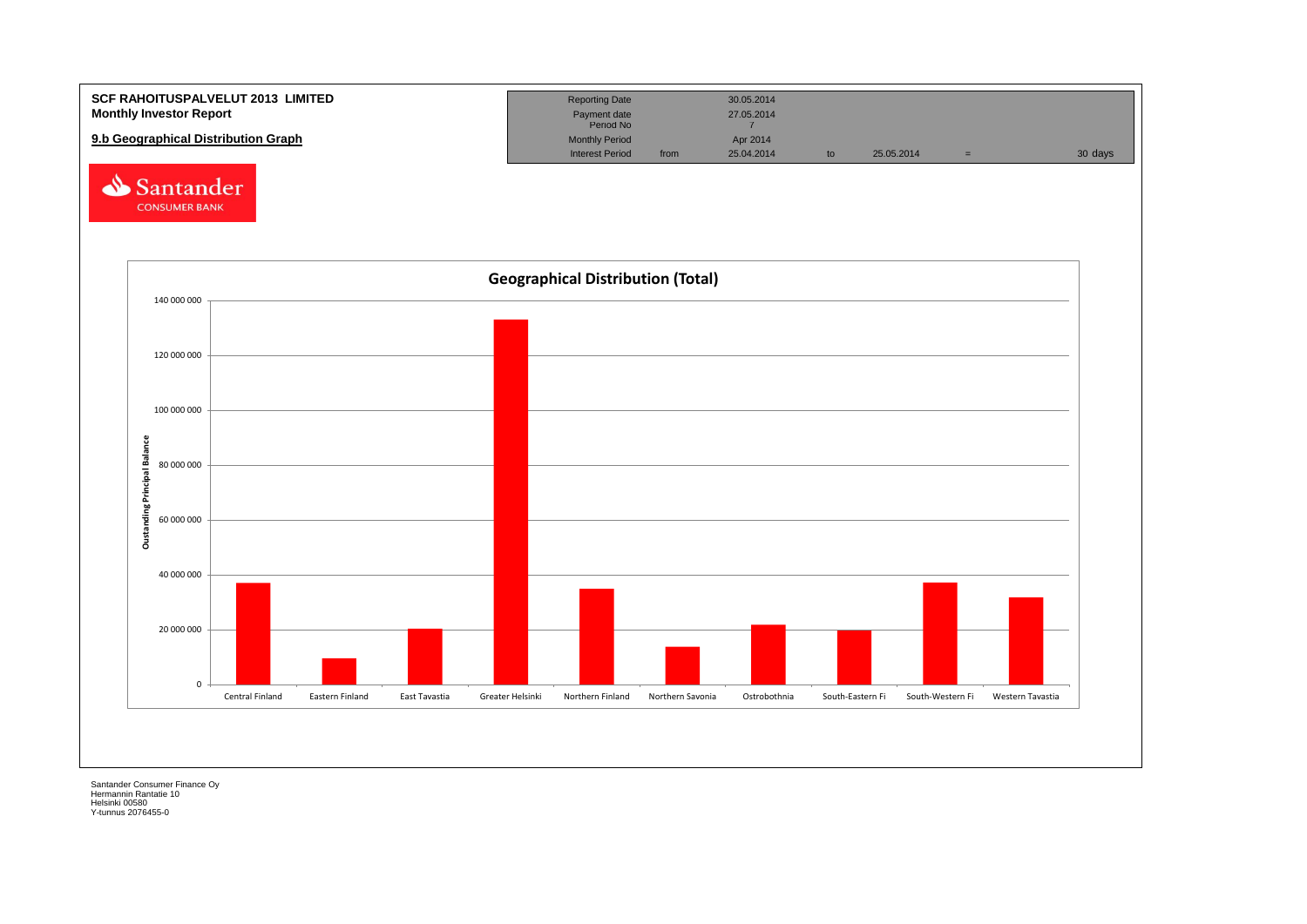#### **SCF RAHOITUSPALVELUT 2013 LIMITED Monthly Investor Report**

#### **10.a Interest Rate**



| <b>Reporting Date</b>     |      | 30.05.2014 |    |            |     |         |
|---------------------------|------|------------|----|------------|-----|---------|
| Payment date<br>Period No |      | 27.05.2014 |    |            |     |         |
| <b>Monthly Period</b>     |      | Apr 2014   |    |            |     |         |
| <b>Interest Period</b>    | from | 25.04.2014 | to | 25.05.2014 | $=$ | 30 days |

|         |          |         |           |                            | <b>TOTAL</b>                                         |      |                     |
|---------|----------|---------|-----------|----------------------------|------------------------------------------------------|------|---------------------|
|         | $Min (=$ | Max (<) | <b>No</b> | <b>Outstanding balance</b> | % of total Outstanding balance WA months to maturity |      | <b>WA seasoning</b> |
|         |          | 1%      | 956       | 7679576                    | 2,14 %                                               | 31,5 | 15,6                |
|         | 1 %      | 2 %     | 3193      | 32 228 030                 | 8,97%                                                | 37,2 | 15,1                |
| ution   | 2 %      | 4 %     | 6630      | 89 586 776                 | 24,94%                                               | 40,4 | 15,6                |
|         | 4 %      | 6 %     | 14742     | 169 011 295                | 47,05%                                               | 38,3 | 17,7                |
| distrib | 6 %      | 8%      | 7139      | 60 266 277                 | 16,78%                                               | 37,4 | 17,6                |
|         | 8%       | 10%     | 54        | 462 699                    | 0,13%                                                | 41,0 | 13,7                |
| ğ<br>Ξ  | 10%      | 12%     |           |                            |                                                      |      |                     |
|         | 12%      | 14 %    |           |                            |                                                      |      |                     |
|         | 14 %     | 16 %    |           |                            |                                                      |      |                     |
|         | 16 %     | 18%     |           |                            |                                                      |      |                     |
|         |          |         |           |                            |                                                      |      |                     |
|         | Total    |         | 32714     | 359 234 654                | 100 %                                                |      |                     |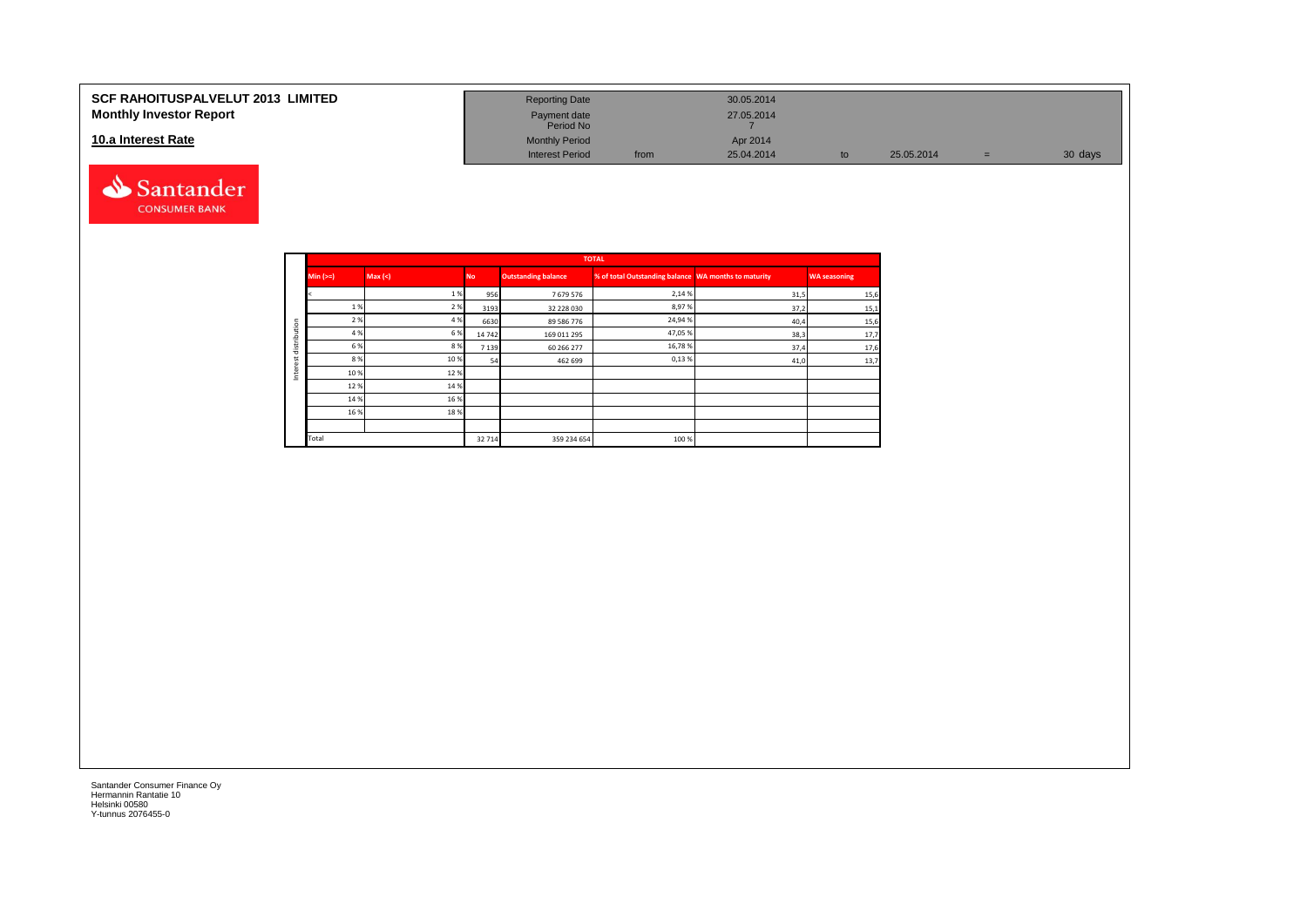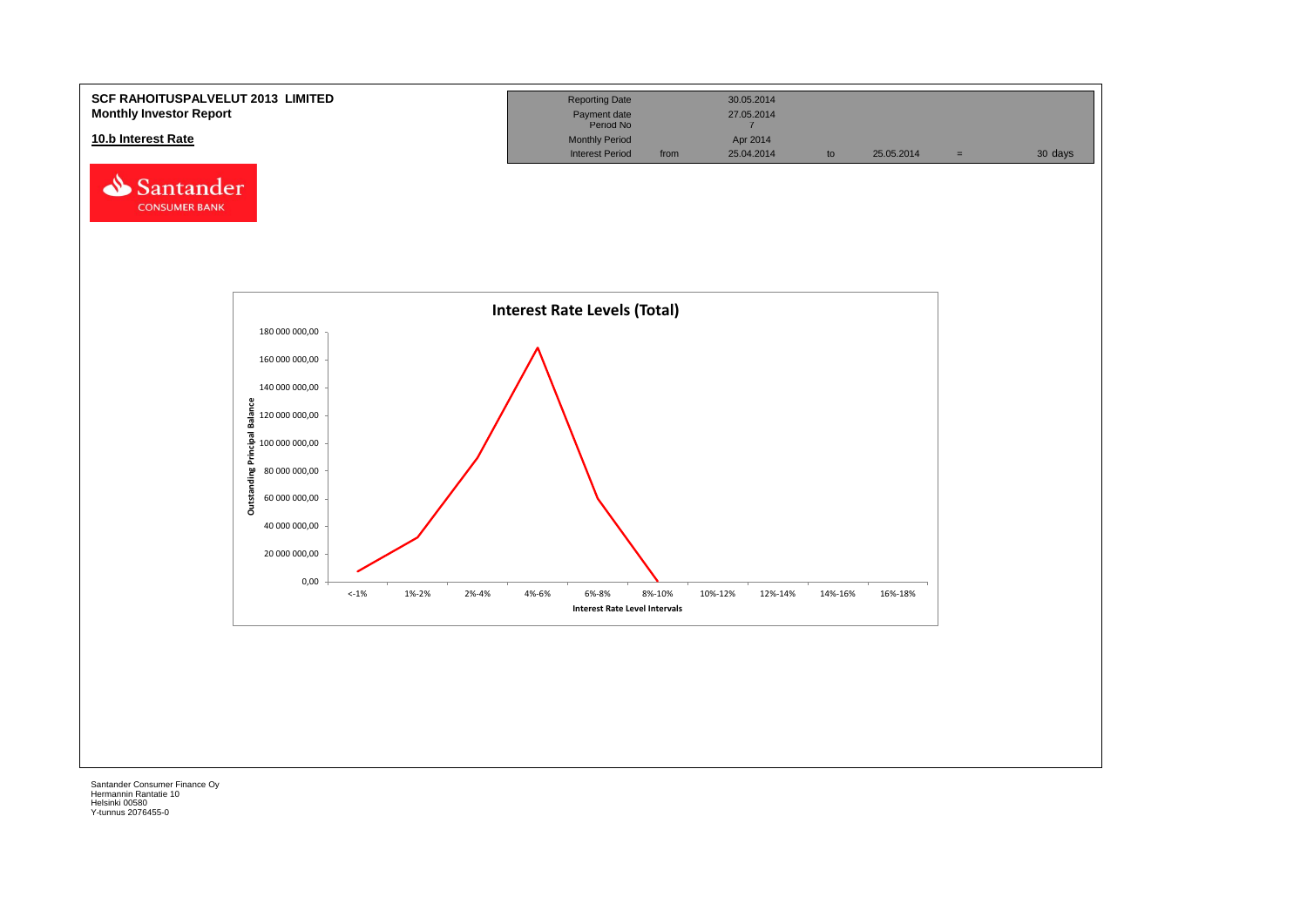### **SCF RAHOITUSPALVELUT 2013 LIMITED Monthly Investor Report**

#### **11.a Remaining Terms**



| <b>Reporting Date</b>  |      | 30.05.2014 |    |            |          |         |
|------------------------|------|------------|----|------------|----------|---------|
|                        |      |            |    |            |          |         |
| Payment date           |      | 27.05.2014 |    |            |          |         |
| Period No              |      |            |    |            |          |         |
| <b>Monthly Period</b>  |      | Apr 2014   |    |            |          |         |
| <b>Interest Period</b> | from | 25.04.2014 | to | 25.05.2014 | $\equiv$ | 30 days |

|                     |            |            |           | <b>TOTAL</b>               |         |                              |                     |
|---------------------|------------|------------|-----------|----------------------------|---------|------------------------------|---------------------|
|                     | <b>Min</b> | <b>Max</b> | <b>No</b> | <b>Outstanding balance</b> | %       | <b>WA months to maturity</b> | <b>WA seasoning</b> |
|                     |            |            | 59        | 70 152                     | 0,02%   | 0,0                          | 48,0                |
|                     |            | 12         | 3765      | 11 981 063                 | 3,34%   | 8,7                          | 30,6                |
|                     | 13         | 24         | 6097      | 38 460 463                 | 10,71%  | 19,4                         | 22,4                |
|                     | 25         | 36         | 7 1 8 3   | 70 887 213                 | 19,73%  | 31,3                         | 20,6                |
| maturity            | 37         | 48         | 11 5 48   | 168 574 110                | 46,93 % | 43,2                         | 15,9                |
| $\mathtt{S}$        | 49         | 60         | 4 0 6 2   | 69 261 652                 | 19,28%  | 50,0                         | 10 <sub>1</sub>     |
|                     | 61         | 72         |           |                            |         |                              |                     |
| Months <sub>1</sub> | 73         | 84         |           |                            |         |                              |                     |
|                     | 85         | 96         |           |                            |         |                              |                     |
|                     | 97         | 108        |           |                            |         |                              |                     |
|                     | 109        | 120        |           |                            |         |                              |                     |
|                     | 121        |            |           |                            |         |                              |                     |
|                     |            |            |           |                            |         |                              |                     |
|                     | Total      |            | 32 714    | 359 234 654                | 100%    |                              |                     |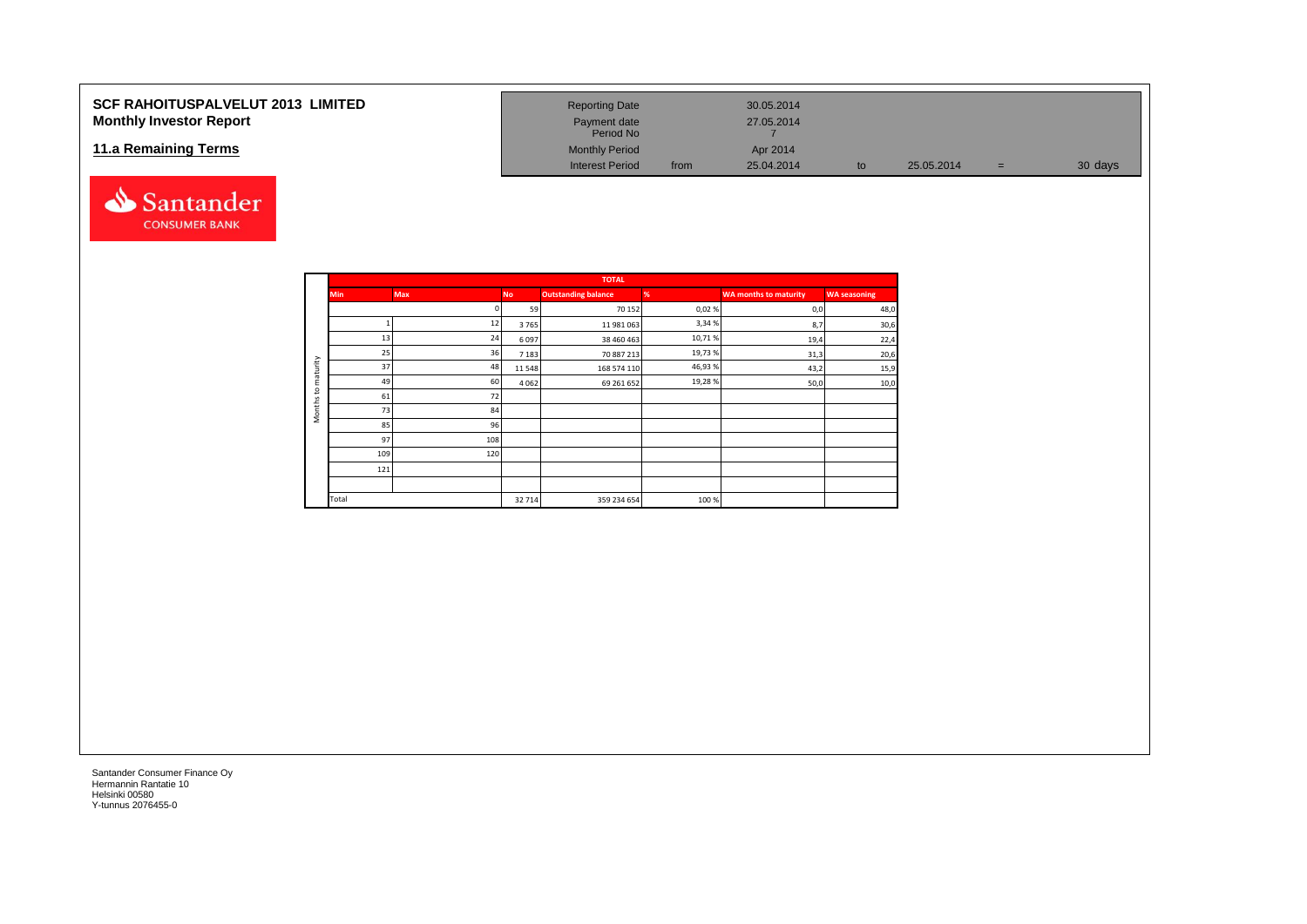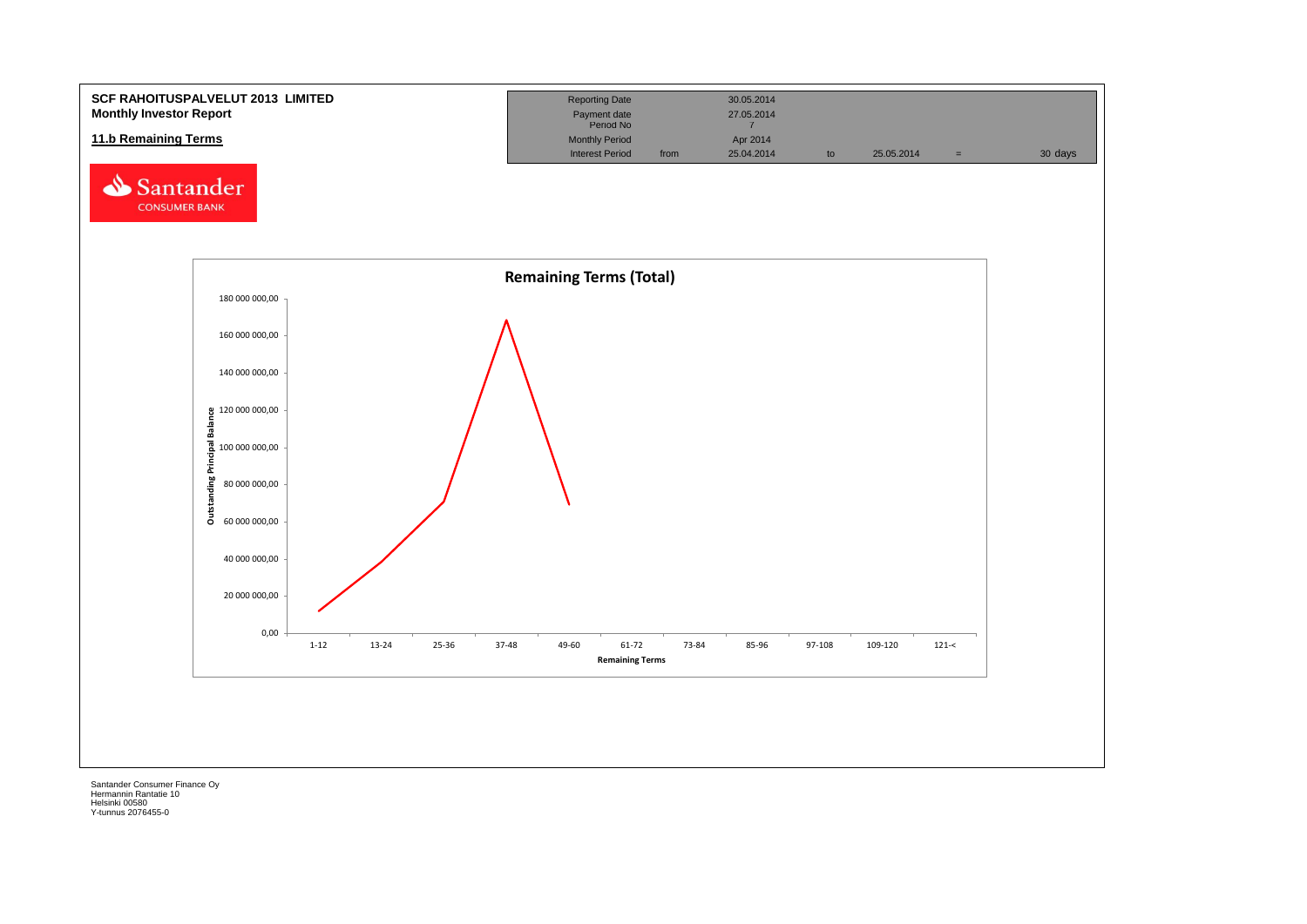| <b>SCF RAHOITUSPALVELUT 2013 LIMITED</b> | <b>Reporting Date</b>     |      | 30.05.2014 |            |    |         |
|------------------------------------------|---------------------------|------|------------|------------|----|---------|
| <b>Monthly Investor Report</b>           | Payment date<br>Period No |      | 27.05.2014 |            |    |         |
| 12.a Seasoning                           | <b>Monthly Period</b>     |      | Apr 2014   |            |    |         |
|                                          | <b>Interest Period</b>    | from | 25.04.2014 | 25.05.2014 | ÷. | 30 days |



|                       |            |            |                 | <b>TOTAL</b>               |                                    |                              |                     |
|-----------------------|------------|------------|-----------------|----------------------------|------------------------------------|------------------------------|---------------------|
|                       | <b>Min</b> | <b>Max</b> | <b>No</b>       | <b>Outstanding balance</b> | % of Outstanding<br><b>Balance</b> | <b>WA months to maturity</b> | <b>WA seasoning</b> |
|                       |            |            | 9820            | 126 726 053                | 35,28%                             | 44,7                         | 10,4                |
| $\breve{\phantom{a}}$ | 13         | 24         | 17 795          | 190 942 107                | 53,15%                             | 37,4                         | 17,7                |
| c                     | 25         | 36         | 3 4 9 8         | 31 321 744                 | 8,72%                              | 27,7                         | 28,4                |
| $\Omega$              | 37         | 48         | 1 0 9 6         | 7613352                    | 2,12%                              | 16,8                         | 42,2                |
| £                     | 49         | 60         | 495             | 2577869                    | 0,72%                              | 6,6                          | 54,0                |
|                       | 61         | 72         | 10 <sup>1</sup> | 53 5 29                    | 0,01%                              | 7,3                          | 63,3                |
|                       | 73         | 84         |                 |                            |                                    |                              |                     |
|                       | 85         | 96         |                 |                            |                                    |                              |                     |
|                       |            |            |                 |                            |                                    |                              |                     |
|                       | Total      |            | 32 714          | 359 234 654                | 100 %                              |                              |                     |

Santander Consumer Bank AS Strandveien 18 PO Box 177 N-1325 Lysaker Tel.: +47 21 08 30 00 Fax.: +47 21 08 33 68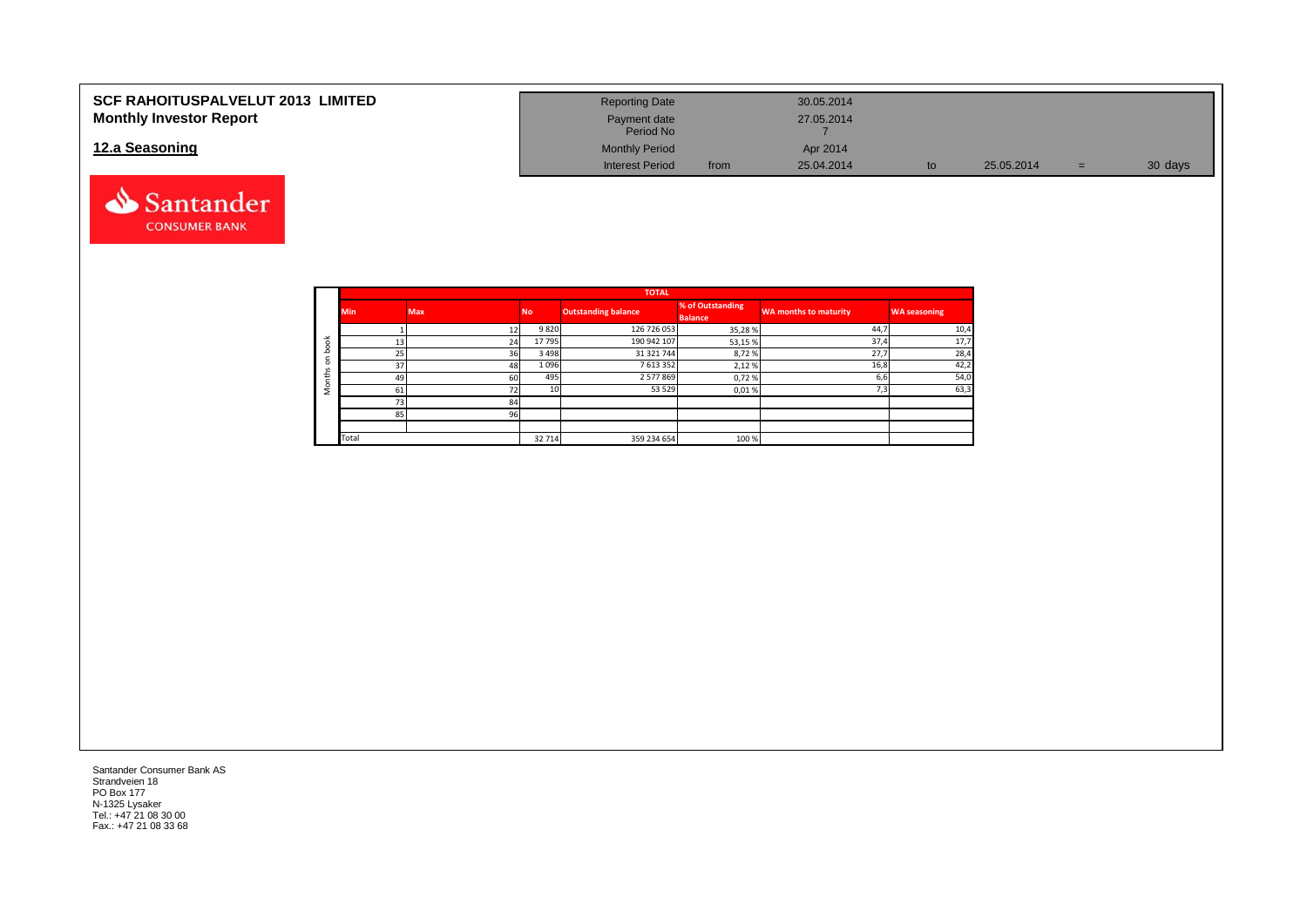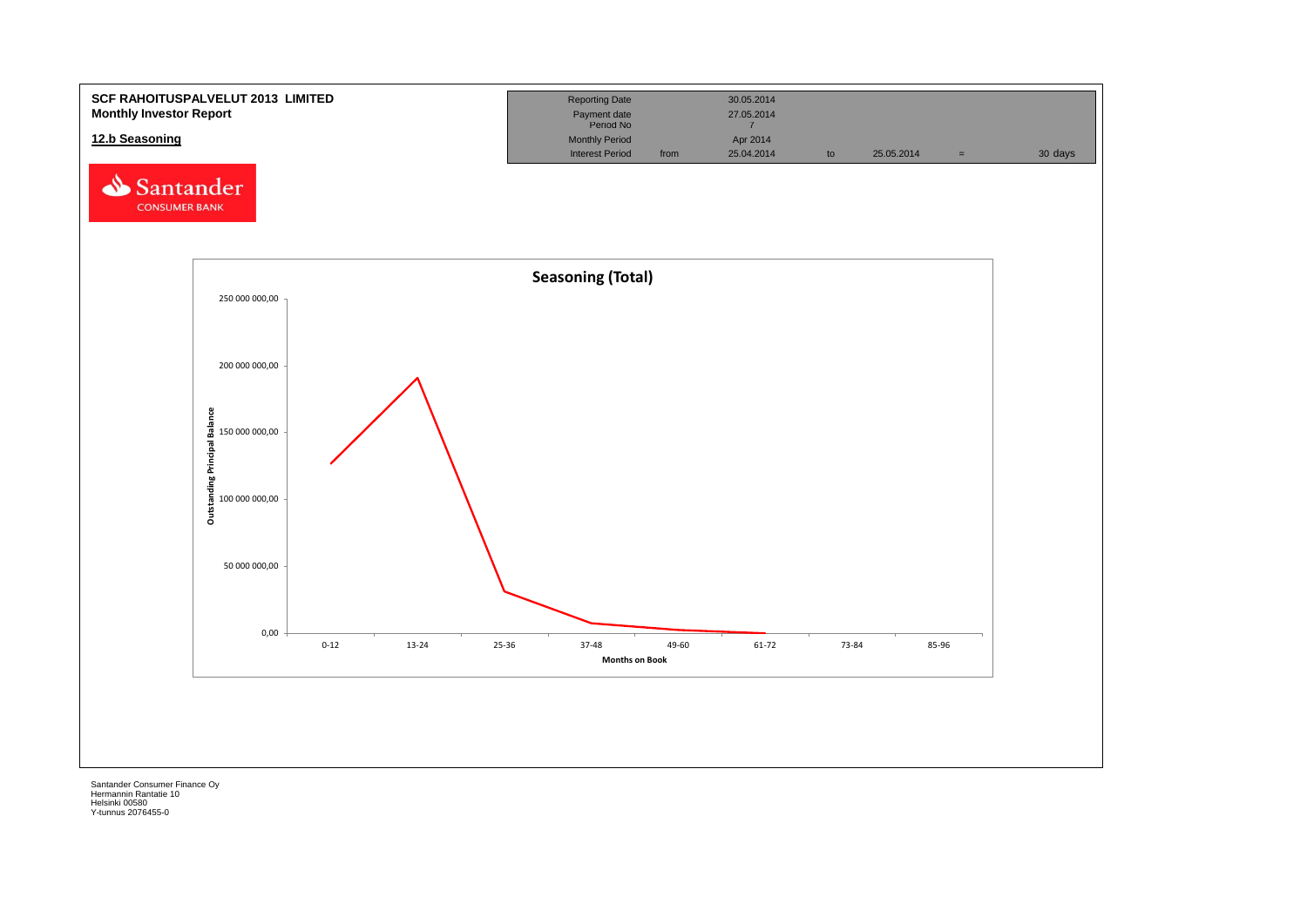| <b>SCF RAHOITUSPALVELUT 2013 LIMITED</b> | <b>Reporting Date</b>     |      | 30.05.2014 |            |     |         |
|------------------------------------------|---------------------------|------|------------|------------|-----|---------|
| <b>Monthly Investor Report</b>           | Payment date<br>Period No |      | 27.05.2014 |            |     |         |
| 13.a Balloon Ioans                       | <b>Monthly Period</b>     |      | Apr 2014   |            |     |         |
|                                          | <b>Interest Period</b>    | from | 25.04.2014 | 25.05.2014 | $=$ | 30 days |

|  |                                 | <b>TOTAL</b> |           |                            |                                    |                       |                          |                          |                     |  |  |  |  |  |
|--|---------------------------------|--------------|-----------|----------------------------|------------------------------------|-----------------------|--------------------------|--------------------------|---------------------|--|--|--|--|--|
|  | వి<br>∸.<br>≔<br>$\overline{ }$ | <b>Min</b>   | <b>No</b> | <b>Outstanding balance</b> | % of Outstanding<br><b>Balance</b> | <b>Residual Value</b> | <b>Residual of Total</b> | WA months to<br>maturity | <b>WA seasoning</b> |  |  |  |  |  |
|  | ത                               | Standard     | 26 140    | 230 179 479                | 64,07%                             | 2921                  | 0,00%                    | 37,1                     | 16,6                |  |  |  |  |  |
|  | ∽                               | Balloon      | 6 574     | 129 055 174                | 35,93%                             | 44 390 094            | 34,40 %                  | 40,8                     | 17,4                |  |  |  |  |  |
|  | 을<br>≃                          |              |           |                            |                                    |                       |                          |                          |                     |  |  |  |  |  |
|  |                                 | Total        | 32 714    | 359 234 654                | 100 %                              | 44 393 015            | 12,36 %                  |                          |                     |  |  |  |  |  |

┑

Santander Consumer Finance Oy Hermannin Rantatie 10 Helsinki 00580 Y-tunnus 2076455-0

Santander **CONSUMER BANK**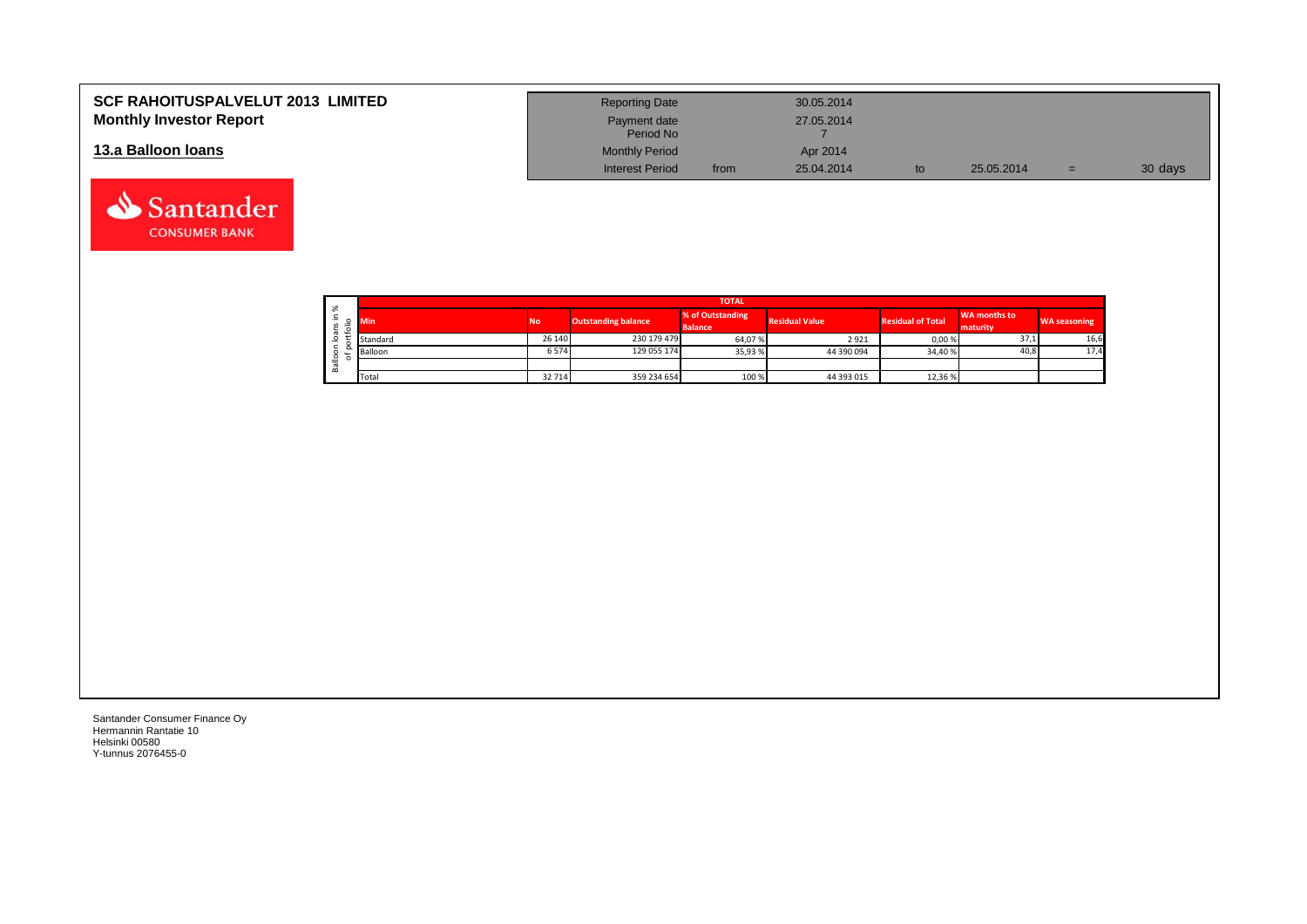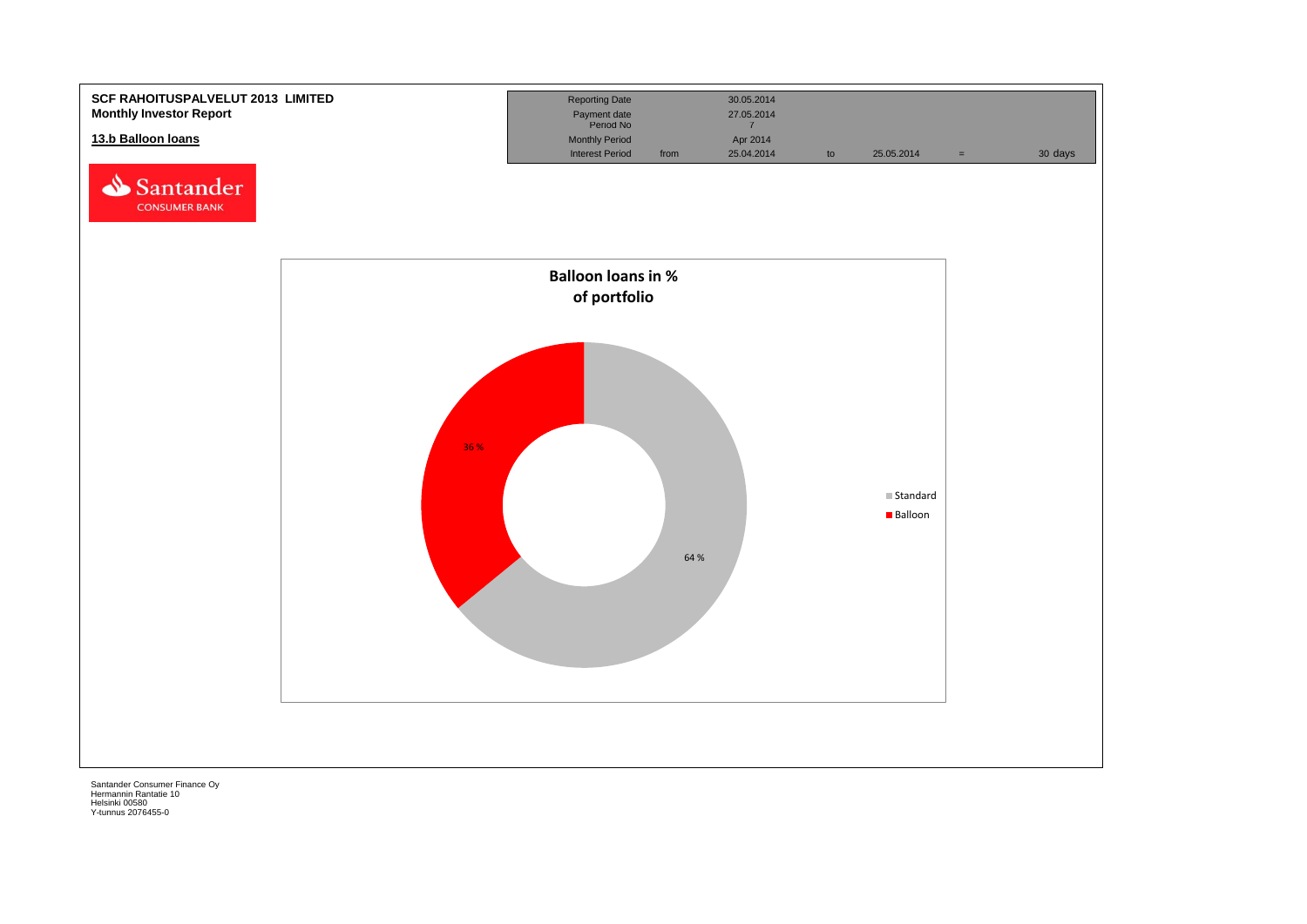#### **SCF RAHOITUSPALVELUT Monthly Investor Report**

#### 14.a # loans per borrower



| <b>2013 LIMITED</b> | <b>Reporting Date</b>     |      | 30.05.2014 |    |            |   |         |
|---------------------|---------------------------|------|------------|----|------------|---|---------|
|                     | Payment date<br>Period No |      | 27.05.2014 |    |            |   |         |
|                     | <b>Monthly Period</b>     |      | Apr 2014   |    |            |   |         |
|                     | <b>Interest Period</b>    | from | 25.04.2014 | to | 25.05.2014 | = | 30 days |

|                      |                              | <b>TOTAL</b>                   |                            |        |
|----------------------|------------------------------|--------------------------------|----------------------------|--------|
|                      | <b>Total number of loans</b> | <b>Total number of debtors</b> | <b>Outstanding balance</b> | %      |
|                      |                              | 31 0 89                        | 336 636 632                | 93,71% |
|                      | $\overline{2}$               | 620                            | 16 989 150                 | 4,73%  |
|                      | 3                            | 59                             | 2 680 212                  | 0,75 % |
|                      | 4                            | 21                             | 1 204 405                  | 0,34 % |
|                      | 5                            | 6                              | 450 234                    | 0,13%  |
|                      | 6                            | 5                              | 461 524                    | 0,13%  |
|                      | $\overline{7}$               | $\overline{2}$                 | 109 365                    | 0,03%  |
|                      | 8                            | 1                              | 225 723                    | 0,06 % |
| # loans per borrower | 9                            | $\mathbf{1}$                   | 55 914                     | 0,02%  |
|                      | 10                           | 1                              | 141 624                    | 0,04 % |
|                      | 11                           |                                | 129 684                    | 0,04 % |
|                      | 13                           | $\mathbf{1}$                   | 150 189                    | 0,04 % |
|                      |                              |                                |                            |        |
|                      |                              |                                |                            |        |
|                      |                              |                                |                            |        |
|                      |                              |                                |                            |        |
|                      |                              |                                |                            |        |
|                      |                              |                                |                            |        |
|                      |                              |                                |                            |        |
|                      |                              |                                |                            |        |
|                      |                              |                                |                            |        |
|                      |                              |                                |                            |        |
|                      |                              |                                |                            |        |
|                      | Total:                       | 31 807                         | 359 234 654                | 100,0% |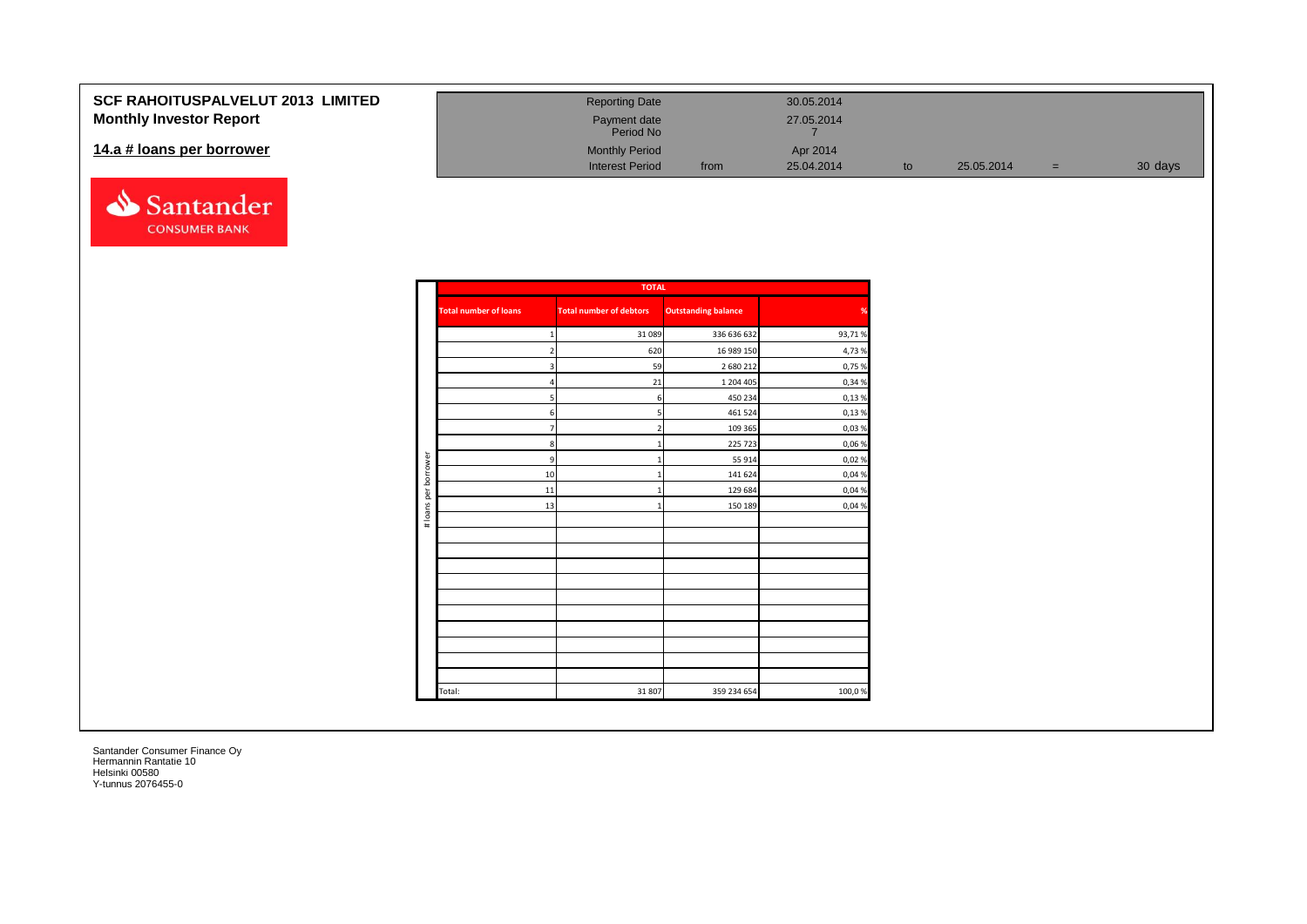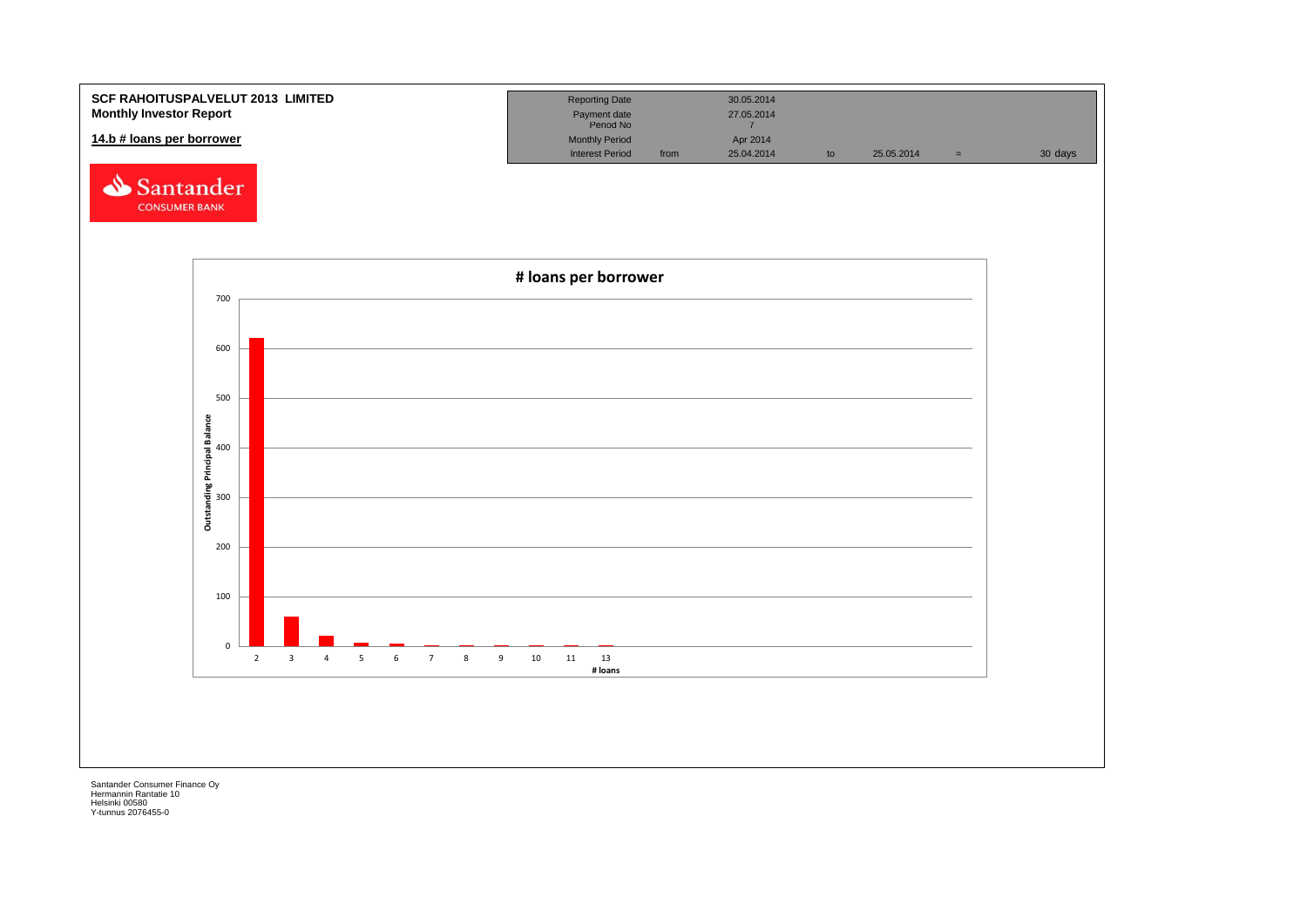# **SCF RAHOITUSPALVELUT 2013 LIMITED** Reporting Date 30.05.2014 **Monthly Investor Report Payment date** 27.05.2014

#### **15.a Amortization Profile**



| <b>Monthly Investor Report</b> |                        |               | Payment date<br>Period No                       |                        | 27.05.2014             |                 |            |            |         |
|--------------------------------|------------------------|---------------|-------------------------------------------------|------------------------|------------------------|-----------------|------------|------------|---------|
| 15.a Amortization Profile      |                        |               | <b>Monthly Period</b><br><b>Interest Period</b> | from                   | Apr 2014<br>25.04.2014 | to              | 25.05.2014 | $=$        | 30 days |
| Santander                      |                        | <b>TOTAL</b>  |                                                 |                        |                        |                 |            |            |         |
| <b>CONSUMER BANK</b>           |                        | <b>Period</b> | <b>Opening Balance</b>                          | <b>Closing Balance</b> | <b>Amortization</b>    | <b>Interest</b> | Yield      | Percentage |         |
|                                |                        |               | 359 234 654                                     | 349 878 689            | 9 355 965              | 1 4 2 4 7 0 5   | 1,93%      | 4,52 %     |         |
|                                |                        |               | 349 878 689                                     | 340 586 422            | 9 292 267              | 1 387 477       | 1,93%      | 4,40%      |         |
|                                |                        |               | 340 586 422                                     | 331 413 505            | 9 172 917              | 1 350 716       | 1,93%      | 4,28%      |         |
|                                |                        |               | 331 413 505                                     | 322 214 396            | 9 199 109              | 1 3 1 4 4 6 9   | 1,93%      | 4,16 %     |         |
|                                |                        |               | 322 214 396                                     | 312 990 821            | 9 223 575              | 1 278 039       | 1,93%      | 4,04 %     |         |
|                                |                        |               | 312 990 821                                     | 303 855 786            | 9 135 035              | 1 241 670       | 1,93%      | 3,92 %     |         |
|                                | periods)               |               | 303 855 786                                     | 294 922 519            | 8 9 3 2 6 7            | 1 205 714       | 1,93%      | 3,81 %     |         |
|                                | $\overline{c}$         |               | 294 922 519                                     | 286 071 302            | 8 8 5 1 2 1 7          | 1 170 419       | 1,93%      | 3,70%      |         |
|                                | €                      |               | 286 071 302                                     | 277 148 366            | 8 9 2 2 9 3 6          | 1 1 3 4 4 5 9   | 1,93%      | 3,58%      |         |
|                                | profile                |               | 10<br>277 148 366                               | 268 321 123            | 8 8 2 7 2 4 3          | 1 100 201       | 1,93%      | 3,47 %     |         |
|                                |                        |               | 11<br>268 321 123                               | 259 078 381            | 9 242 742              | 1 0 6 5 3 5 8   | 1,93%      | 3,35 %     |         |
|                                | $\overline{5}$<br>zati |               | 12<br>259 078 381                               | 250 205 454            | 8 872 927              | 1 0 29 3 74     | 1,93%      | 3,23 %     |         |
|                                |                        |               | 13<br>250 205 454                               | 241 560 717            | 8 644 737              | 994 165         | 1,93%      | 3,12%      |         |
|                                | Amo                    |               | 14<br>241 560 717                               | 232 908 591            | 8 652 126              | 959 881         | 1,93%      | 3,01%      |         |
|                                |                        |               | 15<br>232 908 591                               | 224 491 352            | 8 417 239              | 925 456         | 1,93%      | 2,90%      |         |
|                                |                        |               | 16<br>224 491 352                               | 216 228 719            | 8 2 6 2 6 3 2          | 891 985         | 1,93%      | 2,79 %     |         |
|                                |                        |               | 17<br>216 228 719                               | 207 990 558            | 8 2 3 8 1 6 2          | 859 268         | 1,93%      | 2,69 %     |         |
|                                |                        |               | 18<br>207 990 558                               | 199 911 466            | 8 079 092              | 826 512         | 1,93%      | 2,58%      |         |
|                                |                        |               | 19<br>199 911 466                               | 191 778 514            | 8 132 952              | 794 740         | 1,93%      | 2,48%      |         |
|                                |                        |               | 20<br>191 778 514                               | 183 824 431            | 7954083                | 763 097         | 1,94%      | 2,37 %     |         |
|                                |                        |               |                                                 |                        |                        |                 |            |            |         |
|                                |                        |               |                                                 |                        |                        |                 |            |            |         |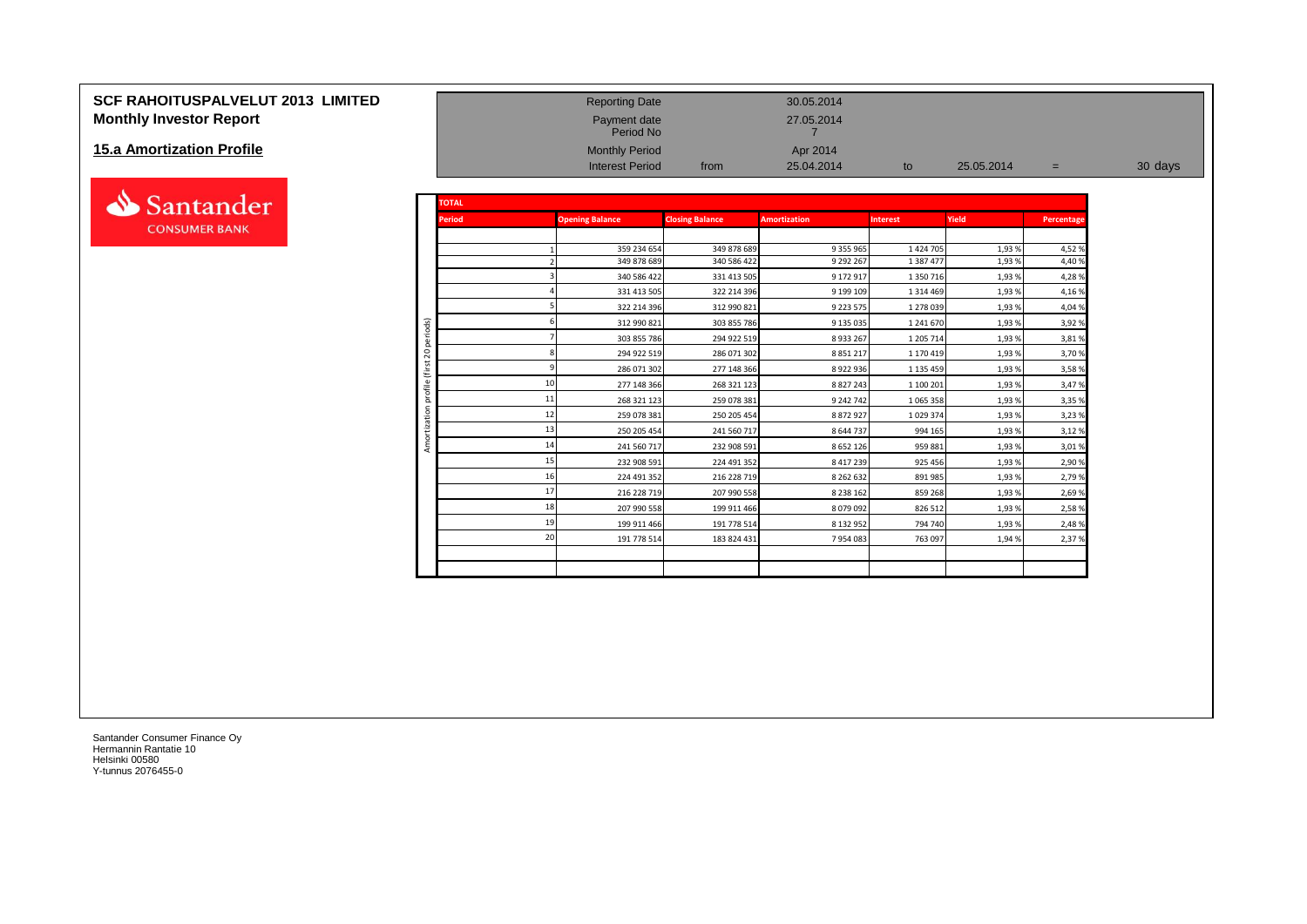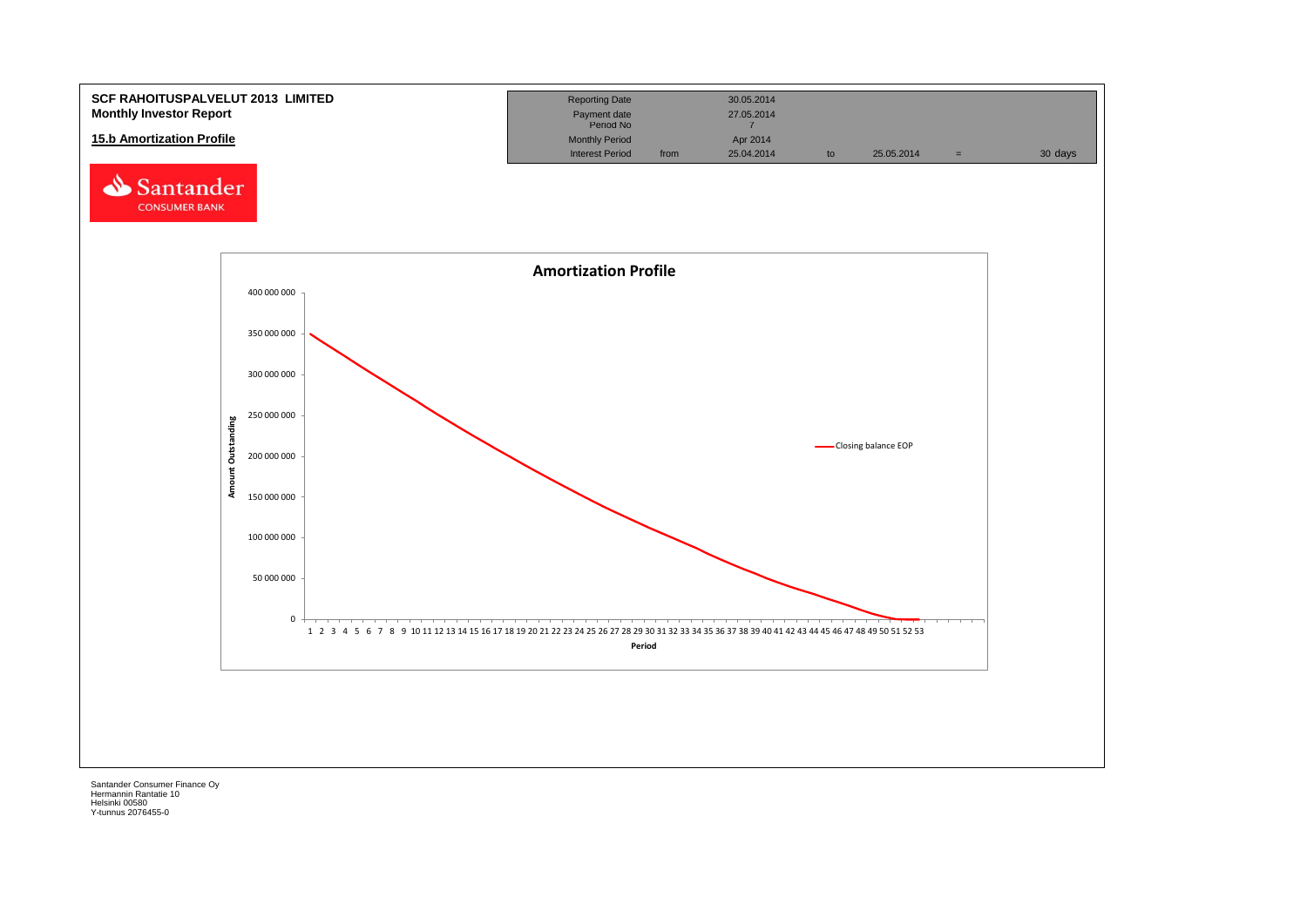| <b>SCF RAHOITUSPALVELUT 2013 LIMITED</b><br><b>Monthly Investor Report</b><br>16.a Payment Holidays |              |           | <b>Reporting Date</b><br>Payment date<br>Period No<br><b>Monthly Period</b> |                        |                   | 30.05.2014<br>27.05.2014<br>7<br>Apr 2014 |    |            |     |         |
|-----------------------------------------------------------------------------------------------------|--------------|-----------|-----------------------------------------------------------------------------|------------------------|-------------------|-------------------------------------------|----|------------|-----|---------|
| N<br>Santander<br><b>CONSUMER BANK</b>                                                              |              |           | <b>Interest Period</b>                                                      |                        | from              | 25.04.2014                                | to | 25.05.2014 | $=$ | 30 days |
|                                                                                                     | <b>TOTAL</b> |           |                                                                             |                        |                   |                                           |    |            |     |         |
|                                                                                                     | Period       | <b>No</b> | <b>Number of periods granted</b>                                            | <b>Sum of Payments</b> |                   | <b>Closing Balance</b>                    |    |            |     |         |
|                                                                                                     | 2013 10      |           | 72<br>107                                                                   |                        | 28 5 15           | 901 468                                   |    |            |     |         |
|                                                                                                     | 2013 11      |           | 94<br>145                                                                   |                        | 41 4 43           | 1 278 284                                 |    |            |     |         |
|                                                                                                     | 2013 12      | 144       | 175<br>174                                                                  |                        | 51 230<br>52 3 32 | 2 2 2 1 3 1 1                             |    |            |     |         |
|                                                                                                     | 2014 01      | 121       |                                                                             |                        |                   | 1706 176                                  |    |            |     |         |
|                                                                                                     | 2014 02      | 125       | 185                                                                         |                        | 51 3 25           | 1759 910<br>1786354                       |    |            |     |         |
|                                                                                                     | 2014 03      | 122       | 186<br>95<br>139                                                            |                        | 51 140<br>38 0 74 | 1 266 333                                 |    |            |     |         |
|                                                                                                     | 2014 04      |           |                                                                             |                        |                   |                                           |    |            |     |         |
|                                                                                                     |              |           |                                                                             |                        |                   |                                           |    |            |     |         |
|                                                                                                     |              |           |                                                                             |                        |                   |                                           |    |            |     |         |
| Paymet Holiday                                                                                      |              |           |                                                                             |                        |                   |                                           |    |            |     |         |
|                                                                                                     |              |           |                                                                             |                        |                   |                                           |    |            |     |         |
|                                                                                                     |              |           |                                                                             |                        |                   |                                           |    |            |     |         |
|                                                                                                     |              |           |                                                                             |                        |                   |                                           |    |            |     |         |
|                                                                                                     |              |           |                                                                             |                        |                   |                                           |    |            |     |         |
|                                                                                                     |              |           |                                                                             |                        |                   |                                           |    |            |     |         |
|                                                                                                     |              |           |                                                                             |                        |                   |                                           |    |            |     |         |
|                                                                                                     |              |           |                                                                             |                        |                   |                                           |    |            |     |         |
|                                                                                                     |              |           |                                                                             |                        |                   |                                           |    |            |     |         |
|                                                                                                     | Total:       | 773       | 1 1 1 1                                                                     |                        | 314 060           | 10 919 837                                |    |            |     |         |
|                                                                                                     |              |           |                                                                             |                        |                   |                                           |    |            |     |         |
|                                                                                                     |              |           |                                                                             |                        |                   |                                           |    |            |     |         |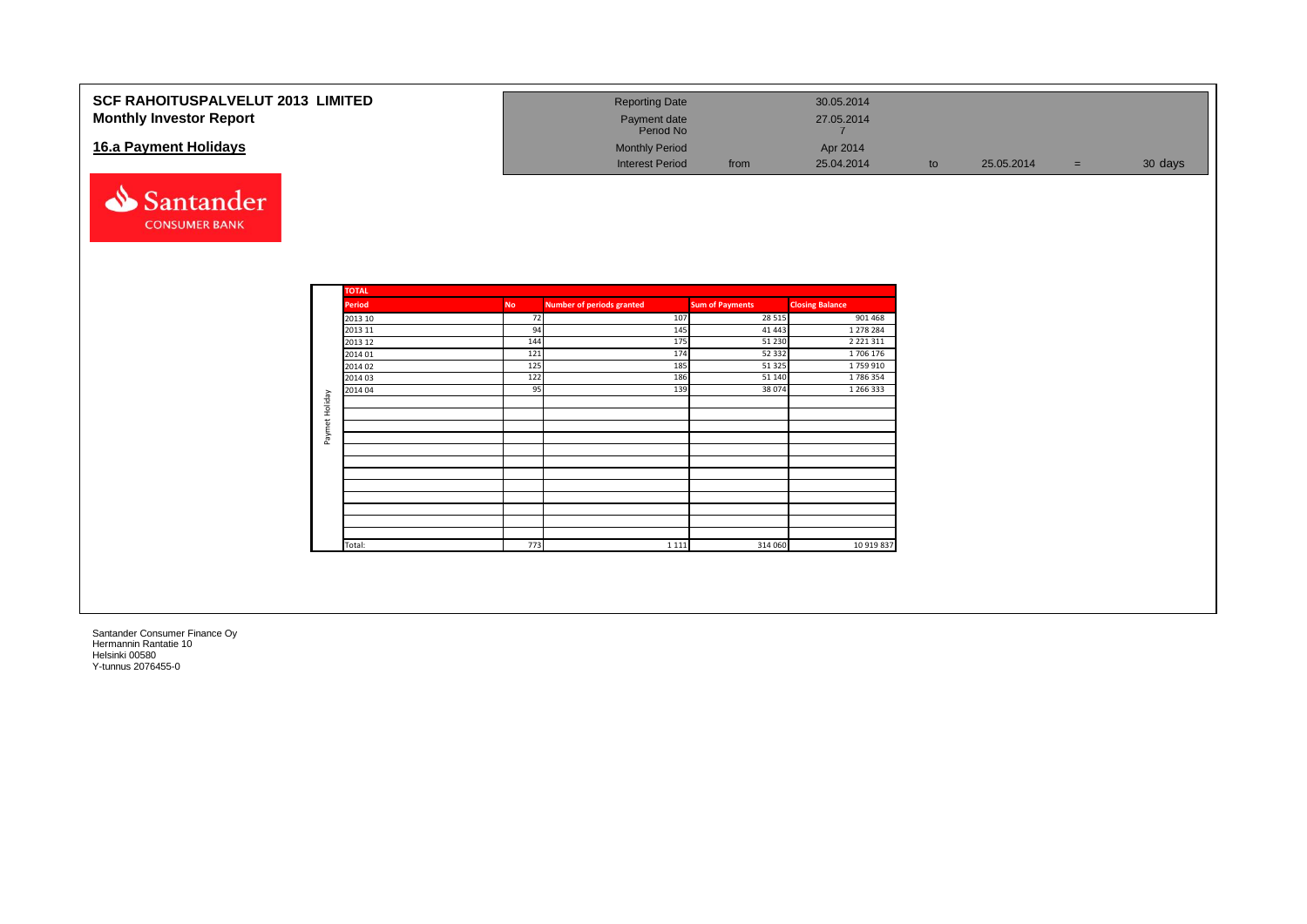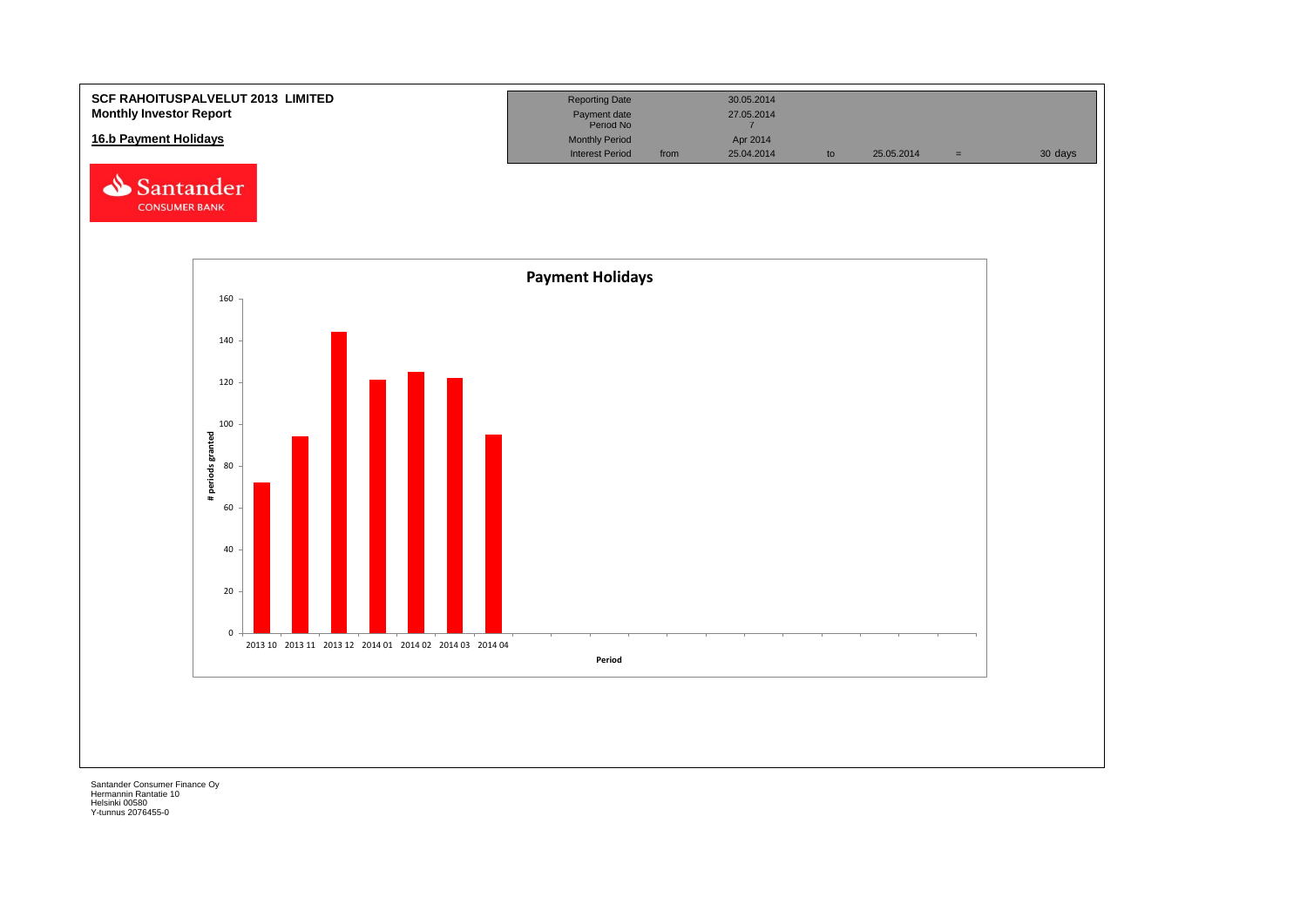| <b>SCF RAHOITUSPALVELUT 2013 LIMITED</b><br><b>Monthly Investor Report</b> | <b>Reporting Date</b><br>Payment date<br>Period No |      | 30.05.2014<br>27.05.2014 |    |            |     |         |
|----------------------------------------------------------------------------|----------------------------------------------------|------|--------------------------|----|------------|-----|---------|
| 17.a Downpayment                                                           | <b>Monthly Period</b><br><b>Interest Period</b>    | from | Apr 2014<br>25.04.2014   | to | 25.05.2014 | $=$ | 30 days |
| Santander                                                                  |                                                    |      |                          |    |            |     |         |

| <b>TOTAL</b><br>Max(<)<br><b>Outstanding balance</b><br>$Min (=)$<br><b>WA months to maturity</b><br><b>No</b><br>0%<br>2 2 9 9<br>34 195 598<br>9,5%<br>5%<br>5 %<br>10%<br>2797<br>40 032 244<br>11,1%<br>$\aleph$<br>10%<br>15%<br>5 2 3 2<br>66 042 521<br>18,4%<br>15%<br>20%<br>4 3 3 1<br>52 571 299<br>14,6%<br>20%<br>25%<br>4480<br>49 359 127<br>13,7% |       |     |         |             |       |      |                     |
|-------------------------------------------------------------------------------------------------------------------------------------------------------------------------------------------------------------------------------------------------------------------------------------------------------------------------------------------------------------------|-------|-----|---------|-------------|-------|------|---------------------|
|                                                                                                                                                                                                                                                                                                                                                                   |       |     |         |             |       |      | <b>WA seasoning</b> |
|                                                                                                                                                                                                                                                                                                                                                                   |       |     |         |             |       | 43,4 | 14,9                |
|                                                                                                                                                                                                                                                                                                                                                                   |       |     |         |             |       | 42,4 | 15,7                |
|                                                                                                                                                                                                                                                                                                                                                                   |       |     |         |             |       | 40,3 | 16,9                |
|                                                                                                                                                                                                                                                                                                                                                                   |       |     |         |             |       | 38,8 | 17,6                |
|                                                                                                                                                                                                                                                                                                                                                                   |       |     |         |             |       | 37,5 | 17,7                |
| ۵                                                                                                                                                                                                                                                                                                                                                                 | 25 %  | 30% | 2890    | 31 818 067  | 8,9%  | 37,4 | 17,2                |
|                                                                                                                                                                                                                                                                                                                                                                   | 30%   | 35% | 2 2 6 3 | 22 659 148  | 6,3%  | 36,0 | 17,8                |
|                                                                                                                                                                                                                                                                                                                                                                   | 35%   |     | 8422    | 62 556 649  | 17,4% | 33,1 | 16,9                |
|                                                                                                                                                                                                                                                                                                                                                                   |       |     |         |             |       |      |                     |
|                                                                                                                                                                                                                                                                                                                                                                   | Total |     | 32 714  | 359 234 654 | 100 % |      |                     |

**CONSUMER BANK**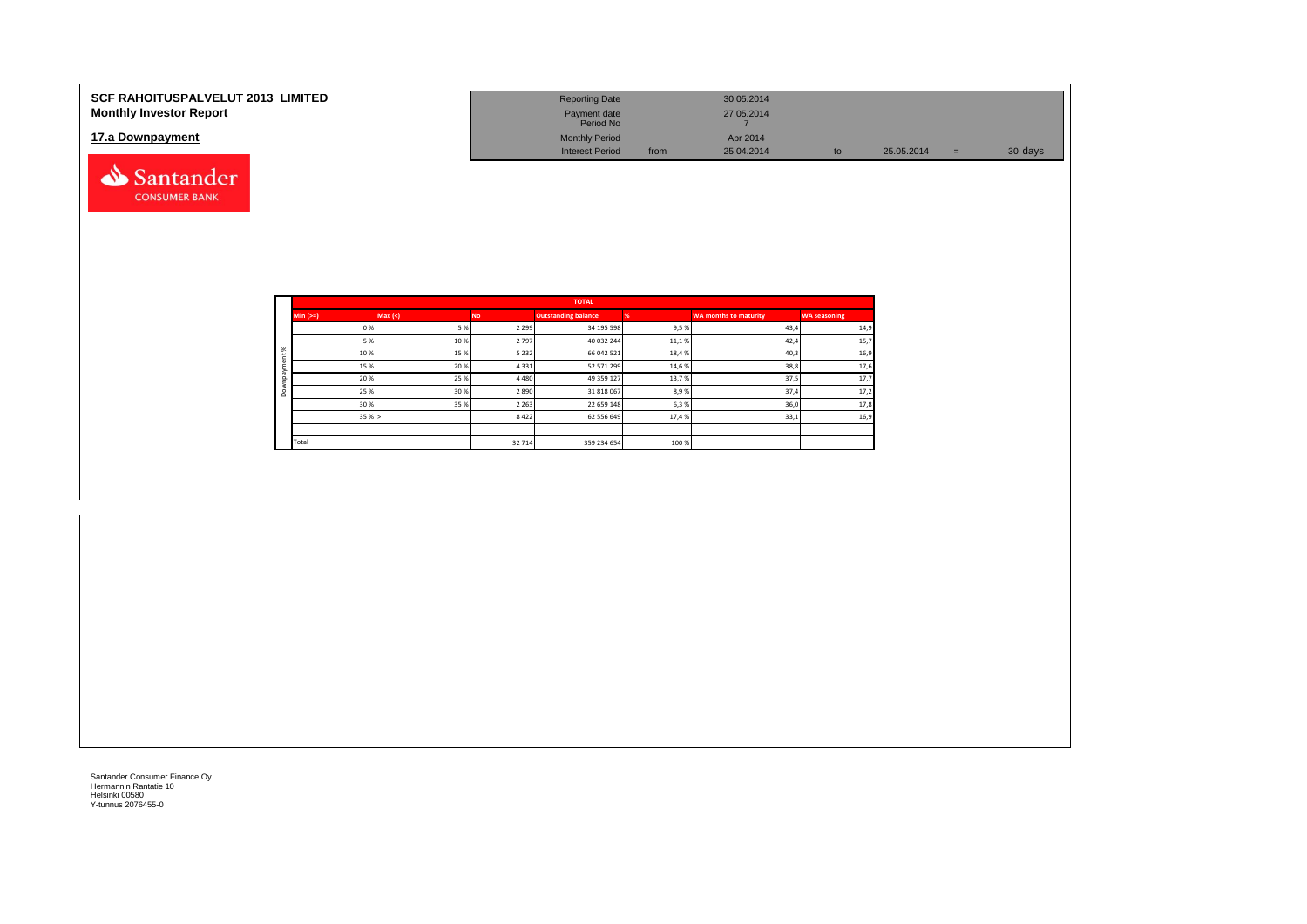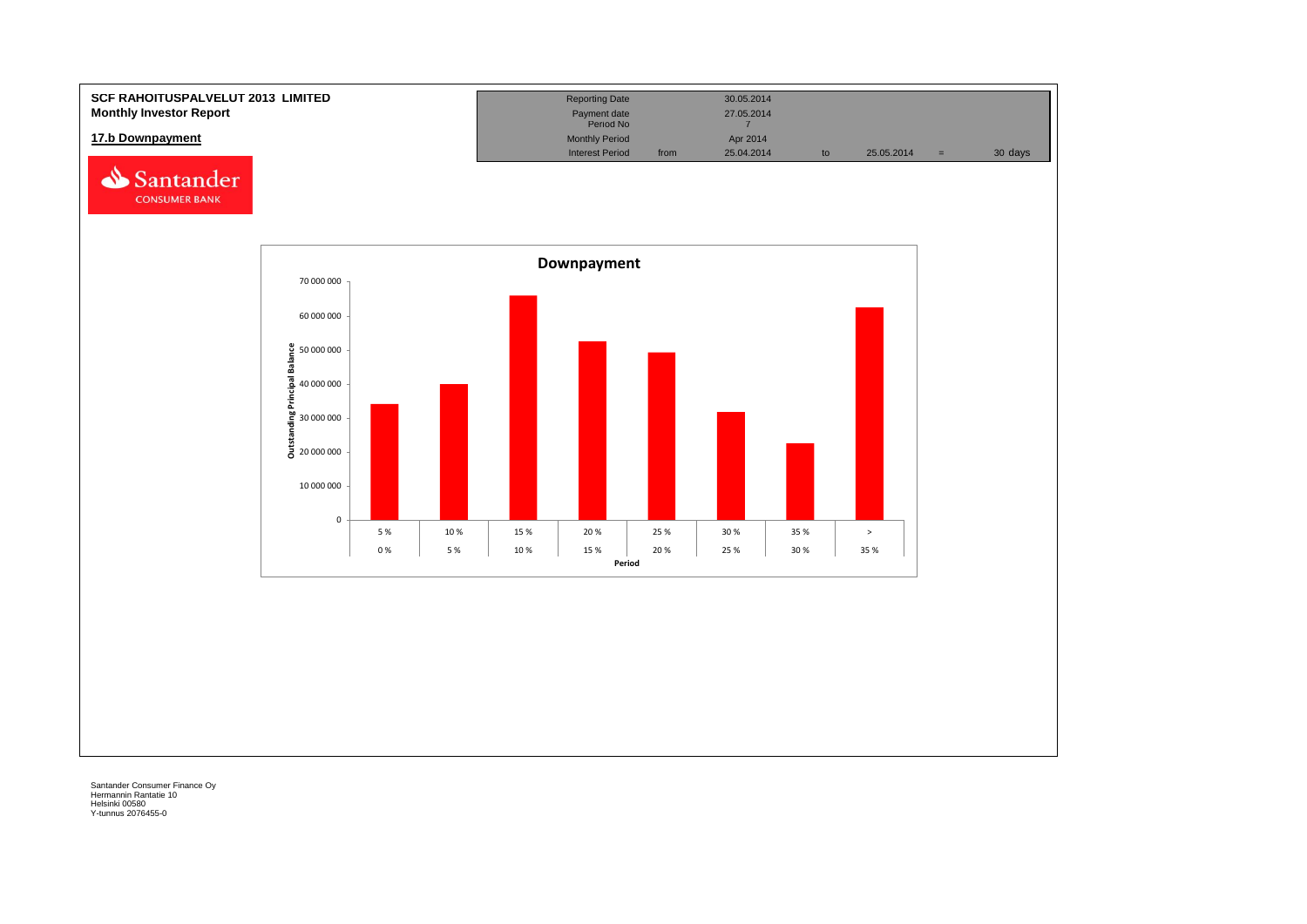| <b>SCF RAHOITUSPALVELUT 2013 LIMITED</b><br><b>Monthly Investor Report</b> | <b>Reporting Date</b><br>Payment date<br>Period No |      | 30.05.2014<br>27.05.2014 |    |            |     |         |
|----------------------------------------------------------------------------|----------------------------------------------------|------|--------------------------|----|------------|-----|---------|
| 18.a Vehicle Condtion                                                      | <b>Monthly Period</b><br><b>Interest Period</b>    | from | Apr 2014<br>25.04.2014   | to | 25.05.2014 | $=$ | 30 days |

|   |                          |           | <b>TOTAL</b>               |        |                              |                     |
|---|--------------------------|-----------|----------------------------|--------|------------------------------|---------------------|
| ≝ | <b>Vehicle condition</b> | <b>No</b> | <b>Outstanding balance</b> |        | <b>WA months to maturity</b> | <b>WA seasoning</b> |
|   | <b>INew</b>              | 7 882     | 117 237 171                | 32,6%  | 38.7                         | 16,8                |
|   | lused                    | 24 8 32   | 241 997 483                | 67,4 % | 38.3                         | 16,9                |
|   |                          |           |                            |        |                              |                     |
|   | <b>T</b> otal            | 32714     | 359 234 654                | 100 %  |                              |                     |

Santander **CONSUMER BANK**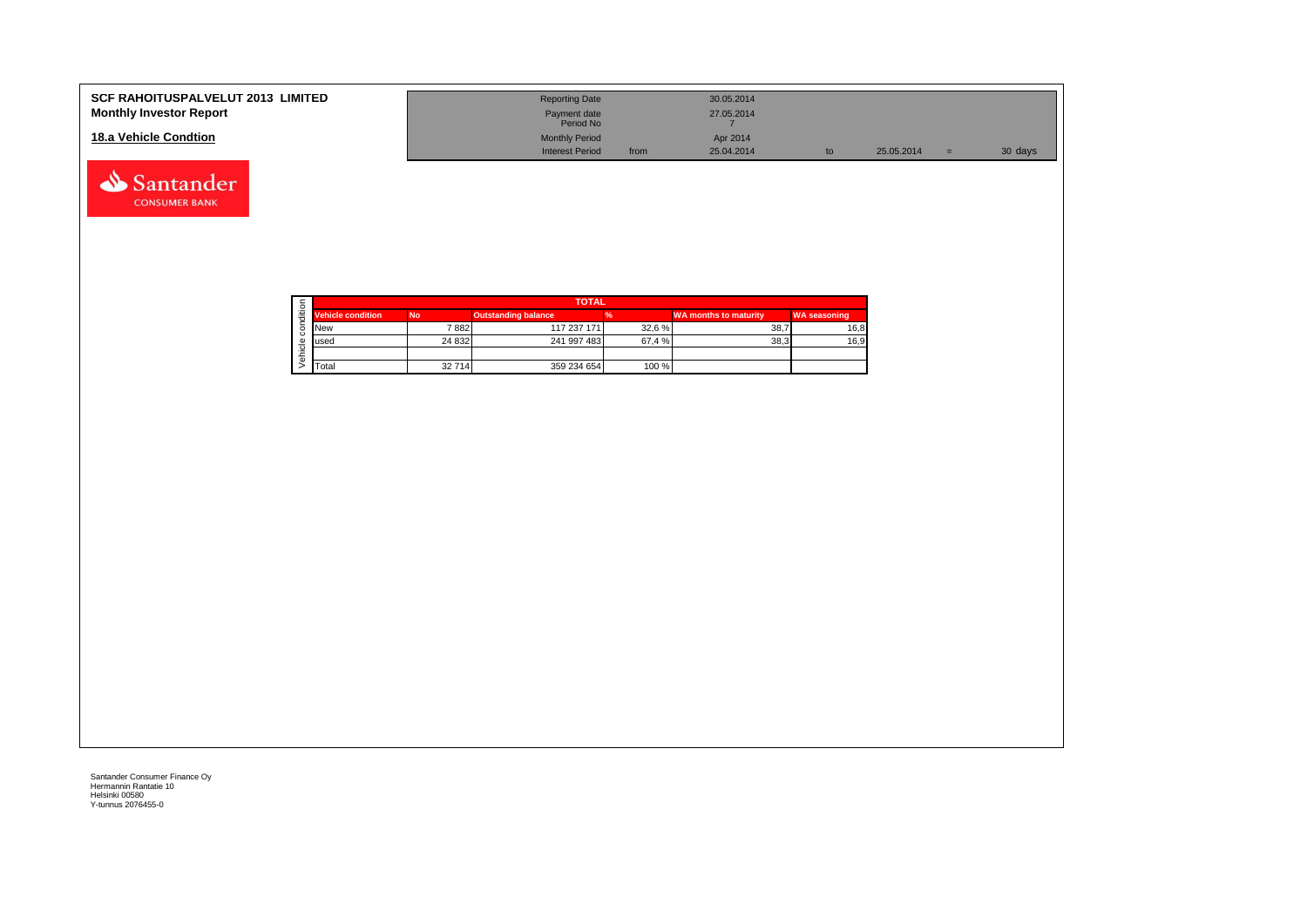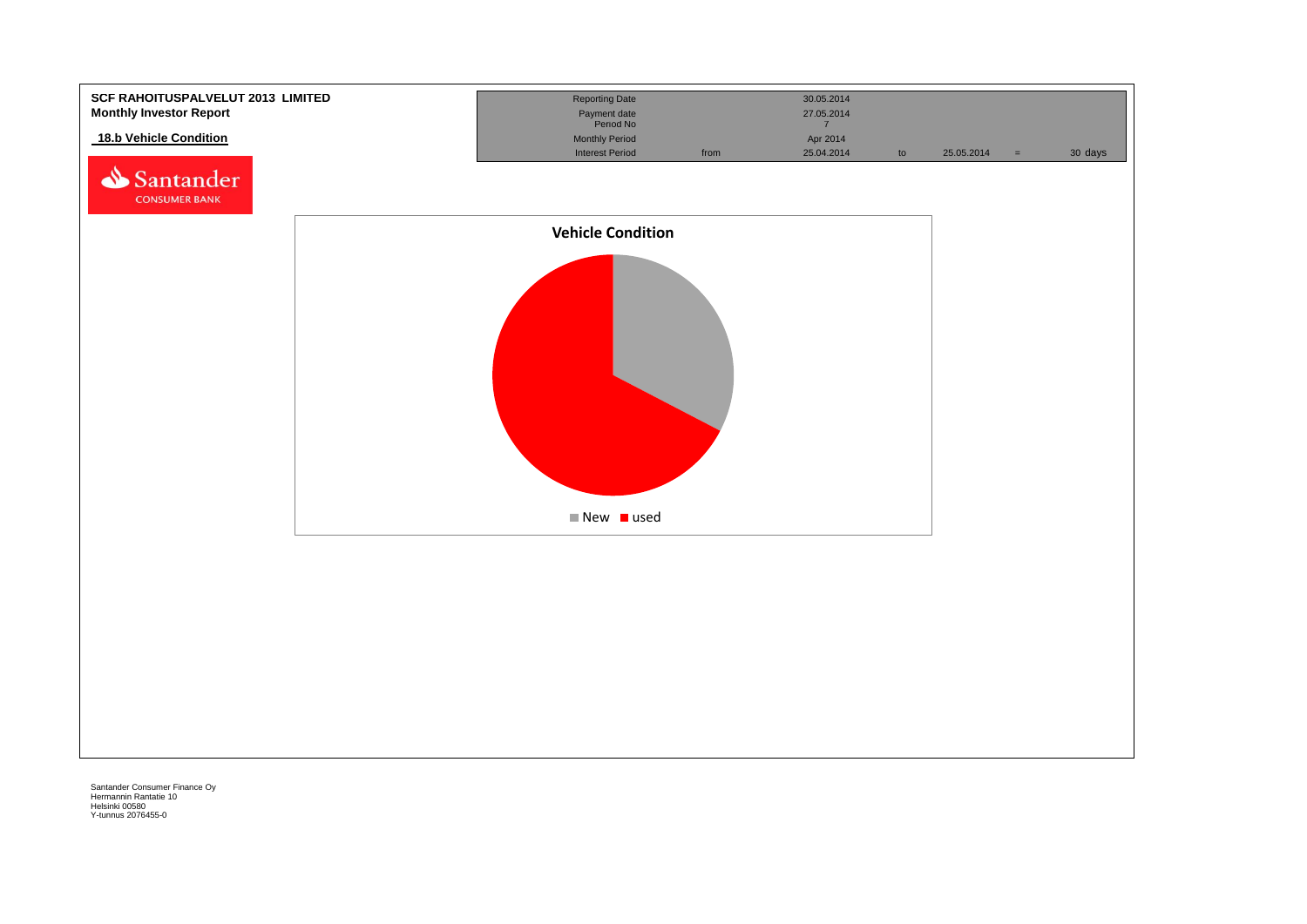| <b>SCF RAHOITUSPALVELUT 2013 LIMITED</b> | <b>Reporting Date</b>     |      | 30.05.2014 |    |            |         |
|------------------------------------------|---------------------------|------|------------|----|------------|---------|
| <b>Monthly Investor Report</b>           | Payment date<br>Period No |      | 27.05.2014 |    |            |         |
| 19.a Borrower Type                       | <b>Monthly Period</b>     |      | Apr 2014   |    |            |         |
|                                          | <b>Interest Period</b>    | from | 25.04.2014 | to | 25.05.2014 | 30 days |



Santander **CONSUMER BANK**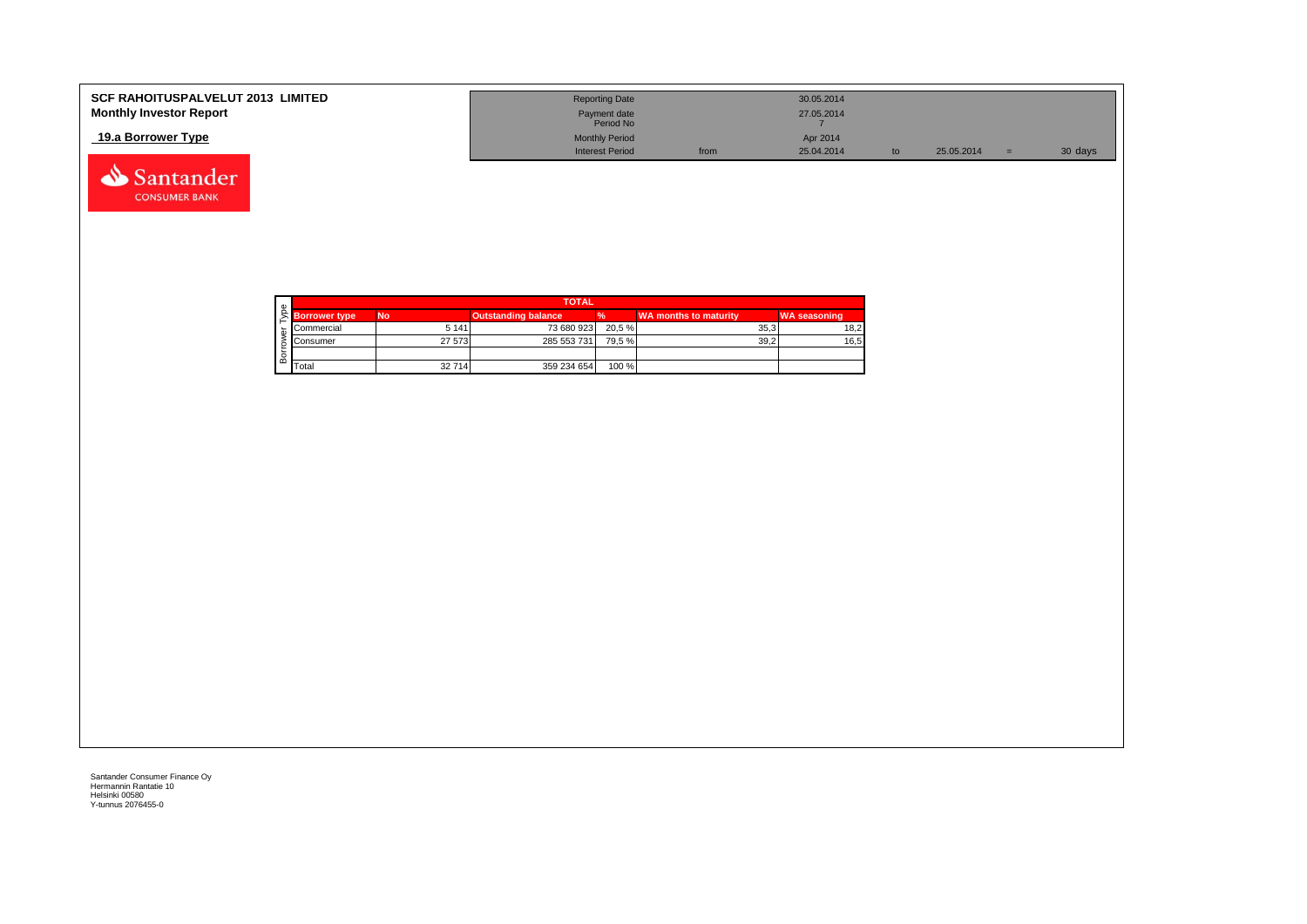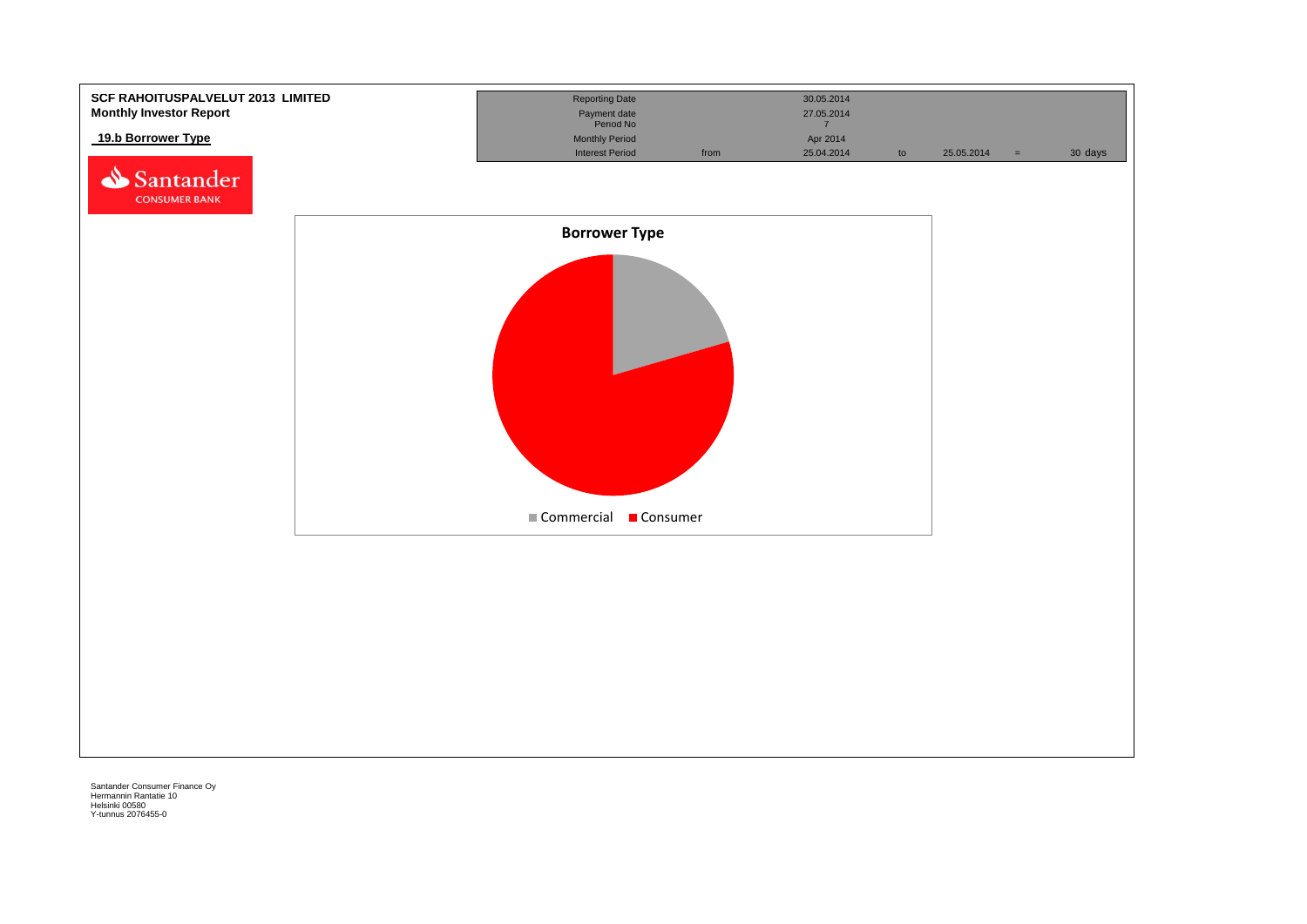| SCF RAHOITUSPALVELUT 2013 LIMITED | <b>Reporting Date</b>     |      | 30.05.2014 |    |            |         |
|-----------------------------------|---------------------------|------|------------|----|------------|---------|
| <b>Monthly Investor Report</b>    | Payment date<br>Period No |      | 27.05.2014 |    |            |         |
| 20.a Vehicle type                 | <b>Monthly Period</b>     |      | Apr 2014   |    |            |         |
|                                   | <b>Interest Period</b>    | from | 25.04.2014 | to | 25.05.2014 | 30 days |



Santander **CONSUMER BANK**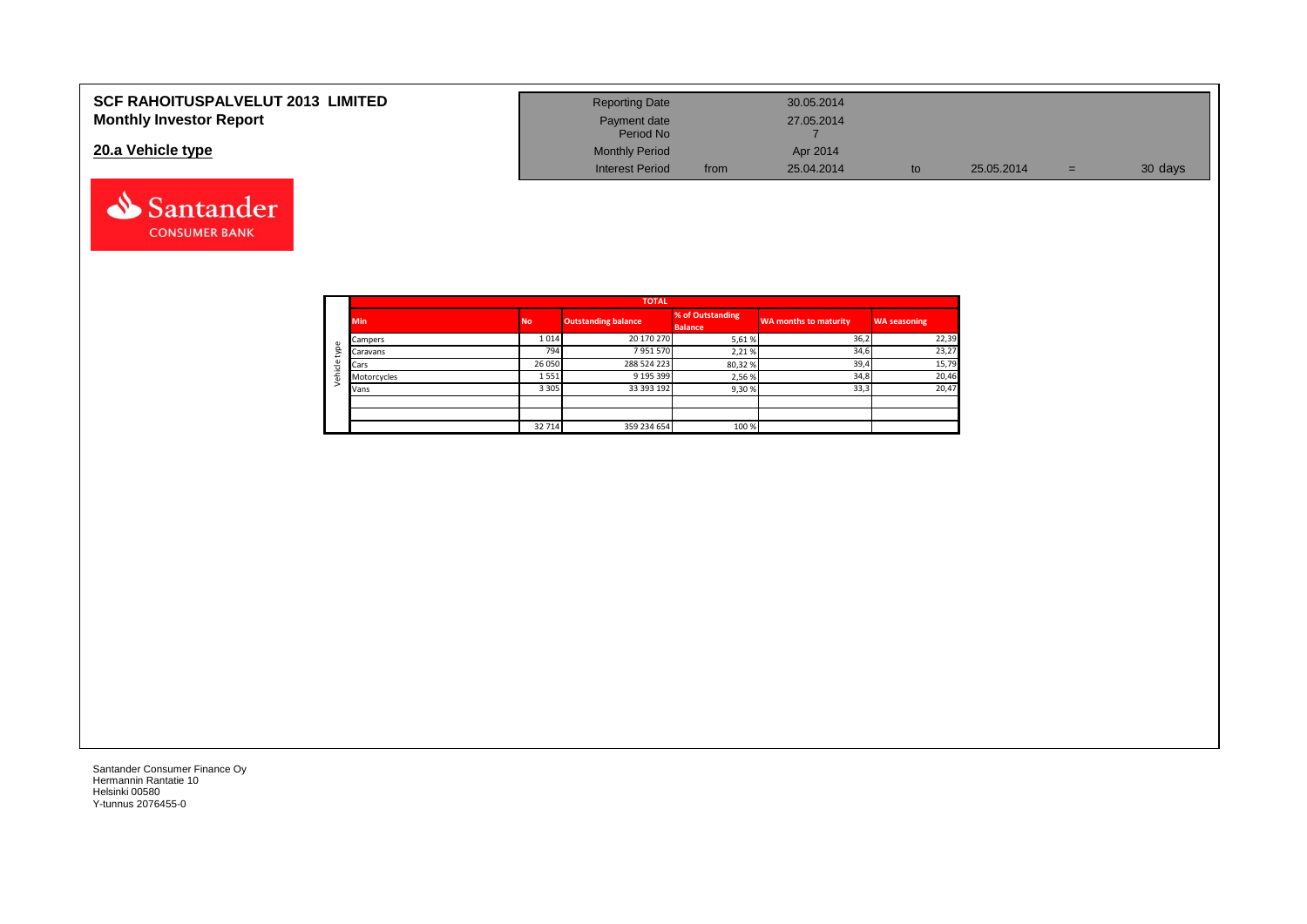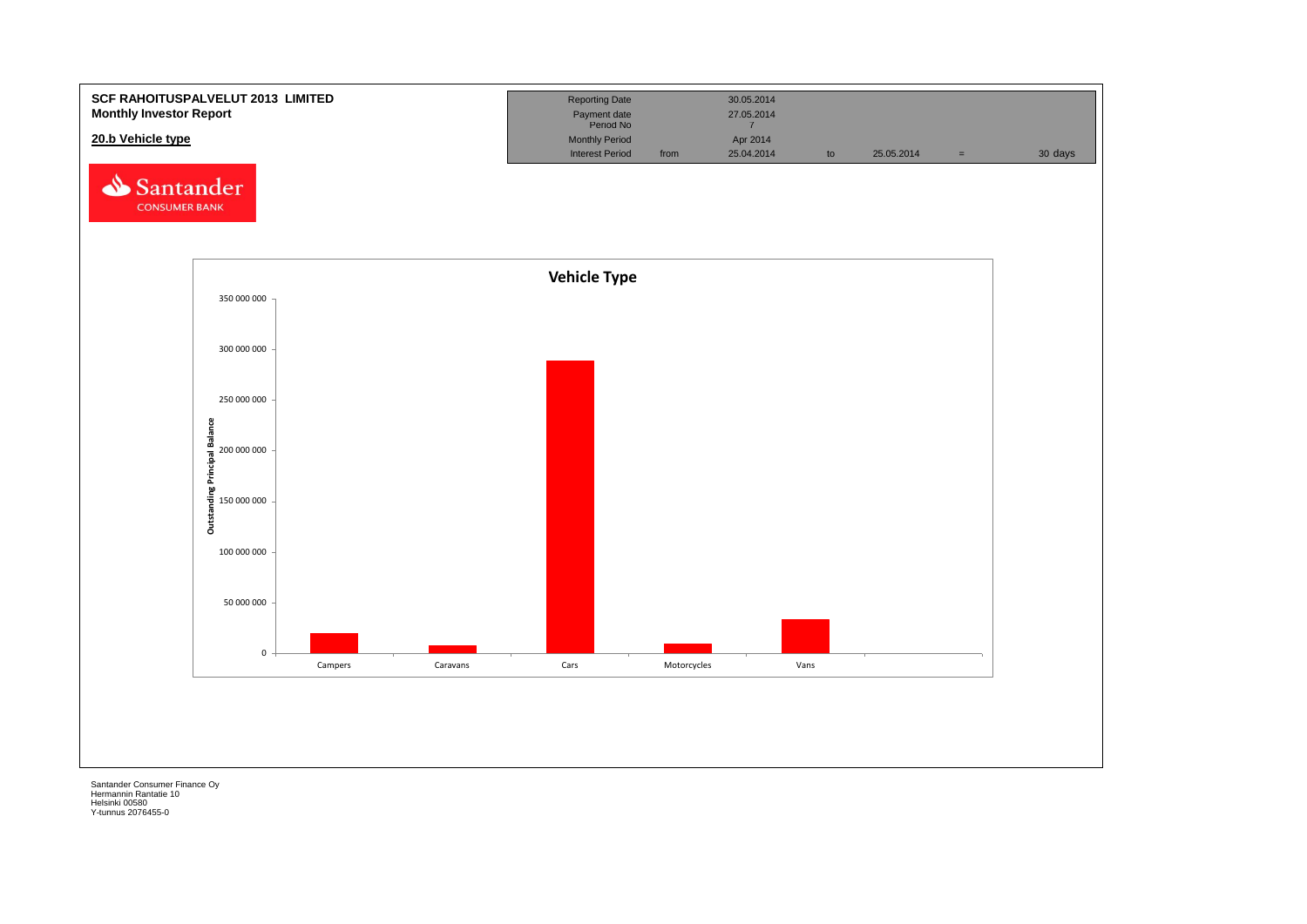| SCF RAHOITUSPALVELUT 2013 LIMITED<br><b>Monthly Investor Report</b><br>21.a Restructured Loans<br>Santander<br><b>CONSUMER BANK</b> |                                                                                     |                    | <b>Reporting Date</b><br>Payment date<br>Period No<br><b>Monthly Period</b><br><b>Interest Period</b>                                                              | from | 30.05.2014<br>27.05.2014<br>$\overline{7}$<br>Apr 2014<br>25.04.2014 | to | 25.05.2014 | $=$ . | 30 days |
|-------------------------------------------------------------------------------------------------------------------------------------|-------------------------------------------------------------------------------------|--------------------|--------------------------------------------------------------------------------------------------------------------------------------------------------------------|------|----------------------------------------------------------------------|----|------------|-------|---------|
| Restructured                                                                                                                        | Period<br>2013 10<br>2013 11<br>2013 12<br>2014 01<br>2014 02<br>2014 03<br>2014 04 | <b>TOTAL</b><br>No | <b>Outstanding balance</b><br>6896<br>22 012<br>11 0 8 9<br>$\overline{\phantom{a}}$<br>11 6 29<br>$\Omega$<br>$\mathbf 0$<br>$\Omega$<br>51 626<br>8 <sup>1</sup> |      |                                                                      |    |            |       |         |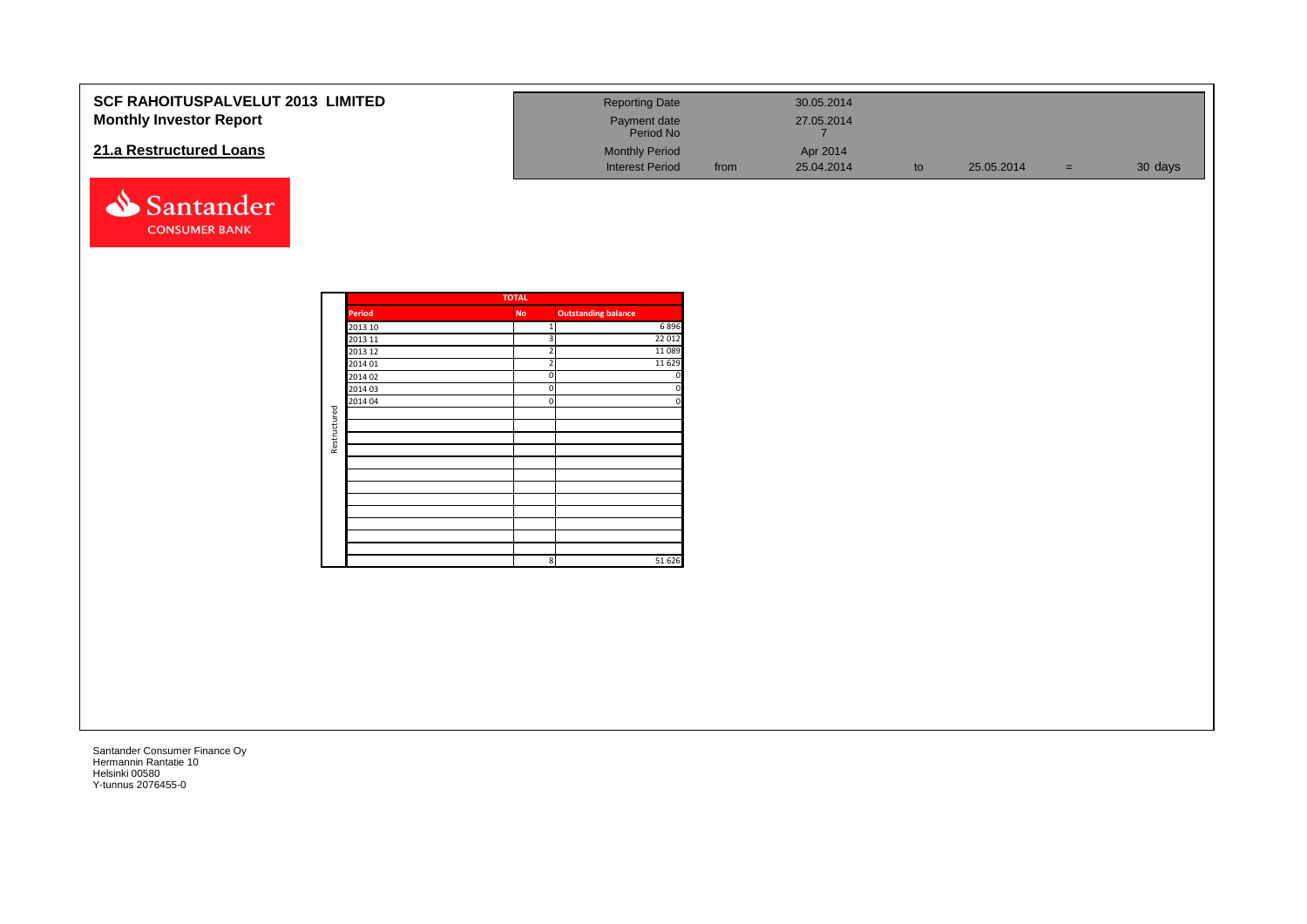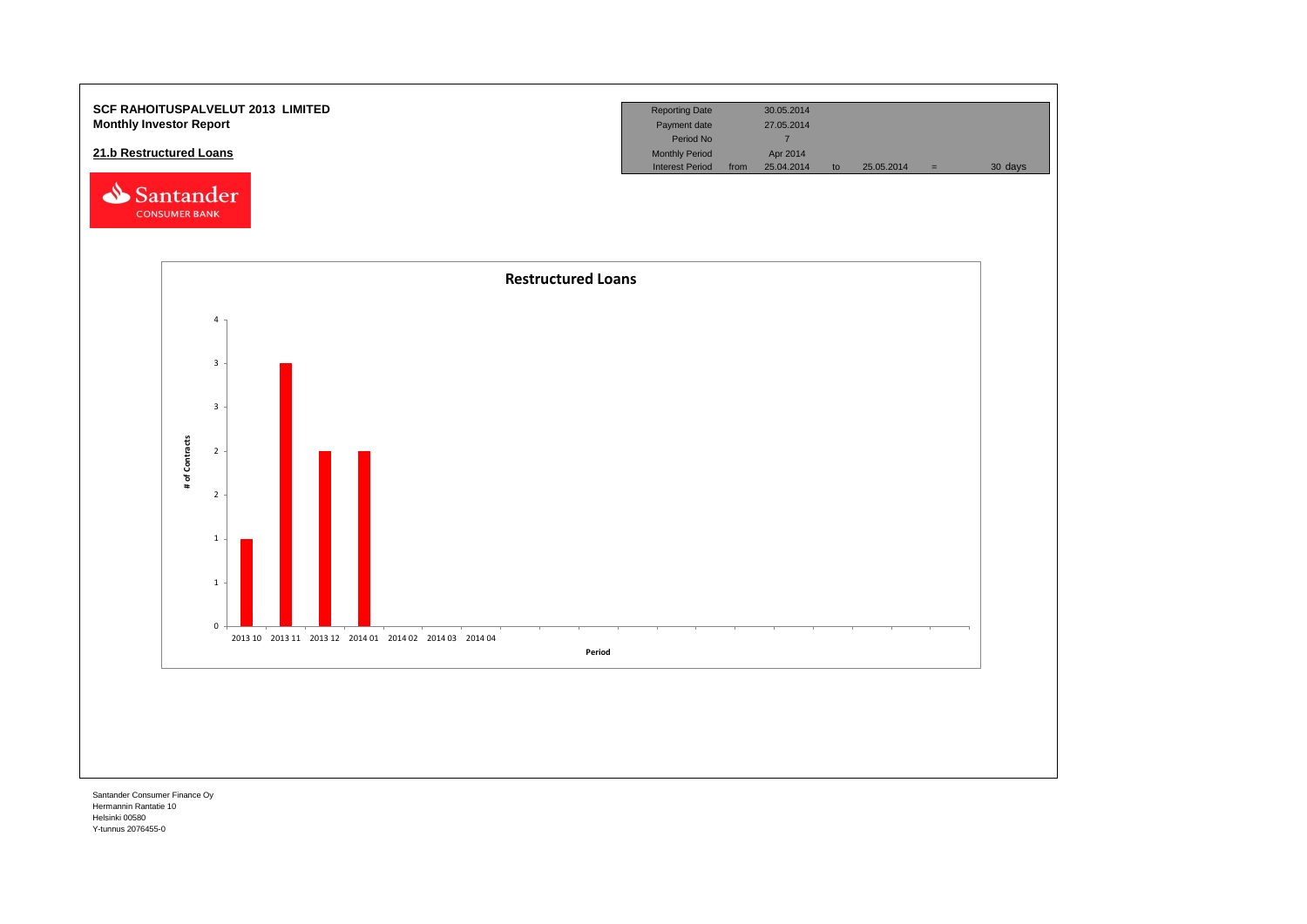#### **SCF RAHOITUSPALVELUT 2013 Monthly Investor Report**

#### **22.a Dynamic Interest rate**



| <b>LIMITED</b> | <b>Reporting Date</b><br>Payment date<br>Period No |      | 30.05.2014<br>27.05.2014 |    |            |     |         |
|----------------|----------------------------------------------------|------|--------------------------|----|------------|-----|---------|
|                | <b>Monthly Period</b><br><b>Interest Period</b>    | from | Apr 2014<br>25.04.2014   | to | 25.05.2014 | $=$ | 30 days |

| <b>TOTAL</b>  |                        |                         |
|---------------|------------------------|-------------------------|
| <b>Period</b> | <b>Closing balance</b> | <b>WA Interest rate</b> |
| 2013 10       | 479 099 092            | 4,768%                  |
| 2013 11       | 458 398 637            | 4,770 %                 |
| 2013 12       | 439 817 265            | 4,768 %                 |
| 2014 01       | 418 143 705            | 4,768%                  |
| 2014 02       | 398 902 873            | 4,764 %                 |
| 2014 03       | 379 213 871            | 4,761%                  |
| 2014 04       | 359 234 654            | 4,759 %                 |
|               |                        |                         |
|               |                        |                         |
|               |                        |                         |
|               |                        |                         |
|               |                        |                         |
|               |                        |                         |
|               |                        |                         |
|               |                        |                         |
|               |                        |                         |
|               |                        |                         |
|               |                        |                         |
|               |                        |                         |
|               |                        |                         |
|               |                        |                         |
|               |                        |                         |
|               |                        |                         |
|               |                        |                         |
|               |                        |                         |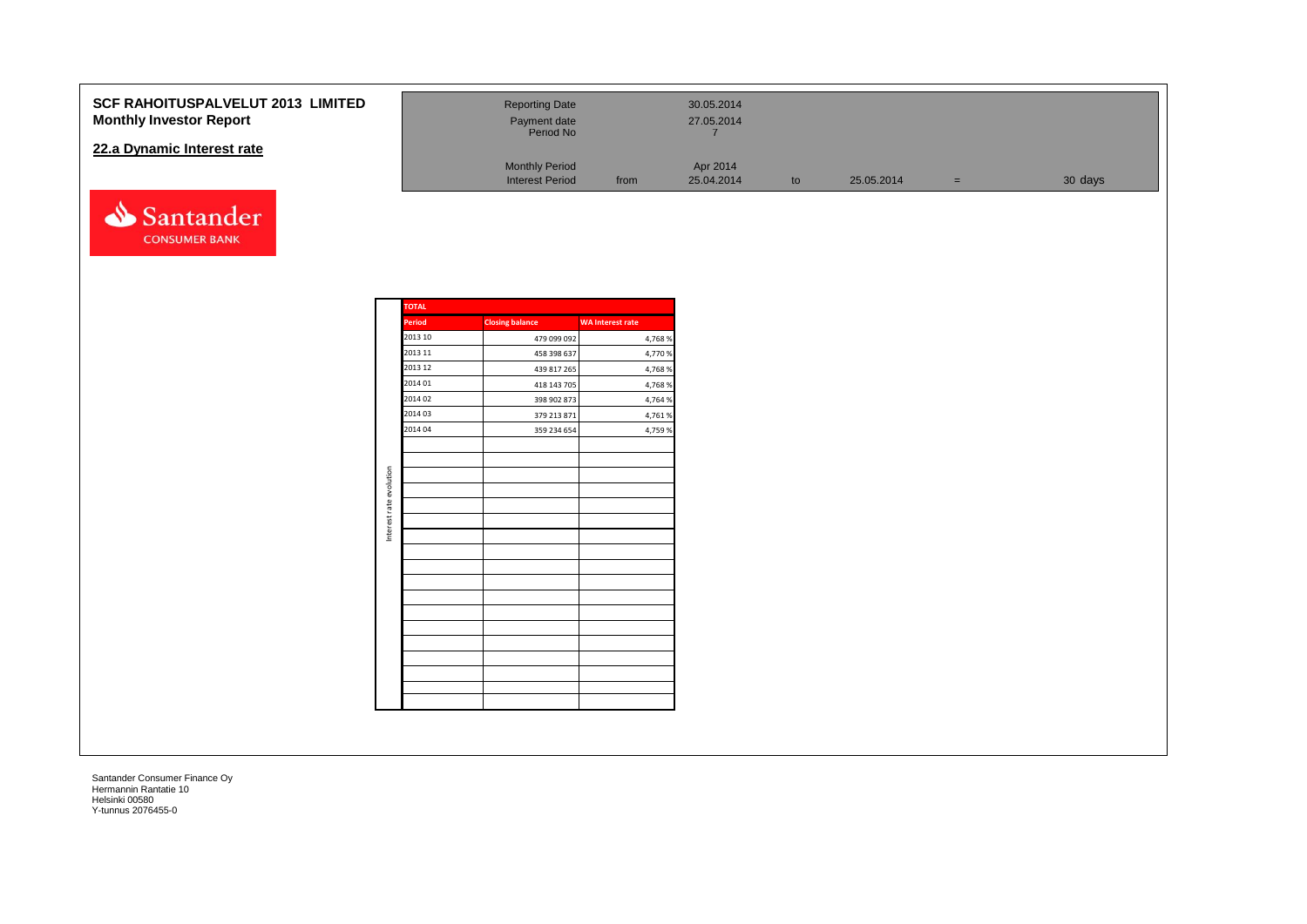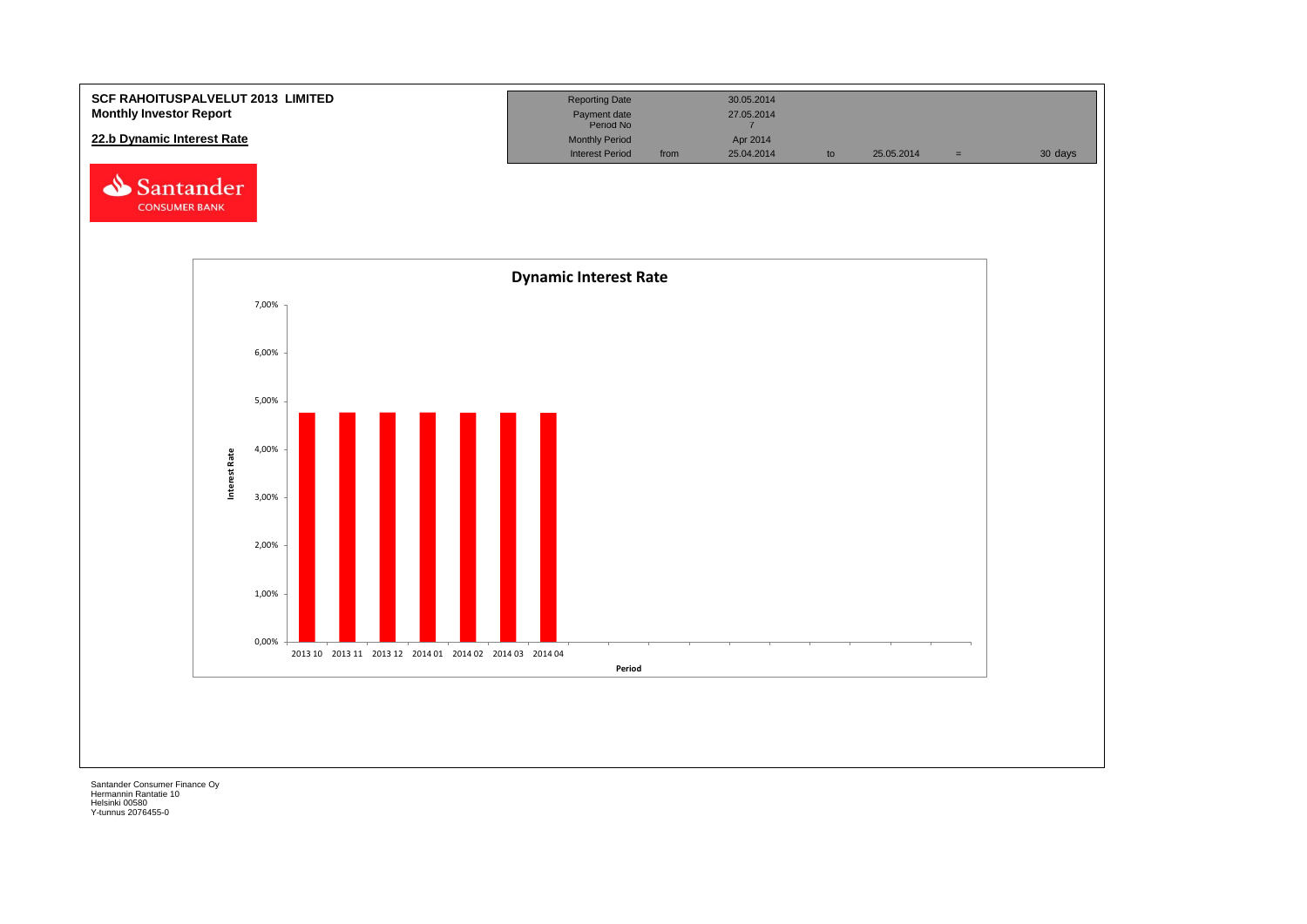| SCF RAHOITUSPALVELUT 2013 LIMITED<br><b>Monthly Investor Report</b><br>23.a Dynamic Pre-Payments |                    |                            |                            | <b>Reporting Date</b><br>Payment date<br>Period No<br><b>Monthly Period</b><br><b>Interest Period</b> | from | 30.05.2014<br>27.05.2014<br>$\overline{7}$<br>Apr 2014<br>25.04.2014 | to | 25.05.2014 | $=$ $\,$ | 30 days |
|--------------------------------------------------------------------------------------------------|--------------------|----------------------------|----------------------------|-------------------------------------------------------------------------------------------------------|------|----------------------------------------------------------------------|----|------------|----------|---------|
| Santander<br><b>CONSUMER BANK</b>                                                                | <b>TOTAL</b>       |                            |                            |                                                                                                       |      |                                                                      |    |            |          |         |
|                                                                                                  | Period             | <b>Sum of Pre-Payments</b> | <b>Closing Balance</b>     | <b>CPR Annual</b>                                                                                     |      |                                                                      |    |            |          |         |
|                                                                                                  | 2013 10            | 17 039 534                 | 479 099 092                | 35,25 %                                                                                               |      |                                                                      |    |            |          |         |
|                                                                                                  | 2013 11            | 10 397 072                 | 458 398 637                | 24,07%                                                                                                |      |                                                                      |    |            |          |         |
|                                                                                                  | 2013 12            | 8 341 808                  | 439 817 265                | 20,53 %                                                                                               |      |                                                                      |    |            |          |         |
|                                                                                                  | 2014 01            | 10 880 470                 | 418 143 705                | 27,12%                                                                                                |      |                                                                      |    |            |          |         |
|                                                                                                  | 2014 02            | 9 647 459                  | 398 902 873                | 25,46 %                                                                                               |      |                                                                      |    |            |          |         |
|                                                                                                  | 2014 03<br>2014 04 | 9 774 133<br>10 423 036    | 379 213 871<br>359 234 654 | 26,90 %<br>29,77%                                                                                     |      |                                                                      |    |            |          |         |
|                                                                                                  |                    |                            |                            |                                                                                                       |      |                                                                      |    |            |          |         |
| Prepayment                                                                                       |                    |                            |                            |                                                                                                       |      |                                                                      |    |            |          |         |
|                                                                                                  |                    |                            |                            |                                                                                                       |      |                                                                      |    |            |          |         |
| ੰ≝                                                                                               |                    |                            |                            |                                                                                                       |      |                                                                      |    |            |          |         |
|                                                                                                  |                    |                            |                            |                                                                                                       |      |                                                                      |    |            |          |         |
| Бmа                                                                                              |                    |                            |                            |                                                                                                       |      |                                                                      |    |            |          |         |
|                                                                                                  |                    |                            |                            |                                                                                                       |      |                                                                      |    |            |          |         |
|                                                                                                  |                    |                            |                            |                                                                                                       |      |                                                                      |    |            |          |         |
|                                                                                                  |                    |                            |                            |                                                                                                       |      |                                                                      |    |            |          |         |
|                                                                                                  |                    |                            |                            |                                                                                                       |      |                                                                      |    |            |          |         |
|                                                                                                  |                    |                            |                            |                                                                                                       |      |                                                                      |    |            |          |         |
|                                                                                                  |                    |                            |                            |                                                                                                       |      |                                                                      |    |            |          |         |
|                                                                                                  |                    |                            |                            |                                                                                                       |      |                                                                      |    |            |          |         |
|                                                                                                  |                    |                            |                            |                                                                                                       |      |                                                                      |    |            |          |         |
|                                                                                                  |                    |                            |                            |                                                                                                       |      |                                                                      |    |            |          |         |
|                                                                                                  |                    |                            |                            |                                                                                                       |      |                                                                      |    |            |          |         |
|                                                                                                  |                    |                            |                            |                                                                                                       |      |                                                                      |    |            |          |         |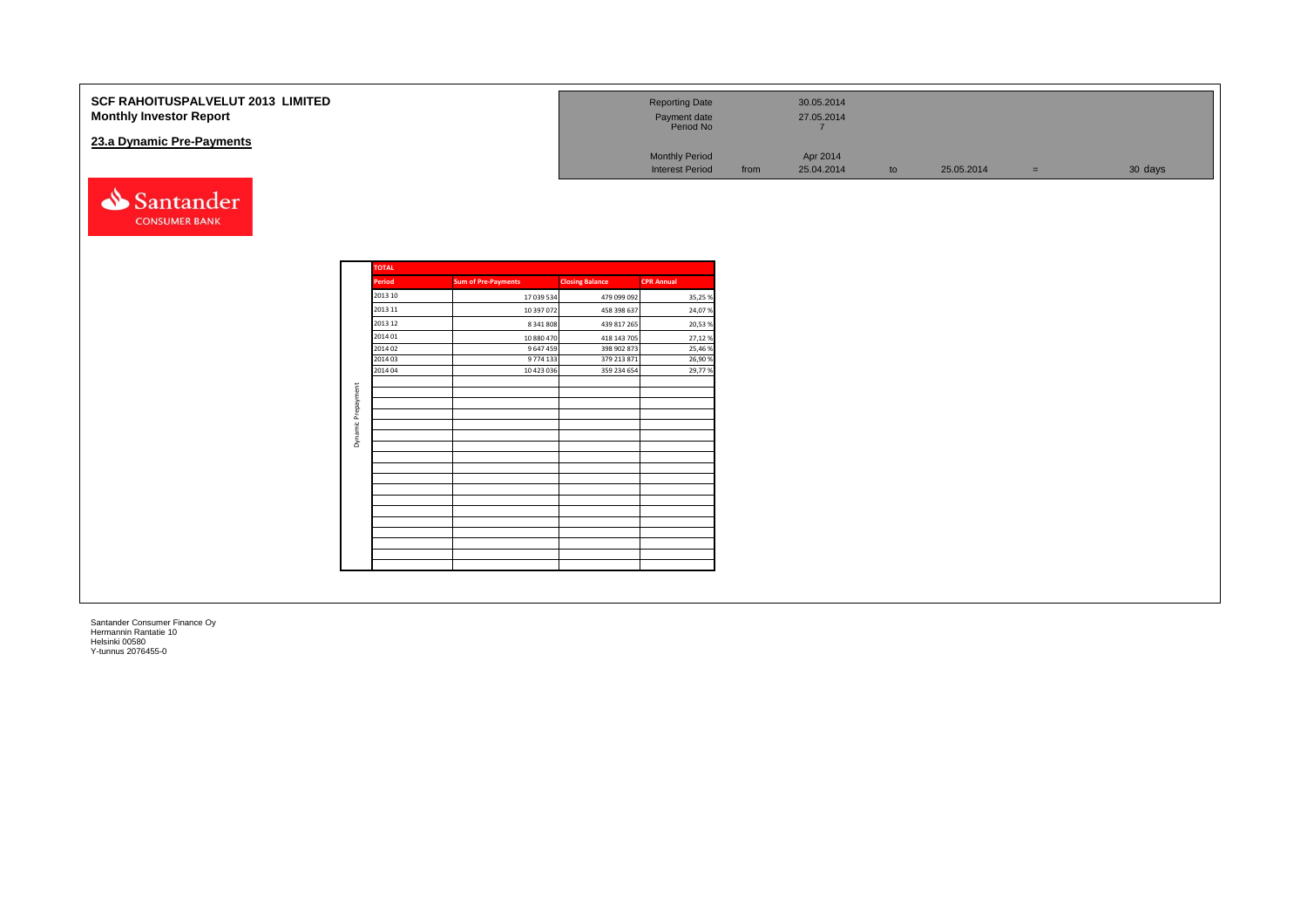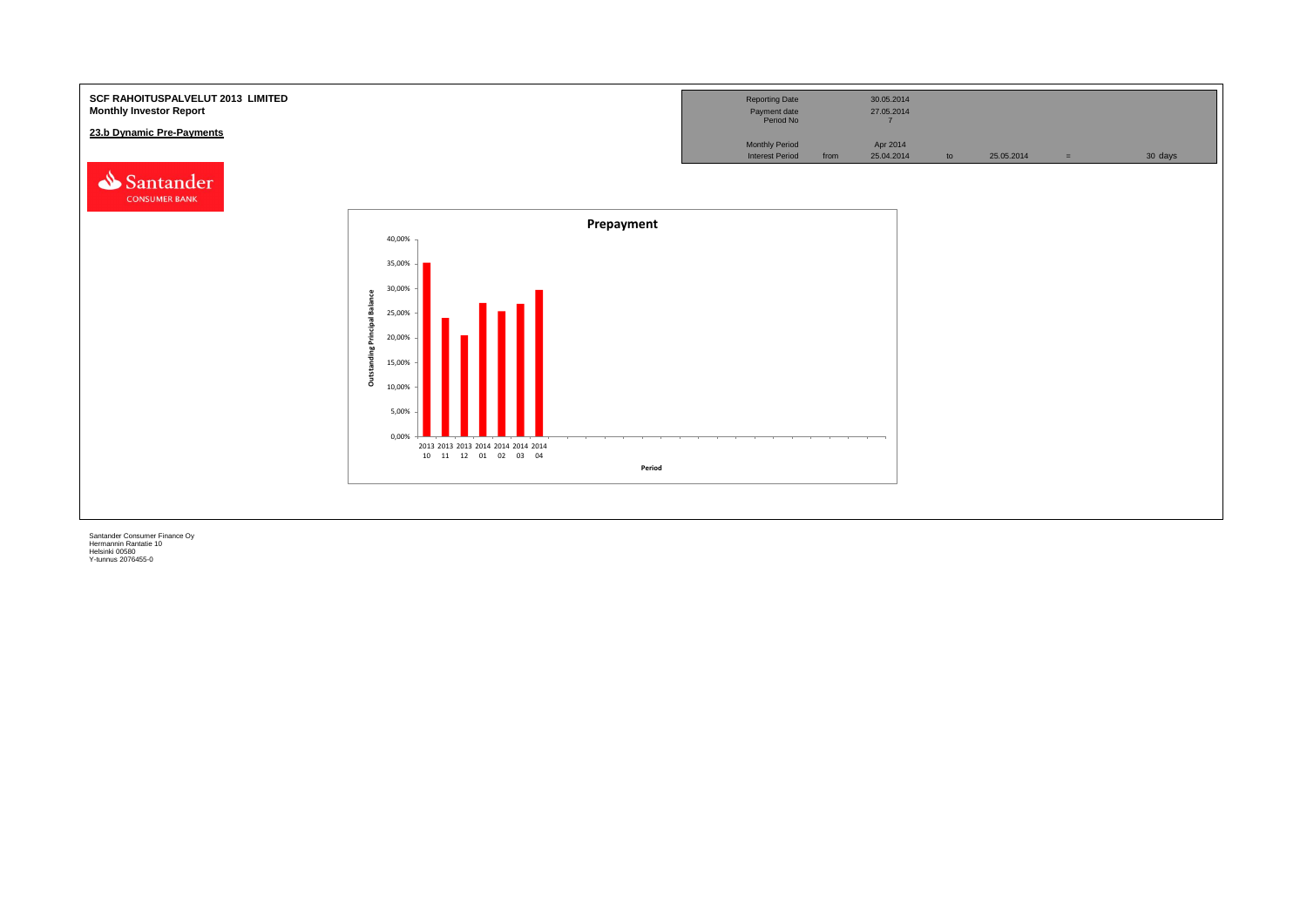|         | SCF RAHOITUSPALVELUT 2013 LIMITED<br><b>Monthly Investor Report</b><br>24. Delinquency |                            |                                |                          |                            |                                                    |                            |           |                      | <b>Reporting Date</b><br>Payment date<br>Period No<br><b>Monthly Period</b> |                    | 30.05.2014<br>27.05.2014<br>7<br>Apr 2014 |                    |                                                                   |                   |                           |                   |
|---------|----------------------------------------------------------------------------------------|----------------------------|--------------------------------|--------------------------|----------------------------|----------------------------------------------------|----------------------------|-----------|----------------------|-----------------------------------------------------------------------------|--------------------|-------------------------------------------|--------------------|-------------------------------------------------------------------|-------------------|---------------------------|-------------------|
|         | Santander<br><b>CONSUMER BANK</b>                                                      |                            |                                |                          |                            |                                                    |                            |           |                      | <b>Interest Period</b>                                                      | from               | 25.04.2014                                | to                 | 25.05.2014                                                        | $=$               |                           | 30 days           |
|         |                                                                                        |                            |                                |                          |                            |                                                    |                            |           |                      |                                                                             |                    |                                           |                    |                                                                   |                   | New defaults New defaults |                   |
|         | year mth Total outstanding<br>479 099 092<br>10                                        | accounts current<br>36 474 | balance current<br>446 596 917 | accounts 1-30<br>2 2 2 0 | balance 1-30<br>28 822 032 | accounts 30-60 balance 30-60 accounts 60-90<br>261 | 3 285 113                  | 38        | 395 030              | balance 60-90 accounts 90-120                                               | balance 90-120     |                                           |                    | accounts 120-150 balance 120-150 accounts 150-180 balance 150-180 |                   | Count                     | <b>Balance</b>    |
| 2013 11 | 458 398 637                                                                            | 35 686                     | 428 532 436                    | 2 0 0 2                  | 25 230 809                 | 288                                                | 3 5 6 7 7 0                | 71        | 894 089              | 17                                                                          | 174 532            |                                           |                    |                                                                   |                   |                           | 310               |
|         | 439 817 265<br>12                                                                      | 34 122                     | 400 832 160                    | 2679                     | 33 548 784                 | 290                                                | 3 836 015                  | 83        | 986 724              | 32                                                                          | 443 473            | 17                                        | 170 109            |                                                                   |                   |                           | 16898             |
|         | 418 143 705<br>398 902 873                                                             | 33 673<br>32744            | 387 318 836<br>370 253 584     | 2000<br>1938             | 24 880 198<br>23 496 506   | 358<br>288                                         | 4 382 442<br>3 3 0 5 4 8 2 | 62<br>101 | 823 214<br>1 090 147 | 33<br>28                                                                    | 390 625<br>438 130 | 18<br>17                                  | 264 163<br>197 118 | 9                                                                 | 84 227<br>121 907 | 6<br>23                   | 58 536<br>241 923 |
|         | 379 213 871                                                                            | 31 004                     | 344 081 075                    | 2511                     | 30 152 795                 | 313                                                | 3 199 380                  | 86        | 1 012 242            | 42                                                                          | 507 155            | 12                                        | 171 908            | 11                                                                | 89 316            | 21                        | 260 419           |
|         | 359 234 654                                                                            | 29 943                     | 326 705 871                    | 2 2 7 9                  | 26 863 412                 | 352                                                | 4 188 370                  | 86        | 911772               | 24                                                                          | 279 680            | 26                                        | 229 577            |                                                                   | 55 972            | 23                        | 232 960           |
|         |                                                                                        |                            |                                |                          |                            |                                                    |                            |           |                      |                                                                             |                    |                                           |                    |                                                                   |                   |                           |                   |
| 2014    | -6                                                                                     |                            |                                |                          |                            |                                                    |                            |           |                      |                                                                             |                    |                                           |                    |                                                                   |                   |                           |                   |
|         |                                                                                        |                            |                                |                          |                            |                                                    |                            |           |                      |                                                                             |                    |                                           |                    |                                                                   |                   |                           |                   |
|         | - C                                                                                    |                            |                                |                          |                            |                                                    |                            |           |                      |                                                                             |                    |                                           |                    |                                                                   |                   |                           |                   |
|         | 10                                                                                     |                            |                                |                          |                            |                                                    |                            |           |                      |                                                                             |                    |                                           |                    |                                                                   |                   |                           |                   |
|         | $-11$                                                                                  |                            |                                |                          |                            |                                                    |                            |           |                      |                                                                             |                    |                                           |                    |                                                                   |                   |                           |                   |
|         | 12                                                                                     |                            |                                |                          |                            |                                                    |                            |           |                      |                                                                             |                    |                                           |                    |                                                                   |                   |                           |                   |
|         |                                                                                        |                            |                                |                          |                            |                                                    |                            |           |                      |                                                                             |                    |                                           |                    |                                                                   |                   |                           |                   |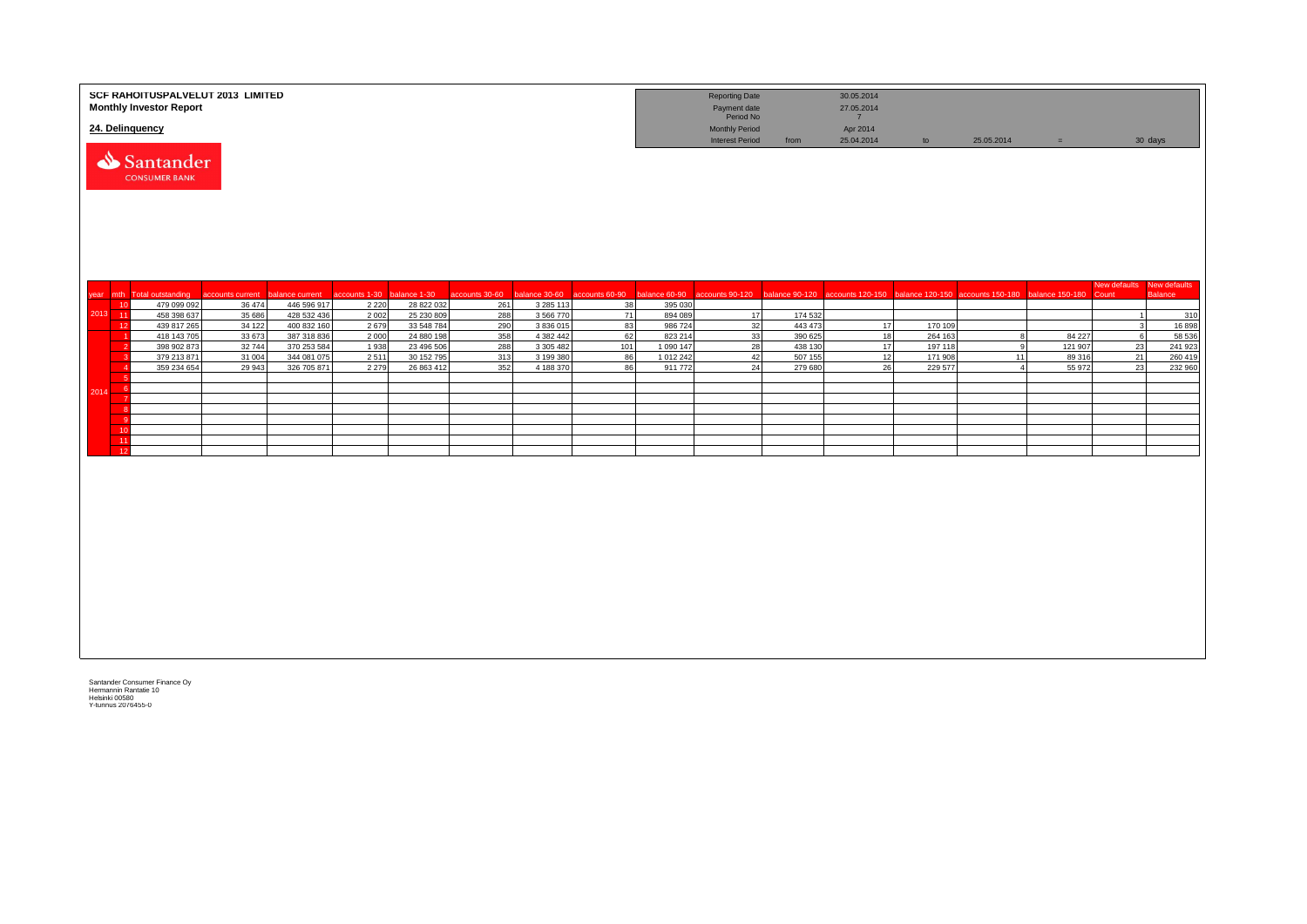| <b>SCF RAHOITUSPALVELUT 2013 LIMITED</b><br><b>Monthly Investor Report</b> | <b>Reporting Date</b><br>Payment date<br>Period No |      | 30.05.2014<br>27.05.2014 |               |            |         |
|----------------------------------------------------------------------------|----------------------------------------------------|------|--------------------------|---------------|------------|---------|
| 25. Defaults, Recoveries and Losses by Quarter of Default                  |                                                    |      |                          |               |            |         |
|                                                                            | <b>Monthly Period</b>                              |      | Apr 2014                 |               |            |         |
|                                                                            | <b>Interest Period</b>                             | from | 25.04.2014               | $\mathsf{to}$ | 25.05.2014 | 30 days |

Santander **CONSUMER BANK** 

|        |                                | <b>Recovery Quarter</b> |                   | 20134                     |       |                   | 2014 1                    |         |                   | 20142                     |         | 2014 3            |                           |      |  |
|--------|--------------------------------|-------------------------|-------------------|---------------------------|-------|-------------------|---------------------------|---------|-------------------|---------------------------|---------|-------------------|---------------------------|------|--|
|        | Default Quarter Default Amount | No Of Loans             | <b>Recoveries</b> | Cum.<br><b>Recoveries</b> | Loss  | <b>Recoveries</b> | Cum.<br><b>Recoveries</b> | Loss    | <b>Recoveries</b> | Cum.<br><b>Recoveries</b> | Loss    | <b>Recoveries</b> | Cum.<br><b>Recoveries</b> | Loss |  |
| 2013 4 | 17 208                         |                         | 310               | 310                       | 16898 | 14 4 5 2          | 14 762                    | 2 4 4 6 | 785               | 15 547                    | 1 660   |                   |                           |      |  |
| 2014 1 | 560 879                        |                         |                   |                           |       | 141 225           | 141 225                   | 419 654 | 125 435           | 266 659                   | 294 219 |                   |                           |      |  |
| 2014 2 | 232 960                        |                         |                   |                           |       |                   |                           |         | 37 112            | 37 112                    | 195 848 |                   |                           |      |  |
| 2014 3 |                                |                         |                   |                           |       |                   |                           |         |                   |                           |         |                   |                           |      |  |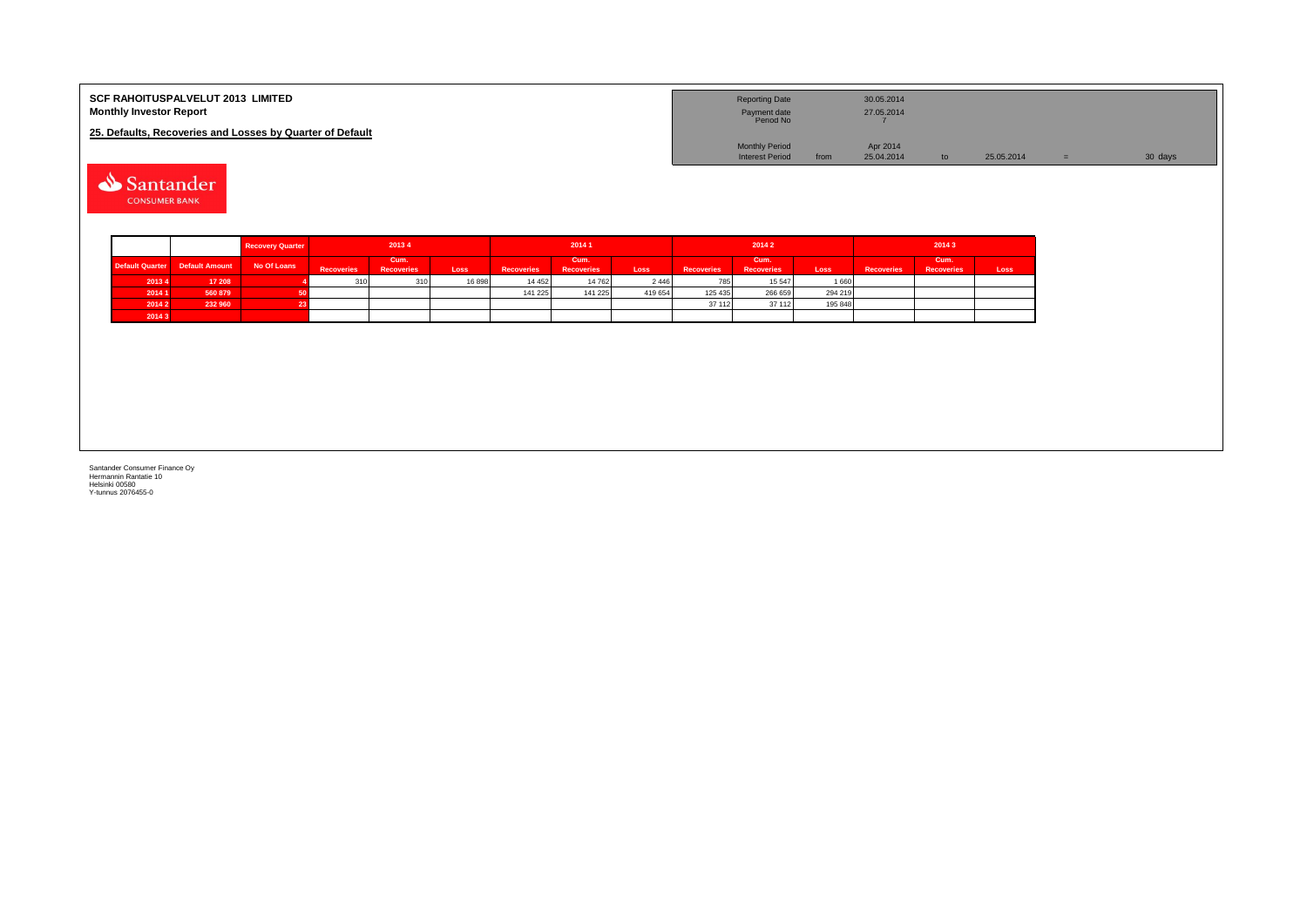| <b>SCF RAHOITUSPALVELUT 2013 LIMITED</b><br><b>Monthly Investor Report</b>                   |                          | <b>Reporting Date</b><br>Payment date<br>Period No |      | 30.05.2014<br>27.05.2014<br>$\overline{7}$ |    |            |     |         |
|----------------------------------------------------------------------------------------------|--------------------------|----------------------------------------------------|------|--------------------------------------------|----|------------|-----|---------|
| 26. Priority of Payments                                                                     |                          | <b>Monthly Period</b><br><b>Interest Period</b>    | from | Apr 2014<br>25.04.2014                     | to | 25.05.2014 | $=$ | 30 days |
| Santander<br><b>CONSUMER BANK</b>                                                            |                          |                                                    |      |                                            |    |            |     |         |
| <b>Purchaser Priority of Payments</b>                                                        |                          |                                                    |      |                                            |    |            |     |         |
| Purchaser Available Distribution Amount<br>$+$                                               |                          | 21 788 603,94 EUR                                  |      |                                            |    |            |     |         |
| Senior Expenses                                                                              |                          | 1 208,33 EUR                                       |      |                                            |    |            |     |         |
| Servicing Fee                                                                                |                          | 195 551,17 EUR                                     |      |                                            |    |            |     |         |
| Interest on Loan to Issuer                                                                   | $\overline{a}$           | 1 612 627,28 EUR                                   |      |                                            |    |            |     |         |
| Principal on Loan to Issuer                                                                  | $\overline{\phantom{a}}$ | 19 979 217,16 EUR                                  |      |                                            |    |            |     |         |
|                                                                                              |                          | $\sim$                                             |      |                                            |    |            |     |         |
| <b>Issuer Priority of Payments</b>                                                           |                          |                                                    |      |                                            |    |            |     |         |
| <b>Issuer Available Distribution Amount</b><br>$+$                                           |                          | 34 427 881,78 EUR                                  |      |                                            |    |            |     |         |
| Senior Expenses                                                                              |                          | 1 000,00 EUR                                       |      |                                            |    |            |     |         |
| Interest Class A                                                                             | $\overline{\phantom{a}}$ | 203 747,00 EUR                                     |      |                                            |    |            |     |         |
| Prior to a PDTE - Interest Class B                                                           |                          | 36 681,00 EUR                                      |      |                                            |    |            |     |         |
| Credit the Reserve Account up to the requirred Liquidity Reserve Amount                      |                          | 5 133 550,00 EUR                                   |      |                                            |    |            |     |         |
| Principal Payments on Class A<br>Following a PDTE - Interest Class B                         |                          | 19 979 217,16 EUR                                  |      |                                            |    |            |     |         |
| Principal Payments Class B                                                                   |                          | N/A EUR<br>- EUR                                   |      |                                            |    |            |     |         |
| Credit Reserve Account up tp Required Reserve Amount                                         |                          | 7700325,00 EUR                                     |      |                                            |    |            |     |         |
| Interest Class C                                                                             |                          | 21 338,00 EUR                                      |      |                                            |    |            |     |         |
| Principal Payments on Class C                                                                |                          | - EUR                                              |      |                                            |    |            |     |         |
| Interest Issuer Subordinated Loan                                                            |                          | 34 790,50 EUR                                      |      |                                            |    |            |     |         |
| Principal Issuer Subordinated Loan                                                           |                          | - EUR                                              |      |                                            |    |            |     |         |
| Payment to Purchaser                                                                         |                          | 1 317 233,13 EUR                                   |      |                                            |    |            |     |         |
|                                                                                              |                          |                                                    |      |                                            |    |            |     |         |
| <b>Purchaser Priority of Payments: Second Pass</b>                                           |                          |                                                    |      |                                            |    |            |     |         |
| Available Distribution Amount<br>$+$                                                         |                          | 1 317 233,13 EUR                                   |      |                                            |    |            |     |         |
| Servicer Advance Reserve Fund Replenishment<br>٠.                                            |                          | - EUR                                              |      |                                            |    |            |     |         |
| Interest on Purchaser Subordinated Loan (SAF)                                                | ٠                        | 271,08 EUR                                         |      |                                            |    |            |     |         |
| Principal on Purchaser Subordinated Loan (SAF)<br>Payment of residual funds to Seller<br>$=$ | $\overline{\phantom{a}}$ | - EUR<br>1 316 962,04 EUR                          |      |                                            |    |            |     |         |
|                                                                                              |                          |                                                    |      |                                            |    |            |     |         |
|                                                                                              |                          |                                                    |      |                                            |    |            |     |         |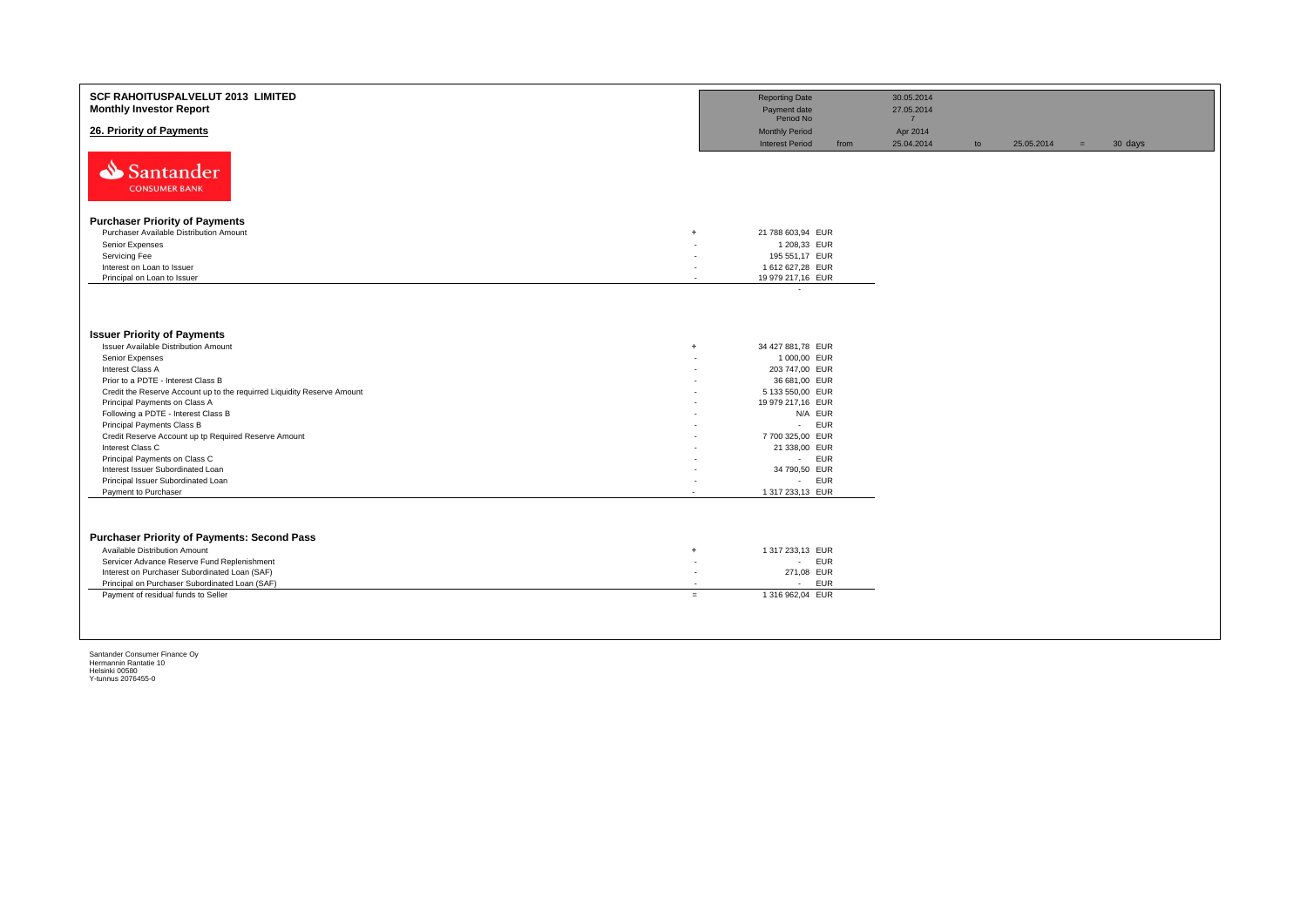| <b>SCF RAHOITUSPALVELUT 2013 LIMITED</b><br><b>Monthly Investor Report</b><br>27. Transaction Costs |                                        | <b>Reporting Date</b><br>Payment date<br>Period No<br><b>Monthly Period</b><br><b>Interest Period</b><br>from | 30.05.2014<br>27.05.2014<br>Apr 2014<br>25.04.2014<br>to | 25.05.2014<br>$=$ | 30 days |
|-----------------------------------------------------------------------------------------------------|----------------------------------------|---------------------------------------------------------------------------------------------------------------|----------------------------------------------------------|-------------------|---------|
| Santander<br><b>CONSUMER BANK</b>                                                                   |                                        |                                                                                                               |                                                          |                   |         |
| <b>Transaction Costs</b><br>Senior Expenses                                                         | <b>All Notes</b><br>1 208,33 EUR       | <b>Class A</b>                                                                                                | <b>Class B</b>                                           | <b>Class C</b>    |         |
| Interest accrued for the Period                                                                     | 261 766,00 EUR                         | 203 747,00 EUR                                                                                                | 36 681,00 EUR                                            | 21 338,00 EUR     |         |
| Cumulative Interest accrued                                                                         | 2 321 689,00 EUR                       | 1882 419,00 EUR                                                                                               | 277 508,00 EUR                                           | 161 762,00 EUR    |         |
| <b>Interest Payments</b>                                                                            | 261 766,00 EUR                         | 203 747,00 EUR                                                                                                | 36 681,00 EUR                                            | 21 338,00 EUR     |         |
| <b>Cumulative Interest Payments</b>                                                                 | 2 321 689,00 EUR                       | 1882 419,00 EUR                                                                                               | 277 508,00 EUR                                           | 161 762,00 EUR    |         |
| Interest accrued on Subordinated Loan for the Period                                                | 34 790,50 EUR                          |                                                                                                               |                                                          |                   |         |
| Cumulative Interest accrued on Subordinated Loan                                                    | 259 353,16 EUR                         |                                                                                                               |                                                          |                   |         |
| Interest Payments on Subordinated Loan                                                              | 34 790,50 EUR                          |                                                                                                               |                                                          |                   |         |
| Cumulative Interest Payments on Subordinated Loan                                                   | 259 353,16 EUR                         |                                                                                                               |                                                          |                   |         |
| Unpaid Interest for the Period                                                                      | <b>EUR</b><br>$\blacksquare$           |                                                                                                               |                                                          |                   |         |
| <b>Cumulative Unpaid Interest</b>                                                                   | <b>EUR</b><br>$\overline{\phantom{0}}$ |                                                                                                               |                                                          |                   |         |